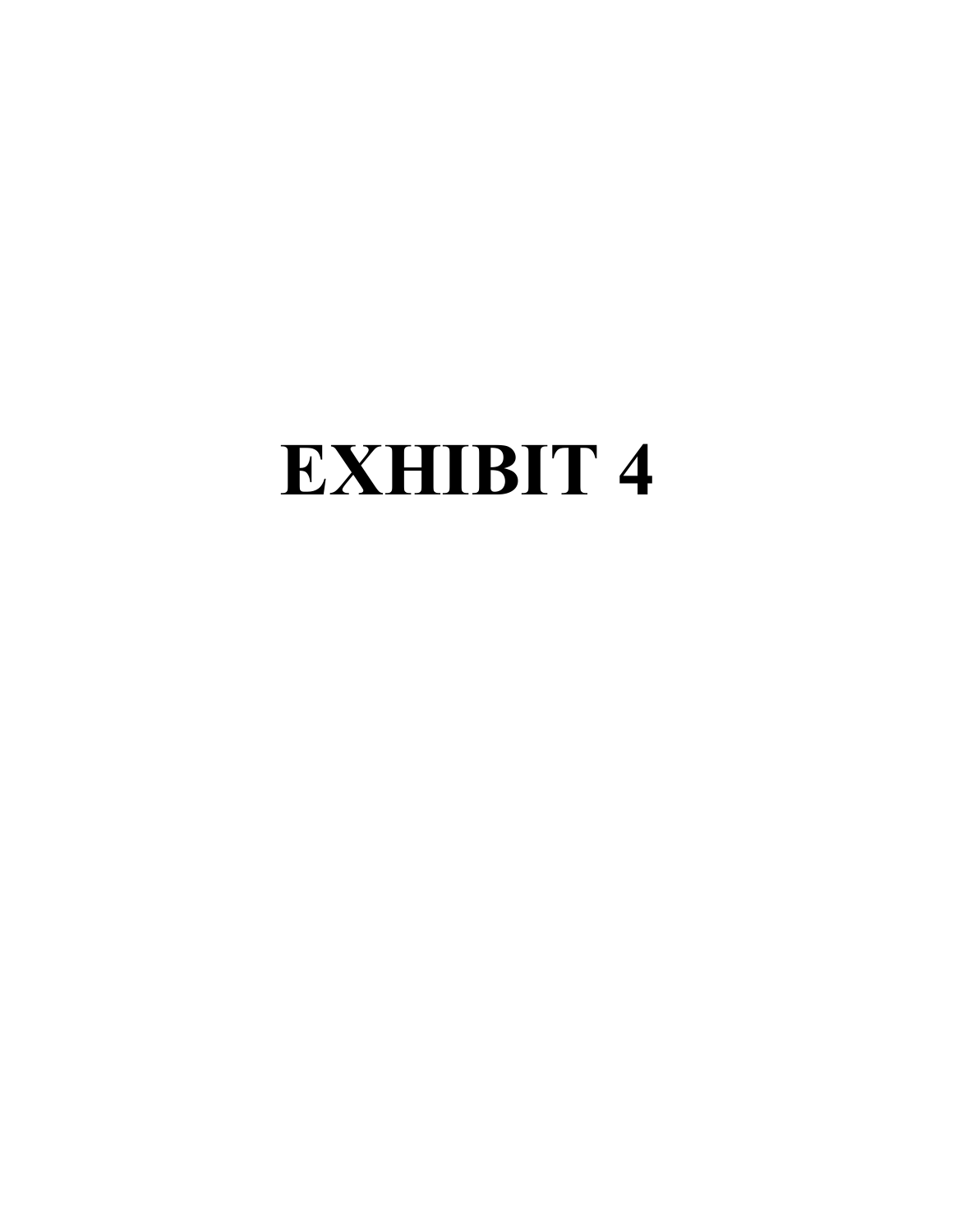#### **UNITED STATES DISTRICT COURT** FOR THE MIDDLE DISTRICT OF ALABAMA **NORTHERN DIVISION**

REV. PAUL A. EKNES-TUCKER: BRIANNA BOE, individually and on behalf of her minor son, MICHAEL BOE; JAMES ZOE, individually and on behalf of his minor son, ZACHARY ZOE; MEGAN POE, individually and on behalf of her minor daughter, ALLISON POE; KATHY NOE, individually and on behalf of her minor son, CHRISTOPHER NOE; JANE MOE, Ph.D.; and RACHEL KOE, M.D.

Plaintiffs,

V.

KAY IVEY, in her official capacity as Governor of the State of Alabama; STEVE MARSHALL, in his official capacity as Attorney General of the State of Alabama; DARYL D. BAILEY, in his official capacity as District Attorney for Montgomery County; C. WILSON BAYLOCK, in his official capacity as District Attorney for Cullman County; JESSICA VENTIERE, in her official capacity as District Attorney for Lee County; TOM ANDERSON, in his official capacity as District Attorney for the 12th Judicial Circuit; and DANNY CARR, in his official capacity as District Attorney for Jefferson County.

Defendants.

Civil Action No.

**DECLARATION OF REV. PAUL A. EKNES-TUCKER IN SUPPORT OF PLAINTIFFS' MOTION FOR TEMPORARY RESTRAINING ORDER & PRELIMINARY INJUNCTION**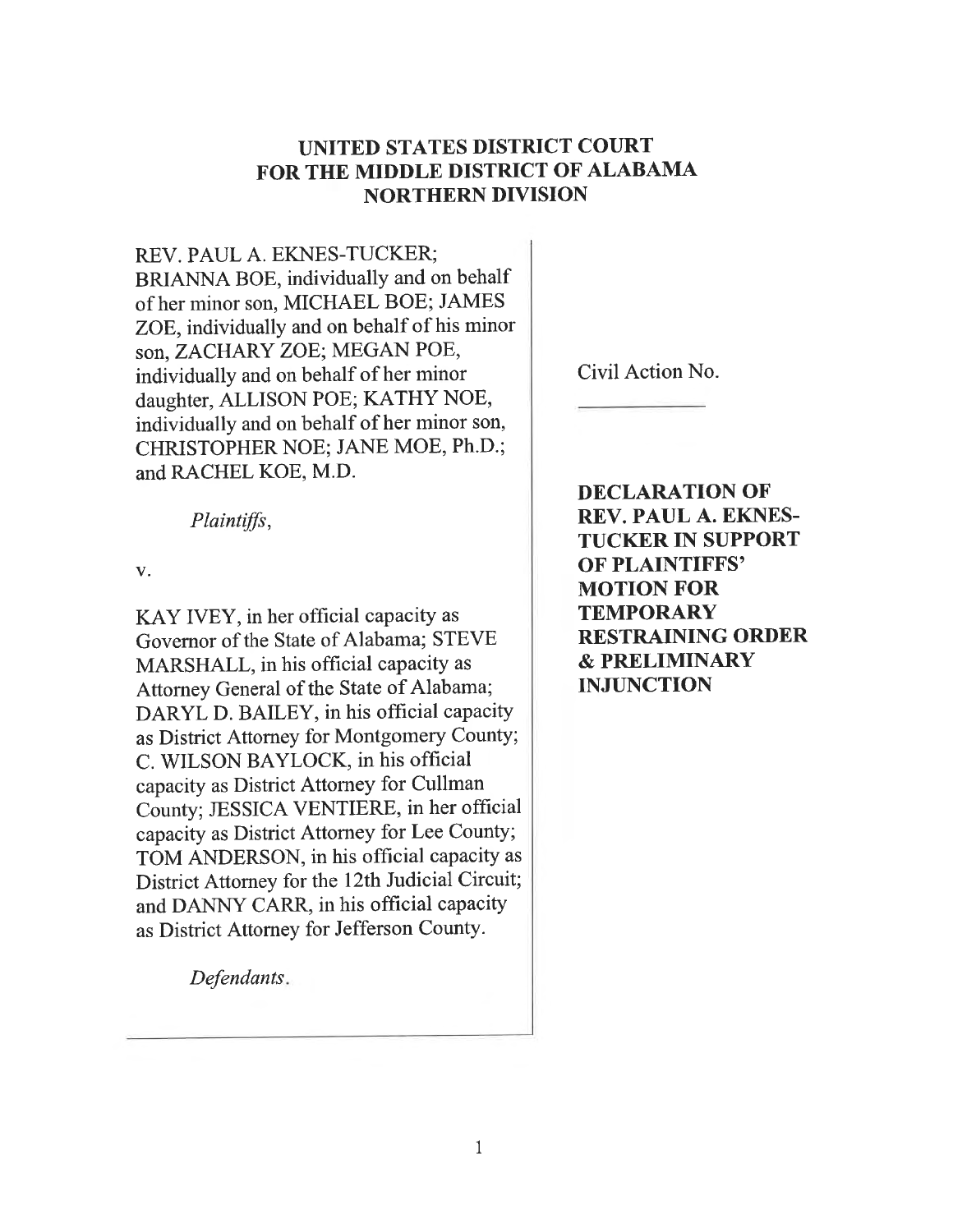I, Paul A. Eknes-Tucker, declare as follows:

I am the Senior Pastor at Pilgrim Church in Birmingham, Alabama. I  $1.$ have been a pastor for forty-five years and worked in congregations across the **United States.** 

Seven years ago, I was honored to be called to serve the congregation 2. at Pilgrim Church. This calling also allowed me to return to Alabama, the state where I was born and raised.

Pilgrim Church was established in Birmingham in 1903 and is part of  $3<sub>1</sub>$ the United Church of Christ. We hold services every Sunday and open our church during the week for events and community gatherings.

A core tenet of this congregation is to love and support all people to be  $\overline{4}$ . their true selves. This is a belief that I talk about while performing my duties as a Senior Pastor. In fact, my sermon on Easter Sunday this year touched on supporting and caring for the transgender young people in our communities.

In my role as Senior Pastor, I have also provided pastoral counseling to  $5<sub>1</sub>$ parents of transgender children who are church congregants as well as to members of the Birmingham community. In those counseling discussions, parents are often uncertain about what guidance their religious faith can provide as they figure out how to support their child and how their faith can sustain them through that process.

 $\mathbf{2}$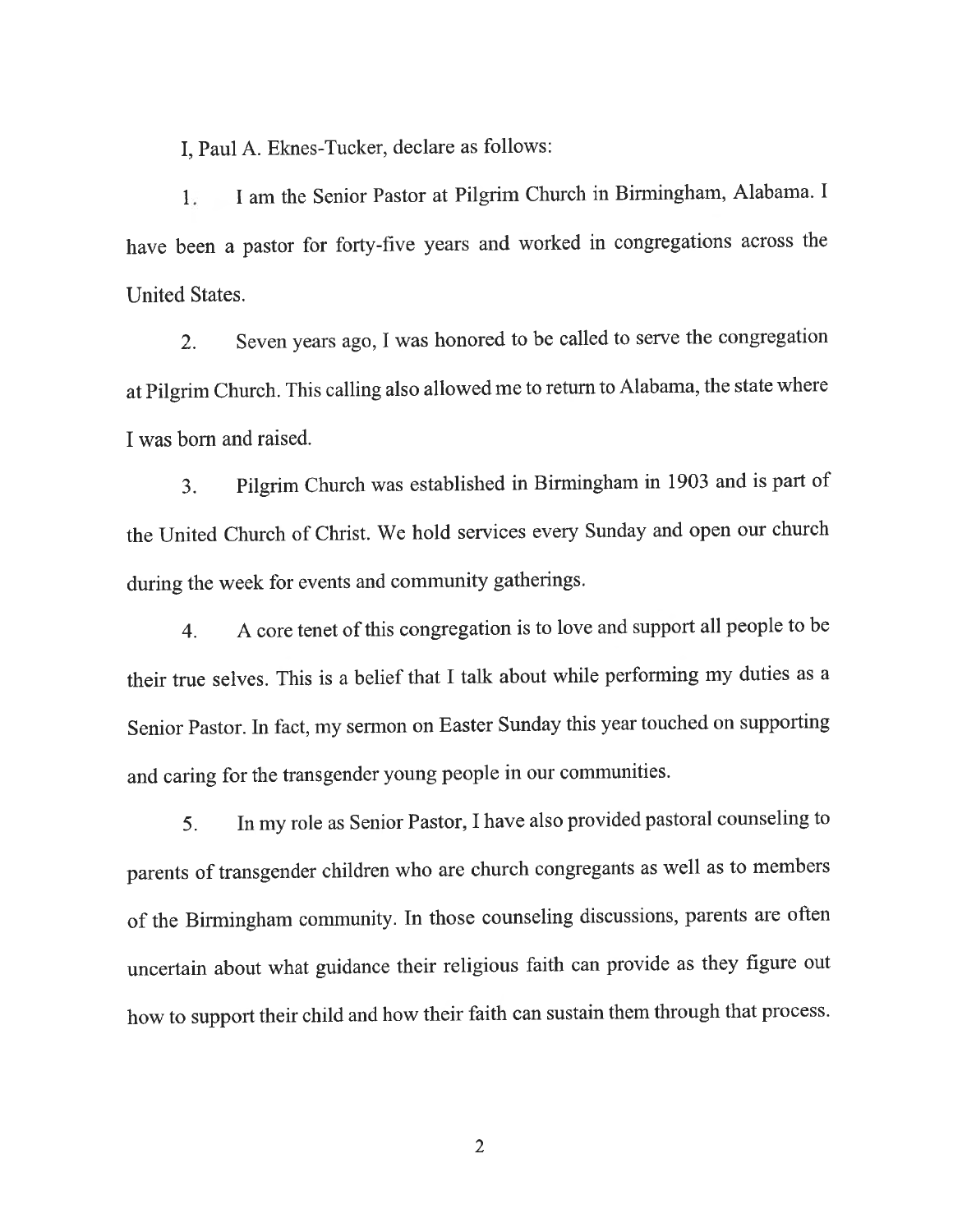We often talk about their children being made in the image of God and about the role of parents in helping and supporting their children.

While providing pastoral counseling, parents of transgender children 6. will often share their worries and fears as well as hopes and aspirations for their transgender child's future. Some of the questions they have relate to the application of our faith's teachings to and the spiritual effects of medical treatments for gender dysphoria. My goal in those conversations is to answer their questions and provide information that the parents would find useful in guiding their decisions about their child's medical care. My religious faith compels me to support parents to love and affirm their transgender children. This includes counseling parents to get help from medical and mental health professionals, when needed, to assist and care for their children and to embrace who they are.

I have been fortunate to continue working with the families of  $7<sub>1</sub>$ transgender children for whom I have provided pastoral counseling. Watching parents support their child, I have seen improvements in the mental health and wellbeing of their children, but also as a family unit; their commitment to one another and their faith only grew stronger.

Given my understanding of Alabama's Vulnerable Child Compassion 8. and Protection Act (SB 184), I am concerned that I could face criminal penalties or

 $\mathfrak{Z}$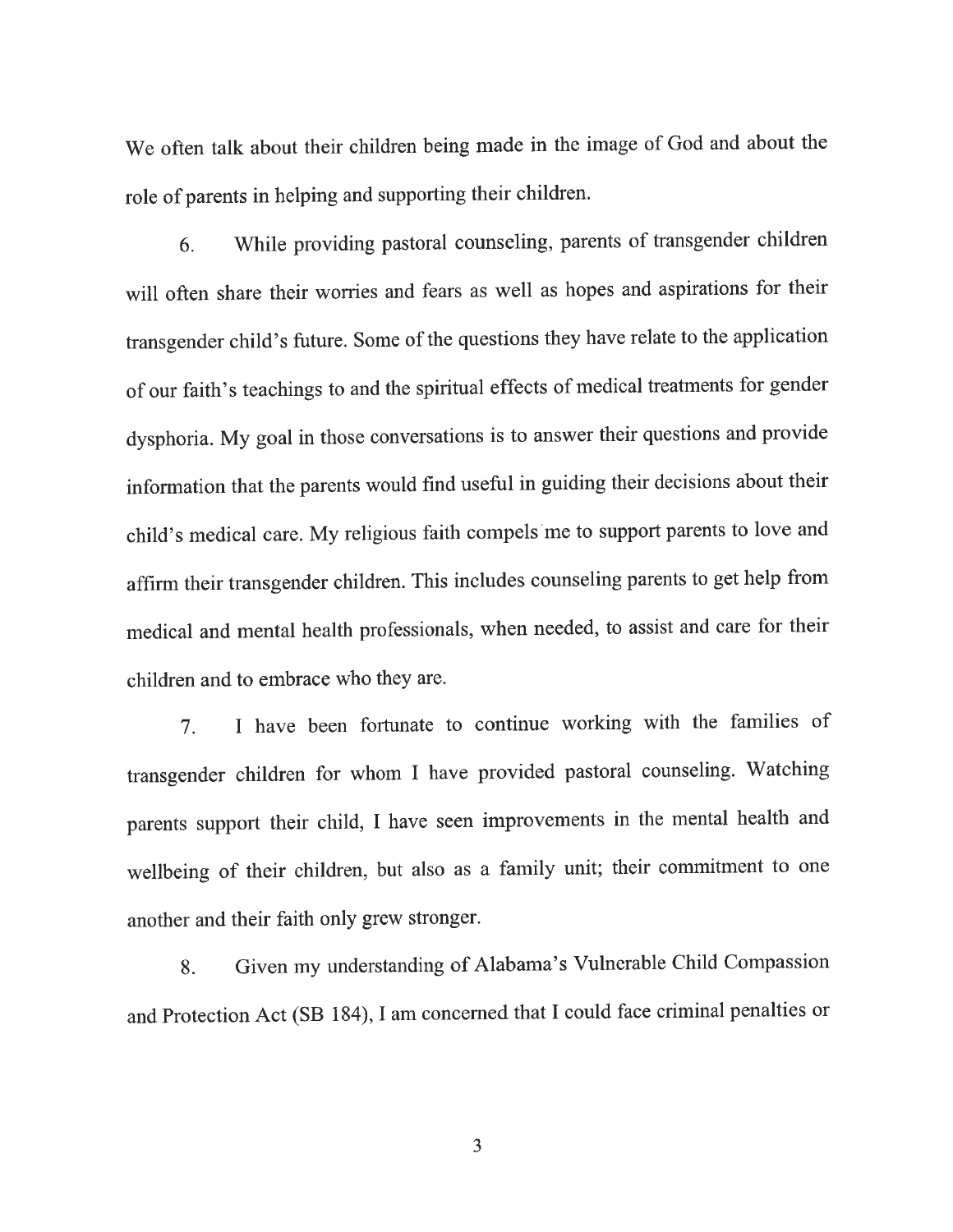fines for my work as a pastoral counselor, which could "cause" a transgender minor to begin receiving medical treatment for their gender dysphoria.

I declare under penalty of perjury that the foregoing is true and correct.

Executed this  $17$  th day of April, 2022.

UL 41

Rév. Paul A. Eknes-Tucker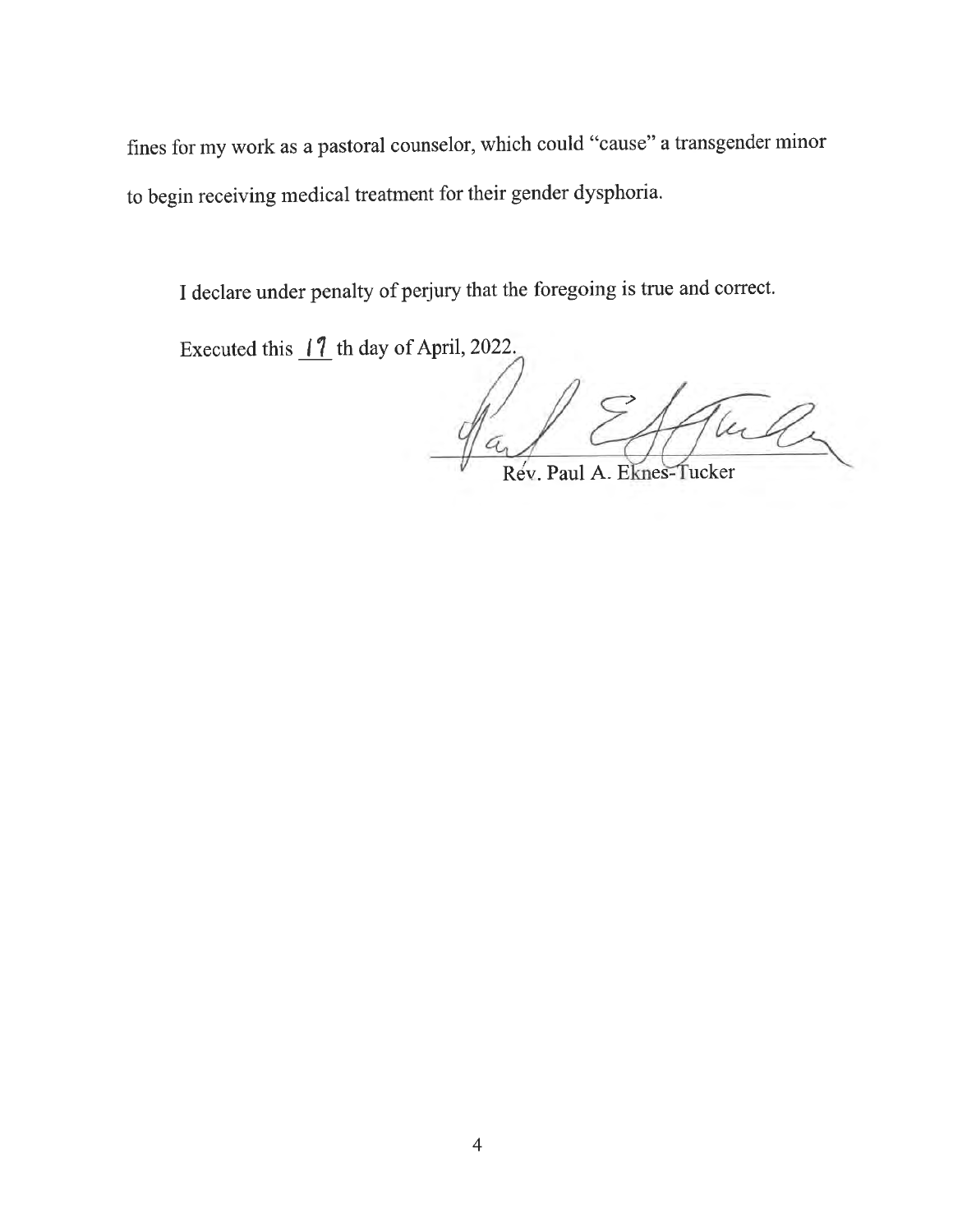# **EXHIBIT 5**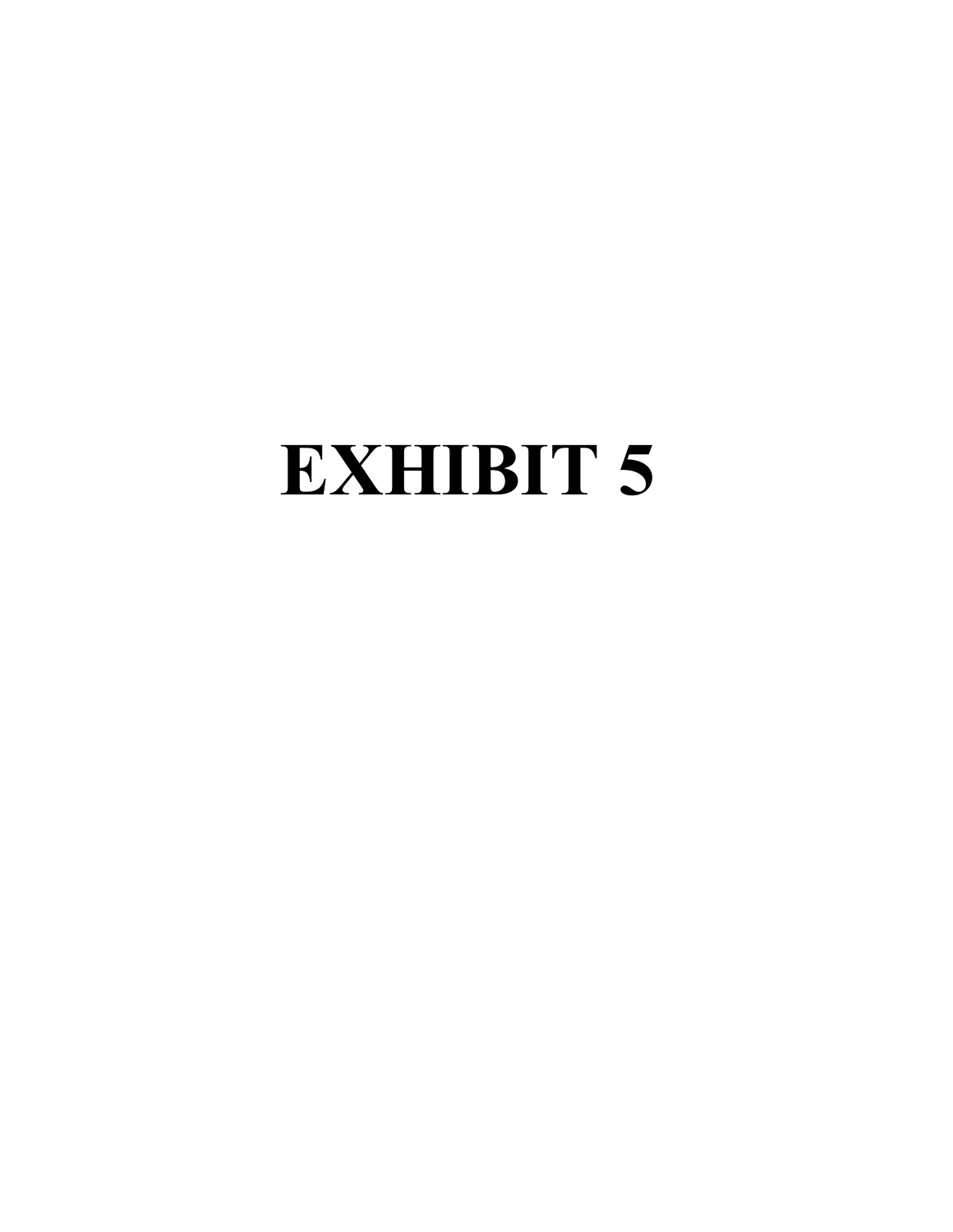#### **UNITED STATES DISTRICT COURT FOR THE MIDDLE DISTRICT OF ALABAMA NORTHERN DIVISION**

REV. PAUL A. EKNES-TUCKER; BRIANNA BOE, individually and on behalf of her minor son, MICHAEL BOE; JAMES ZOE, individually and on behalf of his minor son, ZACHARY ZOE; MEGAN POE, individually and on behalf of her minor daughter, ALLISON POE; KATHY NOE, individually and on behalf of her minor son, CHRISTOPHER NOE; JANE MOE, Ph.D.; and RACHEL KOE, M.D.

*Plaintiffs*,

v.

KAY IVEY, in her official capacity as Governor of the State of Alabama; STEVE MARSHALL, in his official capacity as Attorney General of the State of Alabama; DARYL D. BAILEY, in his official capacity as District Attorney for Montgomery County; C. WILSON BAYLOCK, in his official capacity as District Attorney for Cullman County; JESSICA VENTIERE, in her official capacity as District Attorney for Lee County; TOM ANDERSON, in his official capacity as District Attorney for the 12th Judicial Circuit; and DANNY CARR, in his official capacity as District Attorney for Jefferson County.

*Defendants*.

Civil Action No.  $\frac{1}{2}$ 

**DECLARATION OF BRIANNA BOE, IN SUPPORT OF**  PLAINTIFFS' MOTION **FOR TEMPORARY RESTRAINING ORDER & PRELIMINARY INJUNCTION**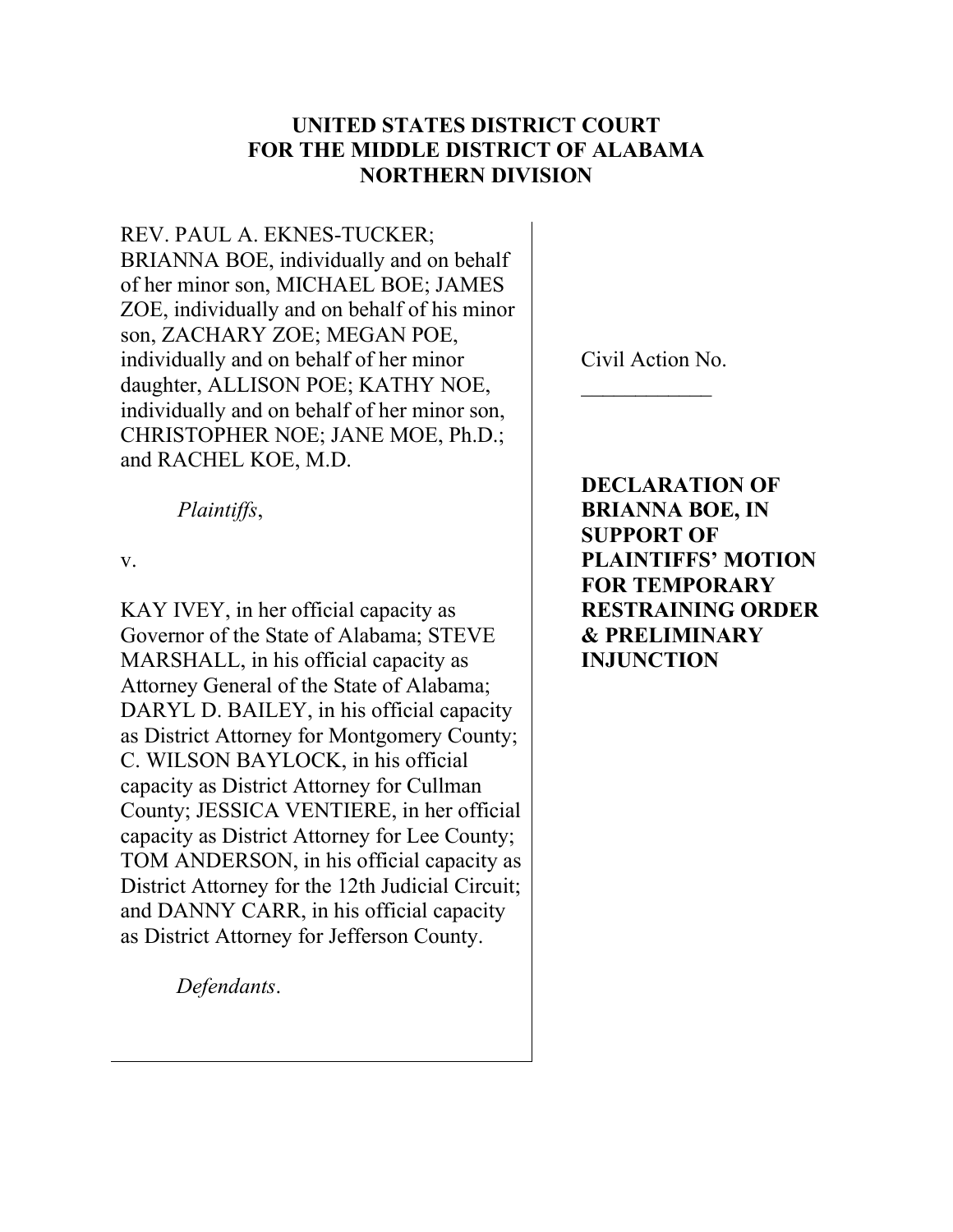I, Brianna Boe, $<sup>1</sup>$  declare as follows:</sup>

1. I am plaintiff to this action and the mother of Michael Boe, a twelveyear-old transgender boy and another plaintiff in this action.

2. I am a citizen of Alabama and reside with Michael in Montgomery County, Alabama.

3. As a young child, Michael was very care-free and outgoing. He was just a happy kid. Then, when Michael was about nine years old, I noticed a significant change in his behavior. He became depressed, withdrew from his friends, and became more anxious and impatient. He also started acting out in school and struggled academically. Some mornings he would beg not to go to school. Although I still took him, I could see that he was both sad and afraid.

4. I talked with him to try to figure out what was going on. He told me that he was starting to feel different and like he didn't belong, and that he was not like other girls. Michael worried that other kids were judging him, and he told me that he was getting bullied a lot at school.

5. Worried that his stress and anxiety was interfering with this ability to learn, I placed him in a new school the following year and started taking him to see

<sup>&</sup>lt;sup>1</sup> Because of concerns about criminal liability and my child's privacy and safety, I am seeking to proceed in this case under a pseudonym. *See Motion to Proceed Pseudonymously*, filed concurrently herewith. In addition, contemporaneous with signing this declaration, I have signed with my legal name a separate copy of this declaration. My attorneys have a copy of that separate declaration.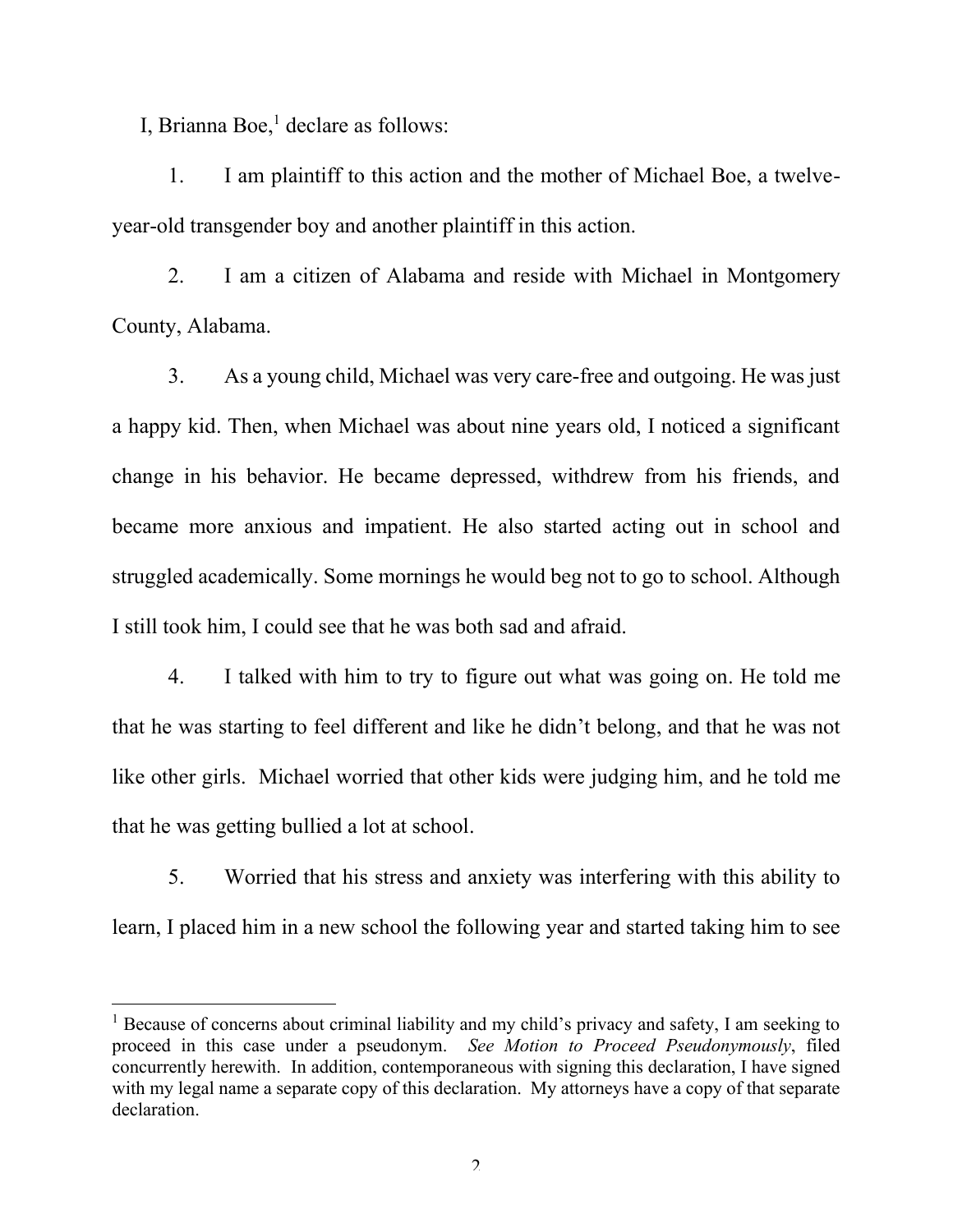a therapist, who helped Michael begin untangling what was causing his depression. Seeing this therapist helped Michael, but he had still not returned to his old self. Over the following year, he regularly talked to me about his growing awareness of his male gender identity. I could see that this was something that occupied a lot of his mental energy and that navigating the mismatch between his inner sense of who he is and the way others saw him was very stressful for him.

6. At the same time, Michael started going through puberty. His chest, and eventually his period, caused him a lot of anxiety and further fueled his depression. Michael would dread getting his period every month—and still does. He finds it very difficult to go to school—let alone pay attention—during the first few days of his period every month. For Michael, this discomfort is far beyond any sort of normal adjustment or discomfort that a non-transgender adolescent might experience. He is anguished, and often debilitated, by these physical reminders that his body does not match who he knows himself to be.

7. About a year ago, in June 2021, Michael disclosed to me that he is transgender. I was happy that he felt comfortable sharing this with me, and I let him know that I love and support him in being who he is. I also was scared because I saw what the bullying had done to him before and knew that his peers may not be accepting of him. Setting that fear aside, I looked for resources to learn what I needed to know to best support Michael, including making sure that he was seen by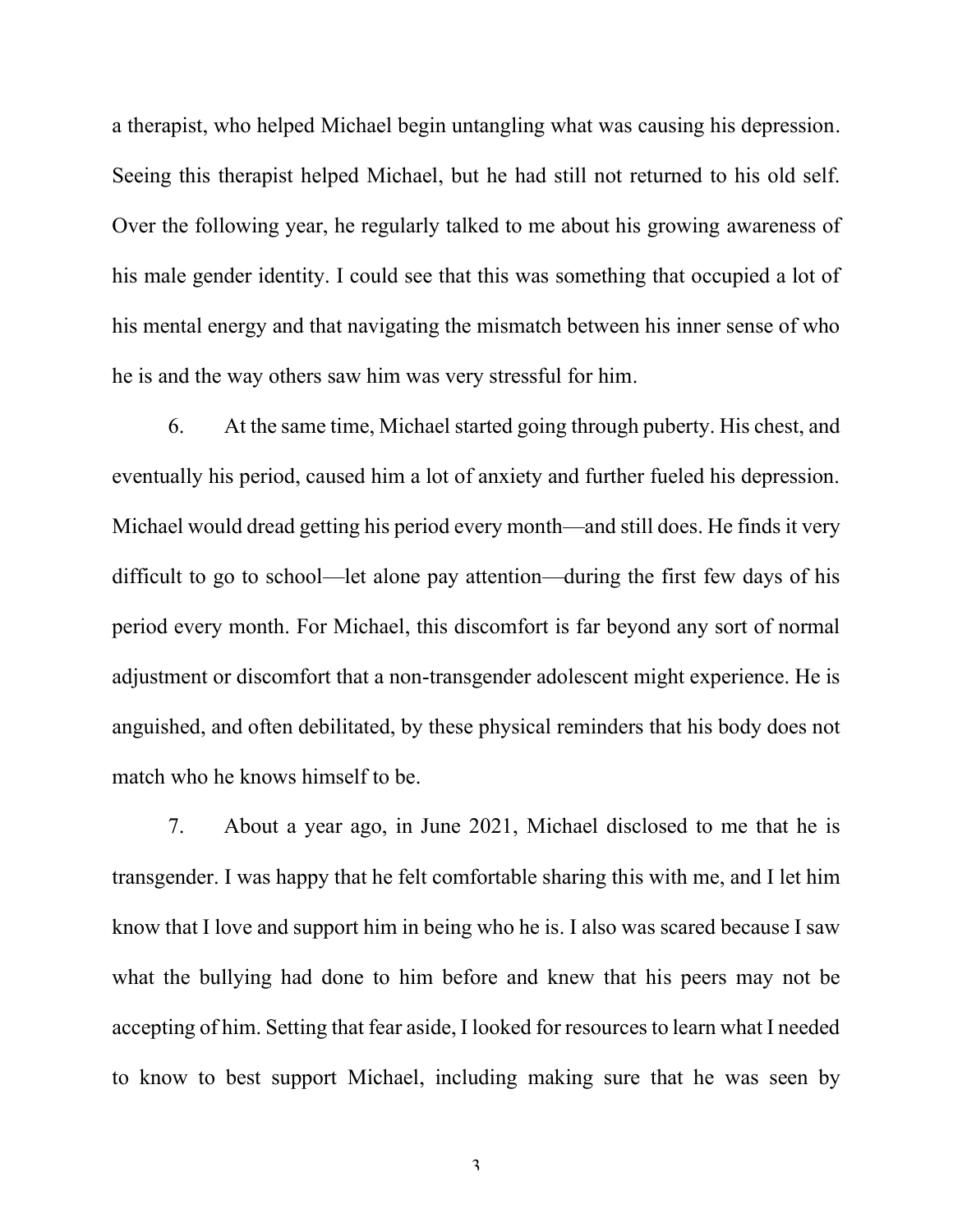healthcare providers with experience working with kids like him. I wanted to be sure that Michael was getting the best possible treatment and that I would have experts who could answer my questions and advise me about treatment options.

8. Soon after Michael came out as transgender to me, I told Michael's father, his siblings, and extended family that Michael is transgender. As I expected, his father was initially taken aback, but we talked about it, and he took the time to learn about transgender children and the importance of supporting them. After that, he came around quickly and has been supportive of Michael ever since. Michael's siblings and grandparents have been equally supportive.

9. I also started taking Michael to see a second therapist who specializes in working with adolescents experiencing gender dysphoria. The therapist confirmed that Michael has gender dysphoria and recommended that he be evaluated for medical treatment. At the same time, with the support of his therapist and family, Michael began to socially transition. Coming out as transgender and socially transition had a remarkably positive effect on Michael, but because he has not yet been able to start any medical treatments for his gender dysphoria, the conflict between his male identity and his body causes him a lot of distress.

10. Although he doesn't have a large chest, his breasts cause him significant distress. He wears a binder everyday to flatten his chest as much as possible, which he couples with baggy clothes to further hide the contour of his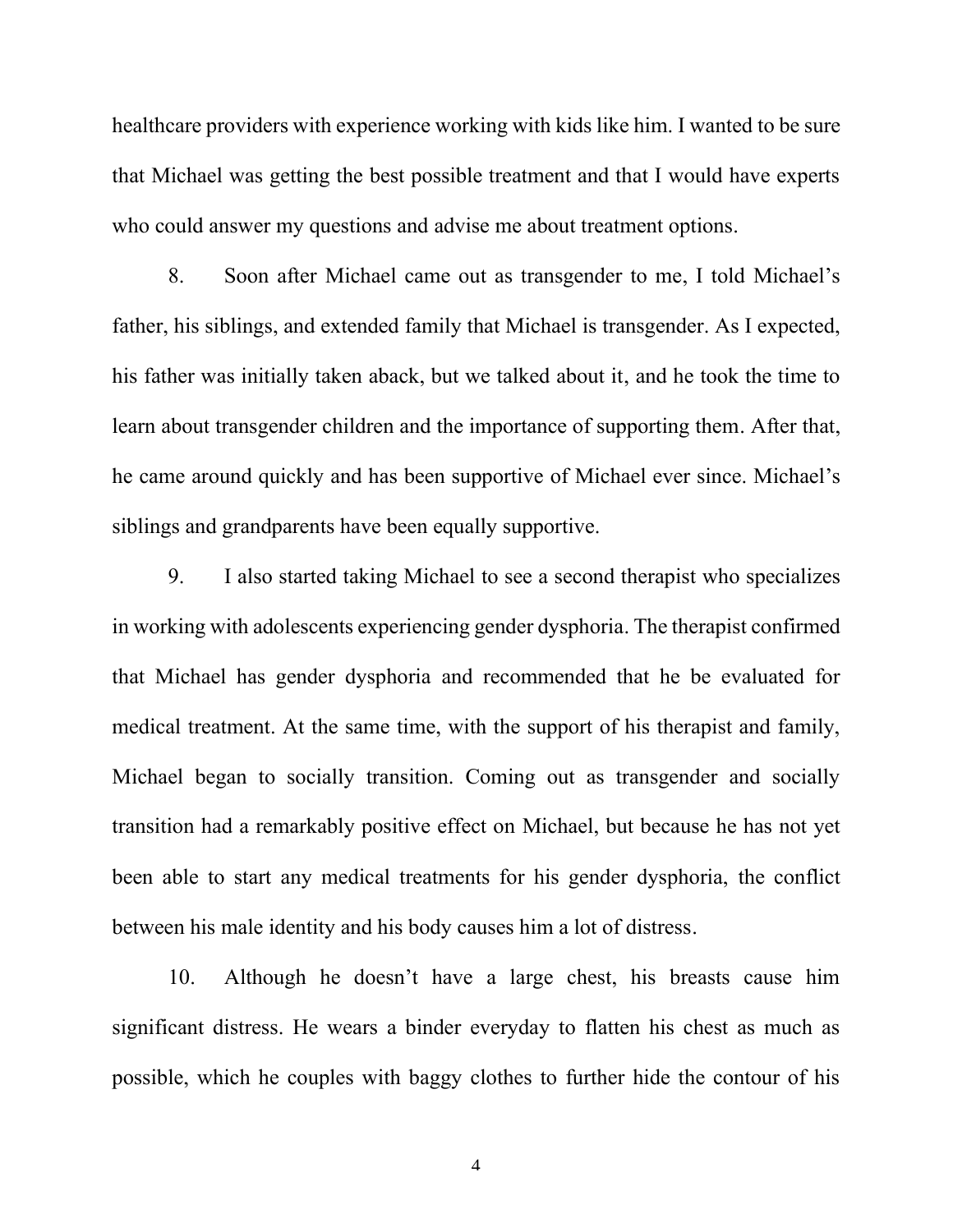chest. If he could, he would wear his binder all the time, but it is not recommended to wear a binder more than 8-10 hours each day. As a compromise, I bought him numerous sports bras with different levels of compression for him to wear when he takes the binder off. He relies on those sports bras almost as much as his binder. Michael cannot sleep without wearing a sports bra.

11. Michael's period also continues to be a source of significant distress for him. We keep track of his cycles in hopes that he will be mentally prepared, but no amount of preparation or notice is enough. Every month his depression and anxiety spikes, like clockwork.

12. Michael is working hard to manage his depression and recently started taking medication to treat his mental health. Still, there are days that those coping mechanisms fail him due to the intense distress caused by his gender dysphoria. He has engaged in self-harm, such as cutting, and has had suicidal ideation, which I have learned is common among transgender adolescents who are unable to receive the medical treatments they need.

13. Unfortunately, his school environment has become unwelcoming. Recently, he was cornered by a group of students who insisted that Michael was not a boy. Although his teacher addressed the situation afterwards, most of his teachers have not been that supportive, regularly referring to him by the wrong name or pronouns.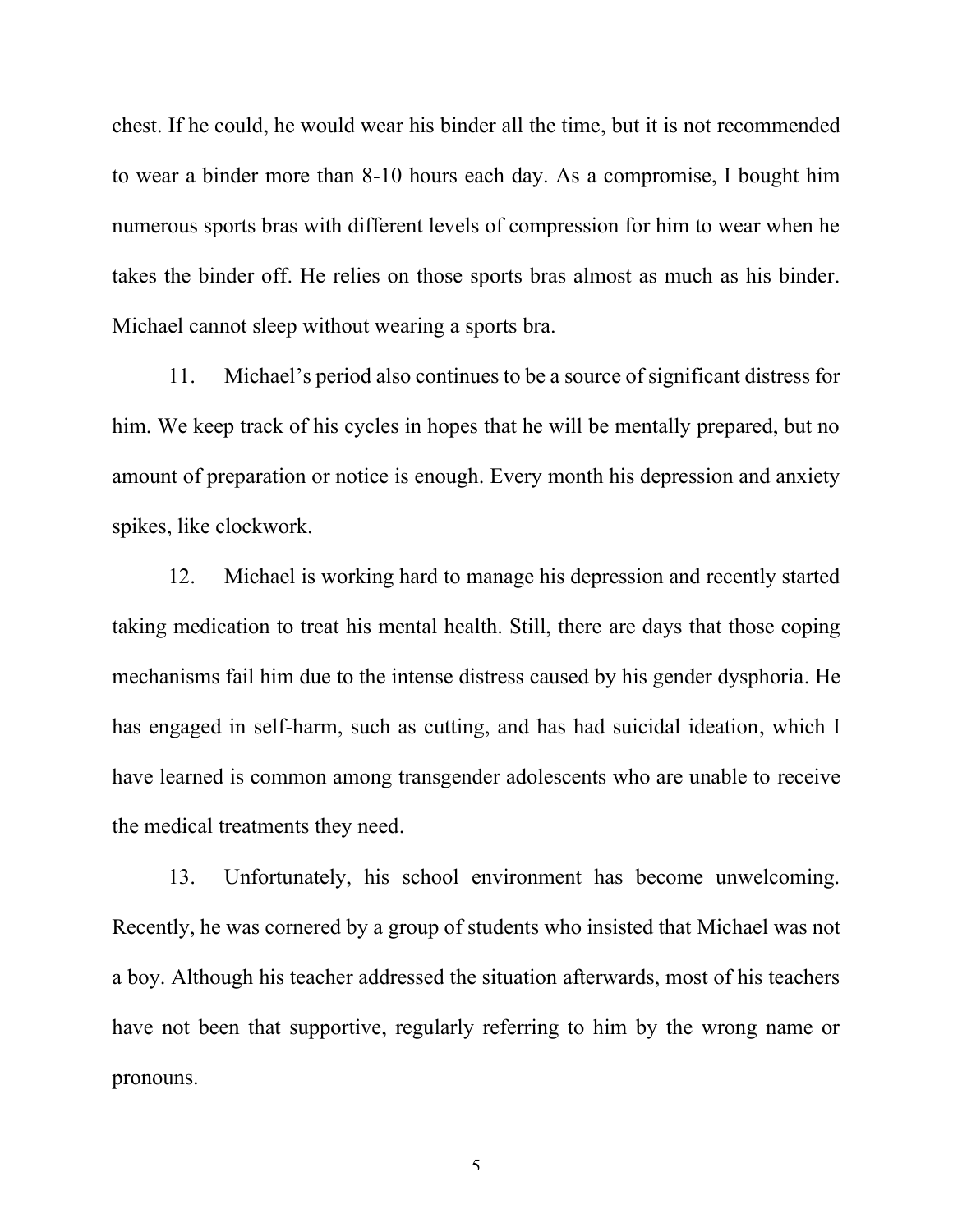14. In February 2022, I called the gender clinic at Children's Hospital to make an initial appointment for Michael. The first availability they had was in December 2022. If this law goes into effect, Michael will not even be able to be evaluated for medical treatment for his gender dysphoria.

15. I am worried that if law prevents Michael from receiving medical evaluation and care for his gender dysphoria that the hormones in his body will continue to change his body in ways that are inconsistent with his gender identity and that his mental health will decline rapidly. Knowing that he has an appointment at the gender clinic has given him hope. Taking that way will leave him with therapy and mental health medications, which we have already seen are not able to adequately address his gender dysphoria. The fact that Michael has a history of cutting and prior suicidal ideation makes even more worried for his safety and wellbeing. One of my other children lost a transgender friend to suicide and I cannot let that happen to Michael.

I declare under penalty of perjury that the foregoing is true and correct.

Executed this  $Q_1 h$  day of  $A_1 p$  . 2022.

<u>rianna Roe</u>

Brianna Boe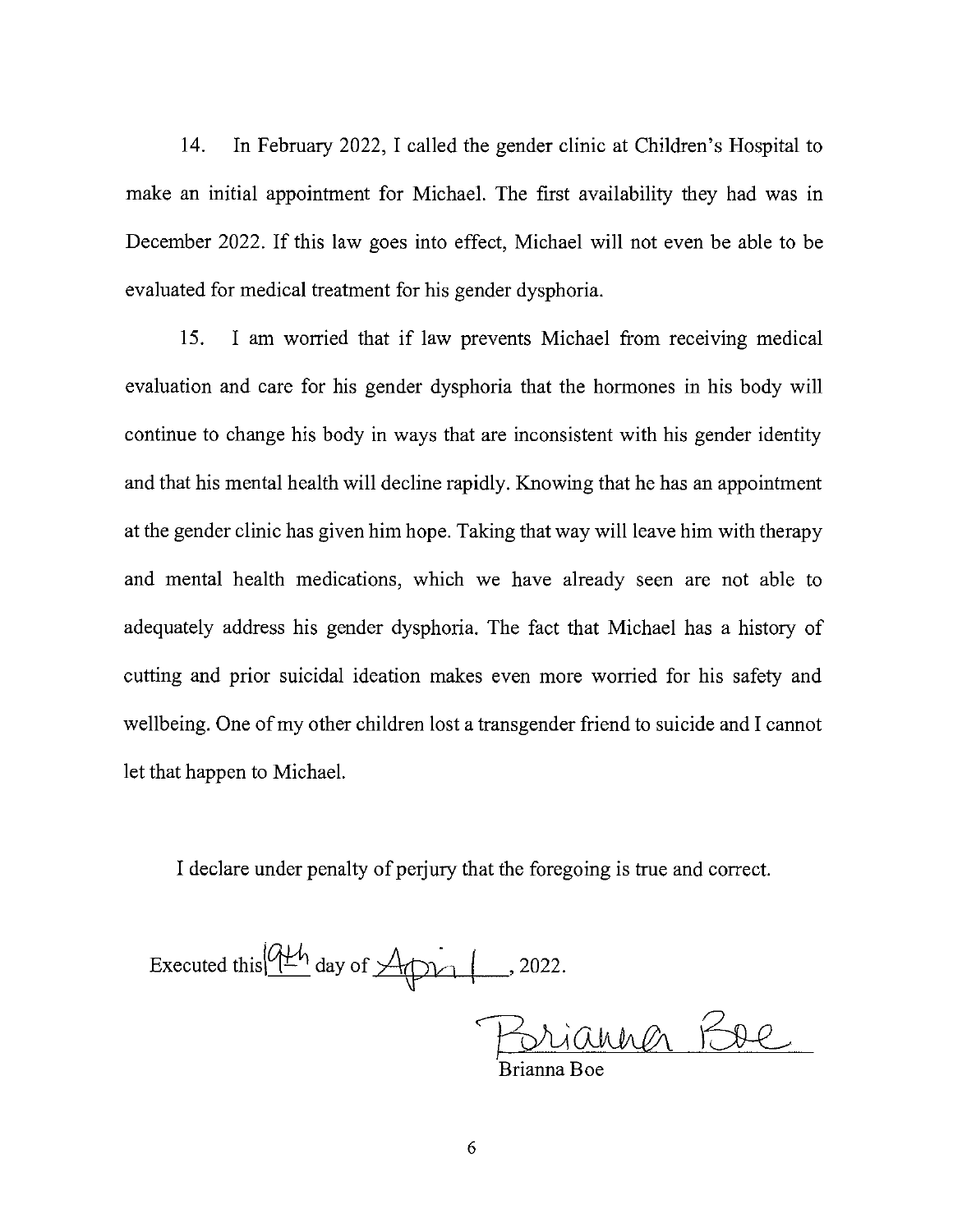# EXHIBIT 6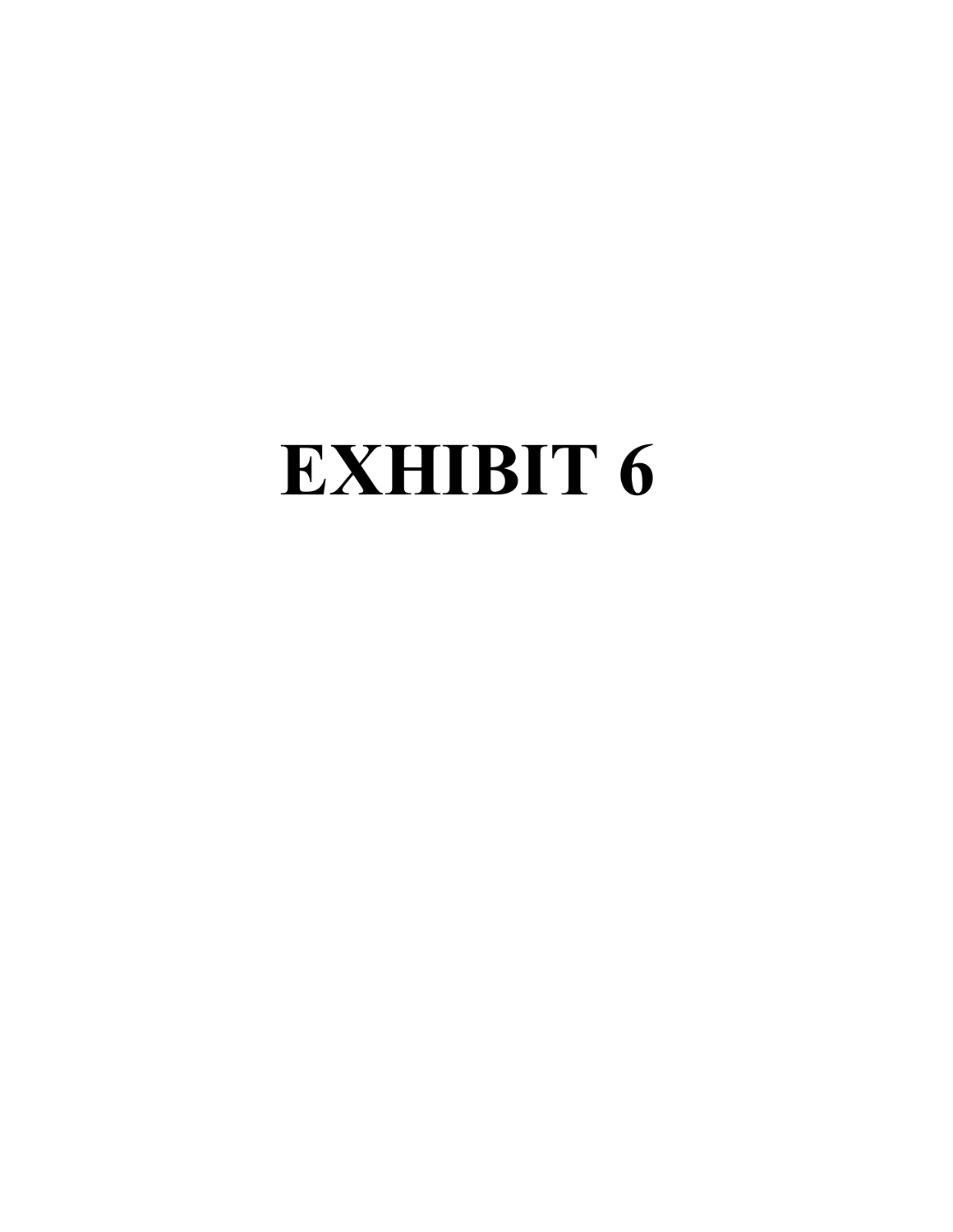#### IN THE UNITED STATES DISTRICT COURT **MIDDLE DISTRICT OF ALABAMA NORTHERN DIVISION**

REV. PAUL A. EKNES-TUCKER: BRIANNA BOE, individually and on behalf of her minor son, MICHAEL BOE; JAMES ZOE, individually and on behalf of his minor son, ZACHARY ZOE; MEGAN POE, individually and on behalf of her minor daughter, ALLISON POE; KATHY NOE, individually and on behalf of her minor son, CHRISTOPHER NOE; JANE MOE, Ph.D.; and RACHEL KOE, M.D.

Plaintiffs,

V.

KAY IVEY, in her official capacity as Governor of the State of Alabama; STEVE MARSHALL, in his official capacity as Attorney General of the State of Alabama; DARYL D. BAILEY, in his official capacity as **District Attorney for Montgomery** County;; C. WILSON BAYLOCK, in his official capacity as District Attorney for Cullman County; JESSICA VENTIERE, in her official capacity as District Attorney for Lee County TOM ANDERSON, in his official capacity as

Civil Action No.

**DECLARATION OF JAMES ZOE IN SUPPORT** OF PLAINTIFFS' MOTION **FOR TEMPORARY RESTRAINING ORDER AND PRELIMINARY INJUNCTION**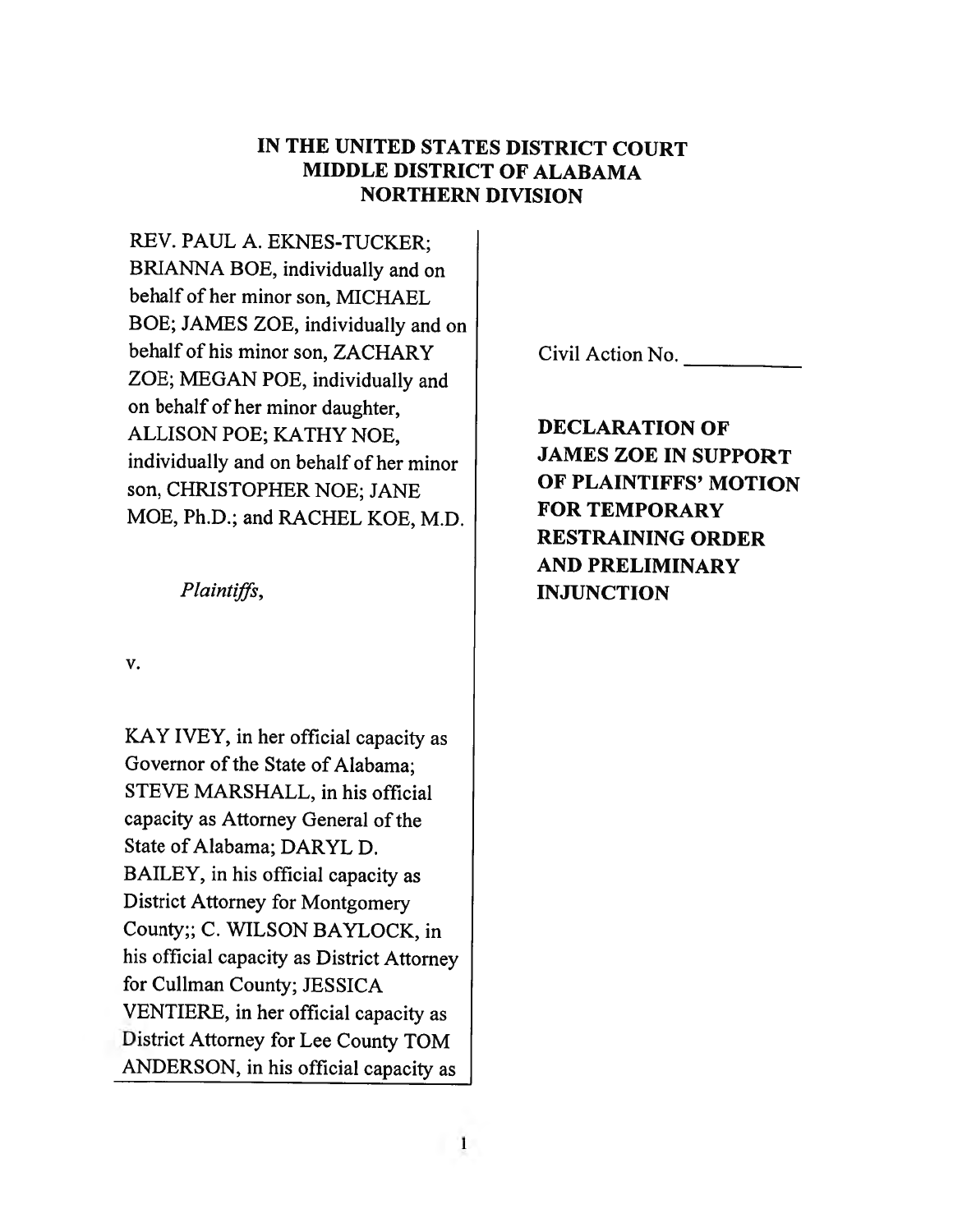District Attorney for Coffee County: and DANNY CARR, in his official capacity as District Attorney for Jefferson County.

Defendants.

I, James Zoe,<sup>1</sup> hereby declares as follows:

I am a citizen of Alabama and reside with my wife and our son in  $1.$ Jefferson County, Alabama.

My son, Zachary Zoe, is a thirteen-year-old transgender boy and is  $2.$ another plaintiff in this action. He is in the seventh grade, a bright boy with a close group of friends, and is interested in video games and art. He hopes to become a mental health professional one day.

I was born and raised in Alabama, attended the University of Alabama  $3.$ at Birmingham, and have been living in Birmingham my entire life. My wife resided in Alabama from 2009 to 2011, and she returned in 2018. We met that year and married in 2020. Alabama is our family's home and we want to stay here.

<sup>&</sup>lt;sup>1</sup> Because of concerns about criminal liability and my child's privacy and safety, I am seeking to proceed in this case under a pseudonym. See Motion to Proceed Pseudonymously, filed contemporaneously herewith. In addition, contemporaneous with signing this declaration, I have signed with my legal name a separate copy of this declaration. My attorneys have a copy of that separate declaration.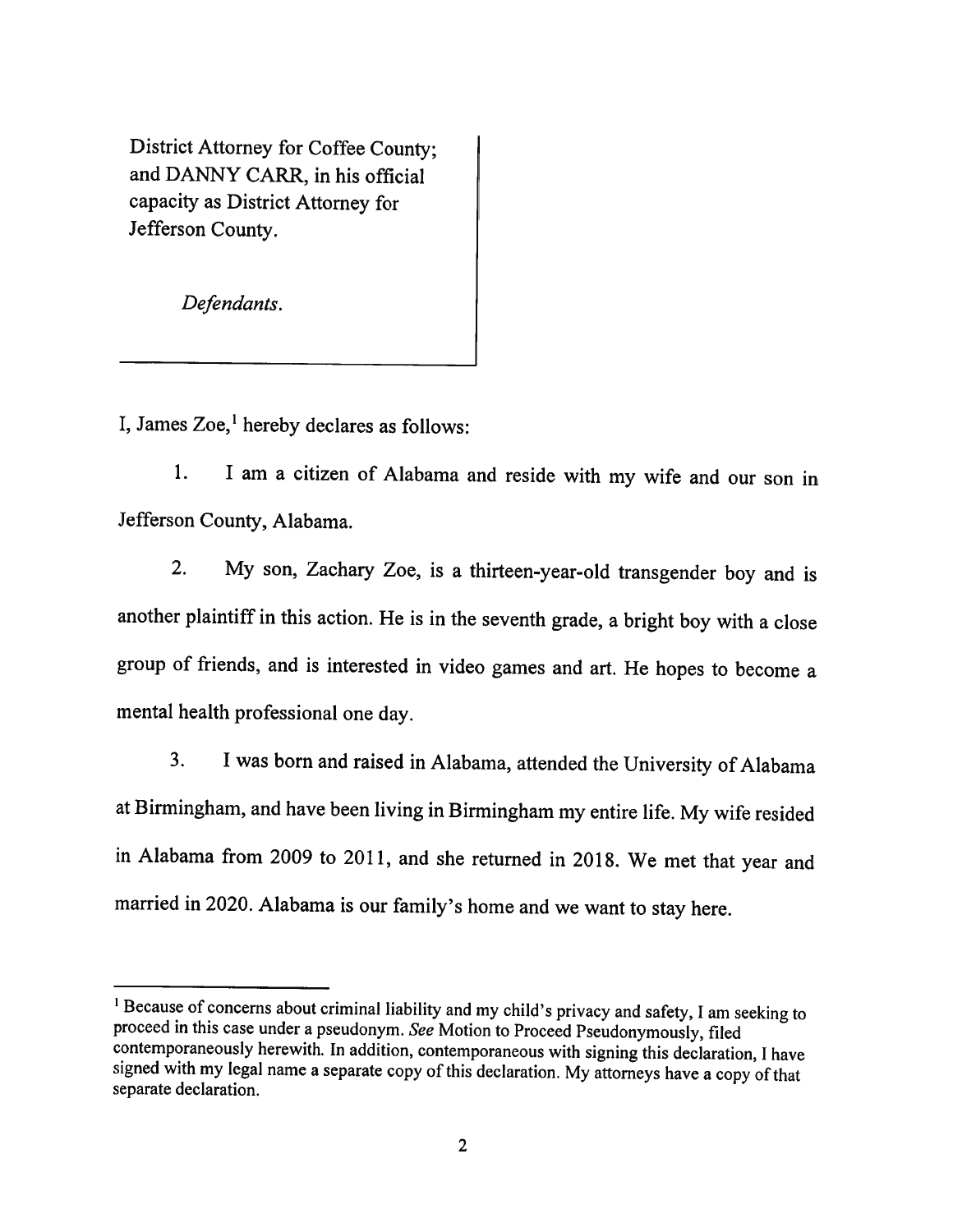When my wife and I married, my wife became Zachary's stepmother, 4. and she has been his champion ever since they met. We share custody and co-parent with Zachary's biological mother and stepfather who also live in Alabama. They fully support the decision to fight for Zachary in court.

5. Zachary was born in Alabama and, like me, has lived in this state for his entire life. Zachary resides half-time with me and my wife in Jefferson County, and half-time with his biological mother and stepfather in St. Clair County. Alabama is Zachary's home and he too, plans to continue residing here.

6. Zachary was assigned female at birth. As a younger child, Zachary was shy and reserved. Around the age of 8, Zachary began to dislike wearing dresses and bright clothing, especially if the clothing was pink. Over time, Zachary started to prefer dressing in masculine attire more and more strongly. He became distressed if people identified him as a girl.

 $7.$ Around a year later when Zachary was 9 years old, he started female puberty. Zachary was distressed that he was developing breasts and had to confront menstrual cycles. This caused him to become withdrawn. Around the age of 10, Zachary became uncomfortable wearing any kind of clothing that revealed his body. For example, he started to wear boys' athletic shorts and t-shirts instead of girls' bathing suits when going to swim. As his parents, we did not initially understand why he was withdrawn or why he was so uncomfortable with his body.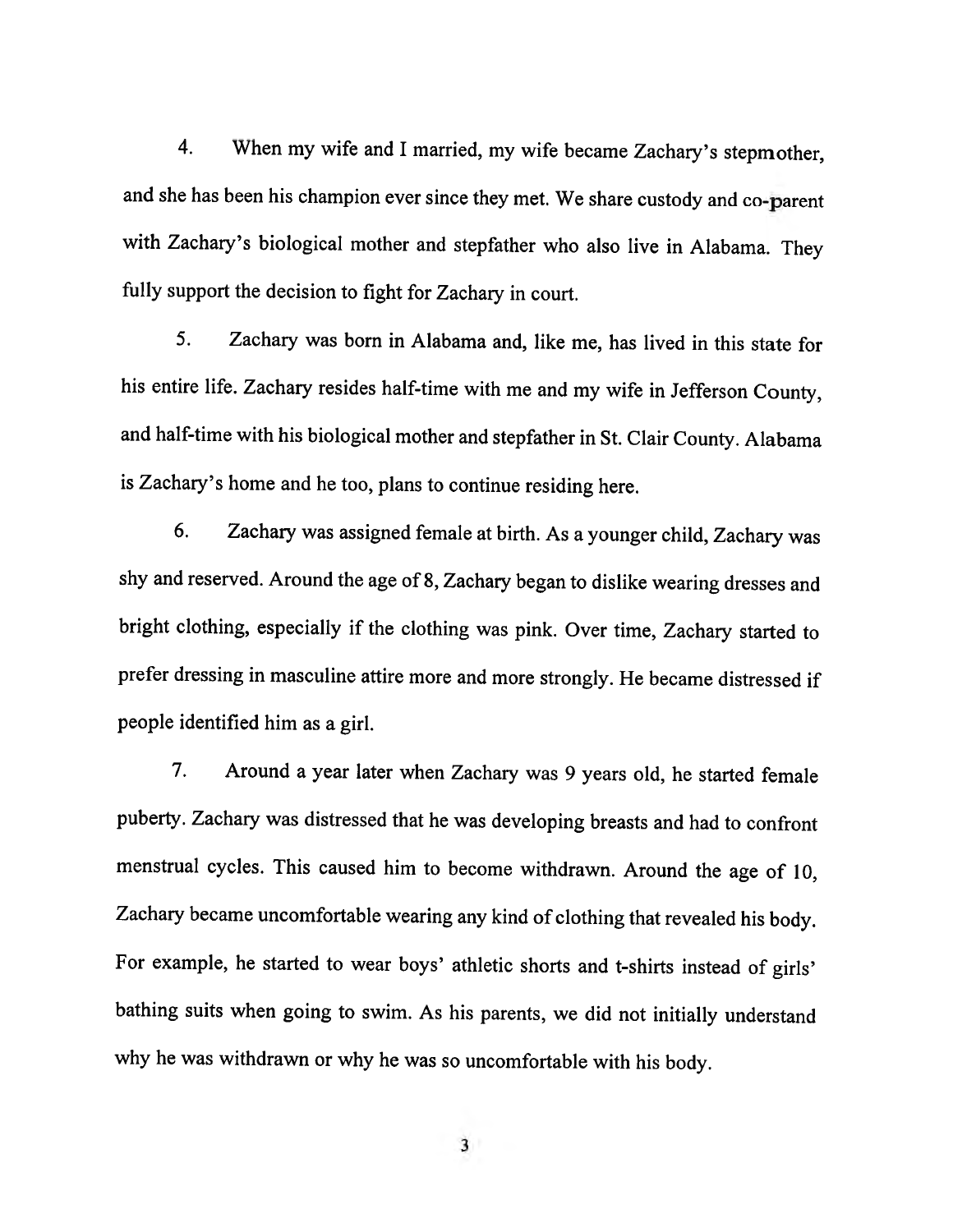When Zachary was 11 years old, he began referring to himself using 8. "he" and "him" pronouns. In response, some of his friends mirrored his use of male pronouns. Identifying with male pronouns brought Zachary a greater sense of selfawareness, self-acceptance, allowing him to feel more at ease and happy. It was also when Zachary was 11 years old that he formally told me, my wife, his biological mother, and his stepfather that he is a transgender boy. He declared to us that he did not want to be identified as female. He told us that he uses he/him pronouns and wants us to call him by his chosen name. We all love our Zachary and were supportive of him.

Zachary's social transition has been very positive for him. He uses a  $9<sub>1</sub>$ chest binder and appears and dresses like other boys his age. His friends and his teachers refer to him using "he" and "him" pronouns. It is important to his mental health and well-being that others around him see him as the boy he is. After he came out, Zachary has blossomed into a happier and more outgoing child.

In October 2021, after completing appropriate mental health 10. evaluations, Zachary began taking puberty-blocking medication, prescribed by his pediatrician with the support of both sets of parents. He just recently had an appointment to start the assessment process for hormone therapy at the Children's Hospital of Alabama at Birmingham.

 $\frac{4}{3}$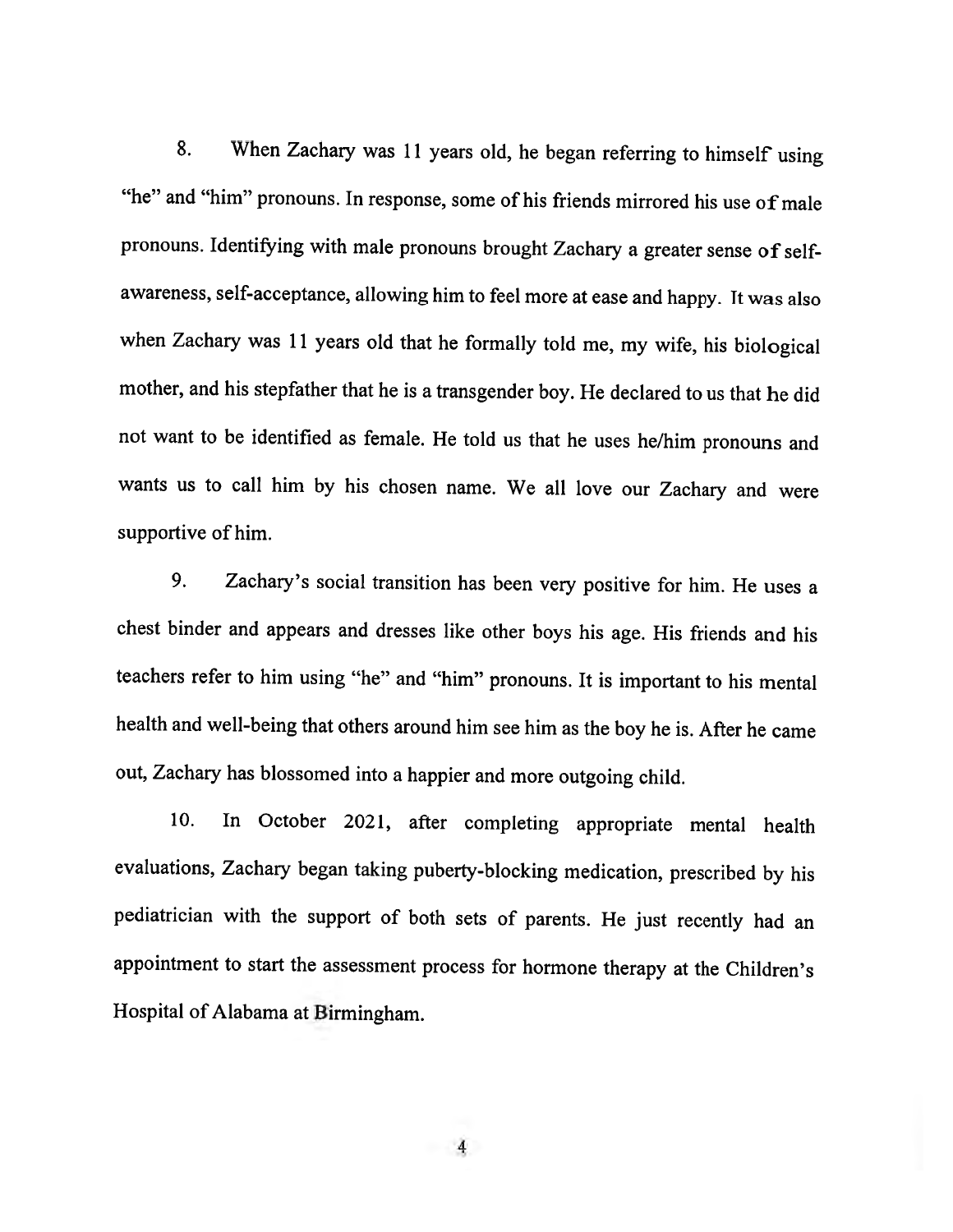$11.$ Continued access to puberty-blockers is essential to maintain Zachary's current state of mental health. It is also critical that he continues on a steady path of receiving future treatments that are age-appropriate and medically necessary to address gender dysphoria. This law has caused my family enormous anxiety. If it goes into effect, we will be forced to choose between harming our son by denying him medically necessary care or facing criminal prosecution. I know the rates of suicide that run through the transgender population due to discrimination and harassment, and I am terrified that this law will exacerbate my son's anxiety and push him into self-harm.

None of the decisions surrounding Zachary's medical care have been  $12.$ easy. But the one decision that has not been difficult is to listen and talk to Zachary and engage in regular conversations with medical professionals to determine what course of treatment would be appropriately tailored for my son.

I am concerned for Zachary's mental health and well-being if his 13. gender-affirming treatments are disrupted, suspended, or discontinued. No parent should have to watch their child experience severe, unnecessary distress, and this law will do just that because its enforcement and implementation will cause Zachary to develop irreversible physical traits that are inconsistent with his male identity. I am concerned that being forced to undergo this harmful experience will have a

 $5<sup>5</sup>$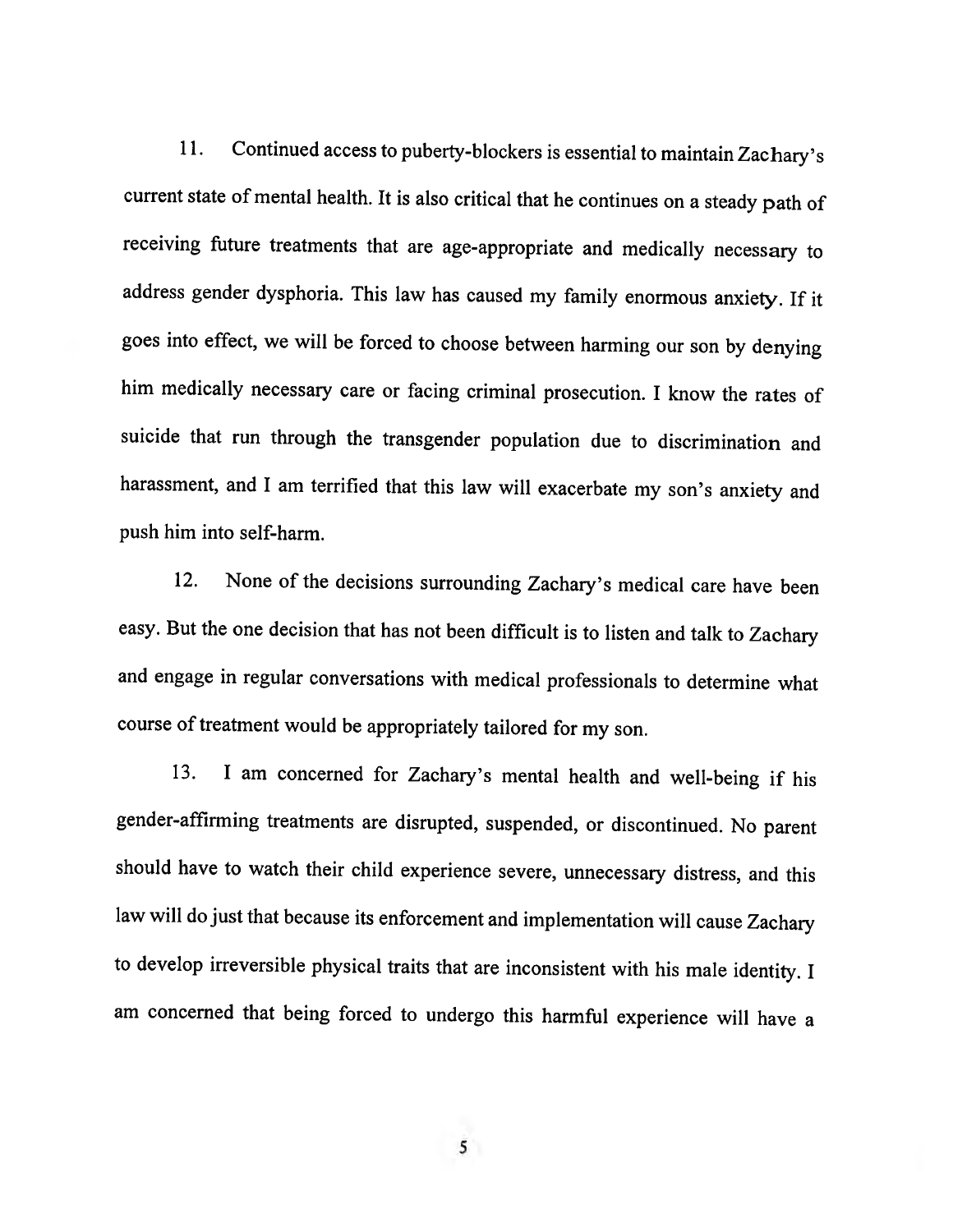lasting negative effect on Zachary's future and irreparably jeopardize his chance to lead a healthy, happy life as an adult.

I declare under penalty of perjury that the foregoing is true and correct.

Executed this IIth day of April, 2022 in Jefferson County, Alabama.

Janes 200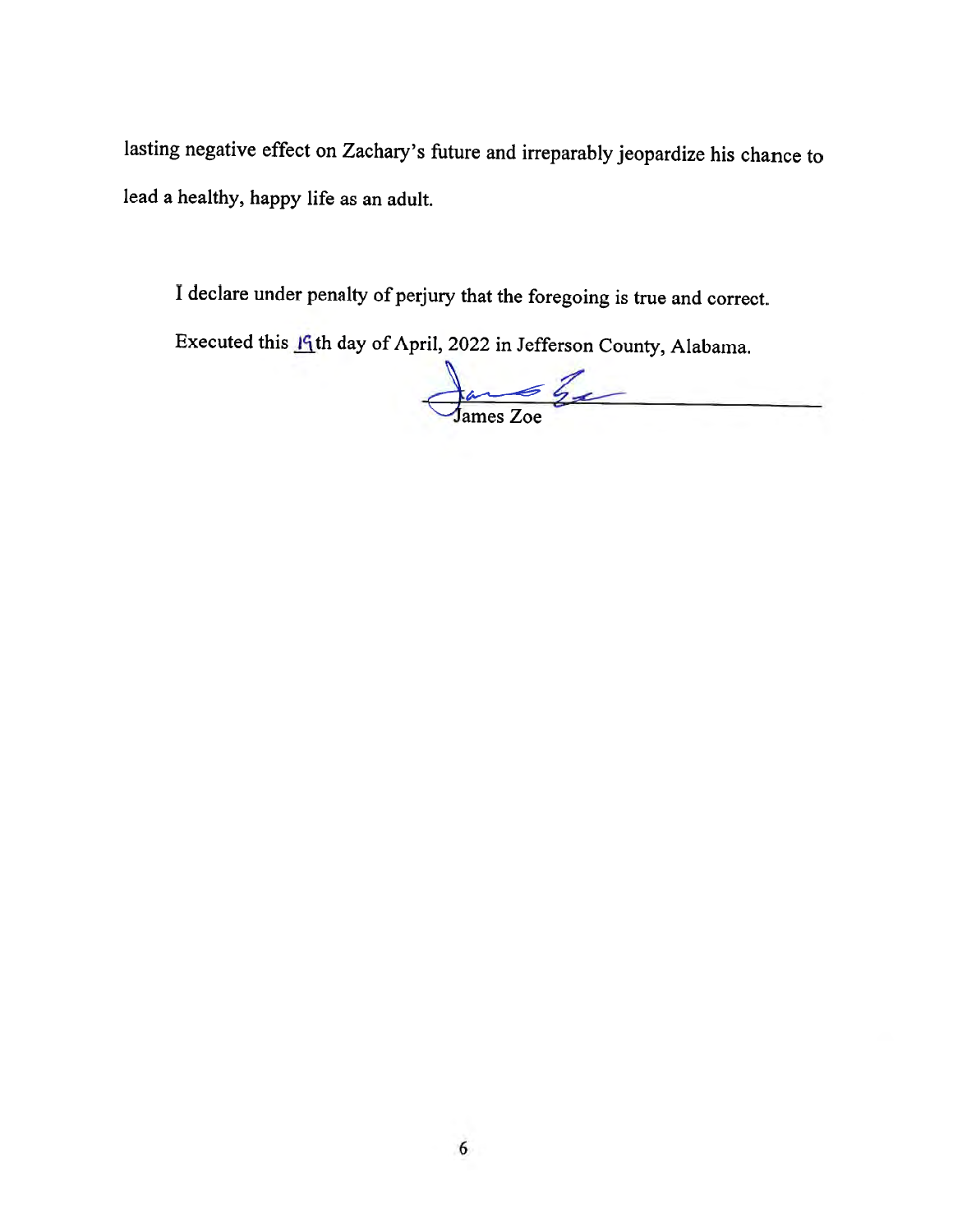# **EXHIBIT**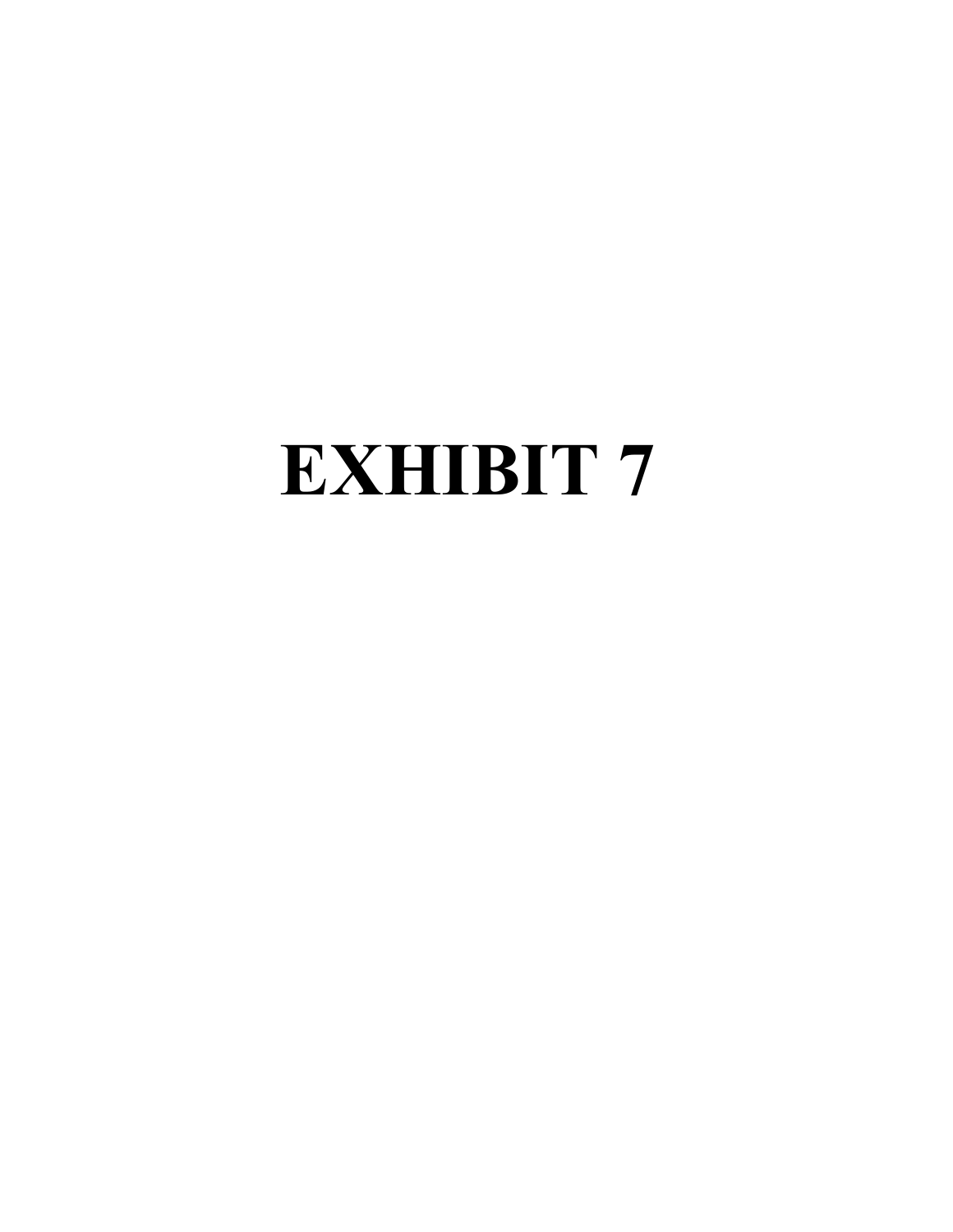#### **UNITED STATES DISTRICT COURT FOR THE MIDDLE DISTRICT OF ALABAMA NORTHERN DIVISION**

REV. PAUL A. EKNES-TUCKER; BRIANNA BOE, individually and on behalf of her minor son, MICHAEL BOE; JAMES ZOE, individually and on behalf of his minor son, ZACHARY ZOE; MEGAN POE, individually and on behalf of her minor daughter, ALLISON POE; KATHY NOE, individually and on behalf of her minor son, CHRISTOPHER NOE; JANE MOE, Ph.D.; and RACHEL KOE, M.D.

*Plaintiffs*,

v.

KAY IVEY, in her official capacity as Governor of the State of Alabama; STEVE MARSHALL, in his official capacity as Attorney General of the State of Alabama; DARYL D. BAILEY, in his official capacity as District Attorney for Montgomery County; C. WILSON BAYLOCK, in his official capacity as District Attorney for Cullman County; JESSICA VENTIERE, in her official capacity as District Attorney for Lee County; TOM ANDERSON, in his official capacity as District Attorney for the 12th Judicial Circuit; and DANNY CARR, in his official capacity as District Attorney for Jefferson County.

*Defendants*.

Civil Action No.  $\frac{1}{2}$ 

**DECLARATION OF MEGAN POE IN SUPPORT OF PLAINTIFFS' MOTION FOR TEMPORARY RESTRAINING ORDER & PRELIMINARY INJUNCTION**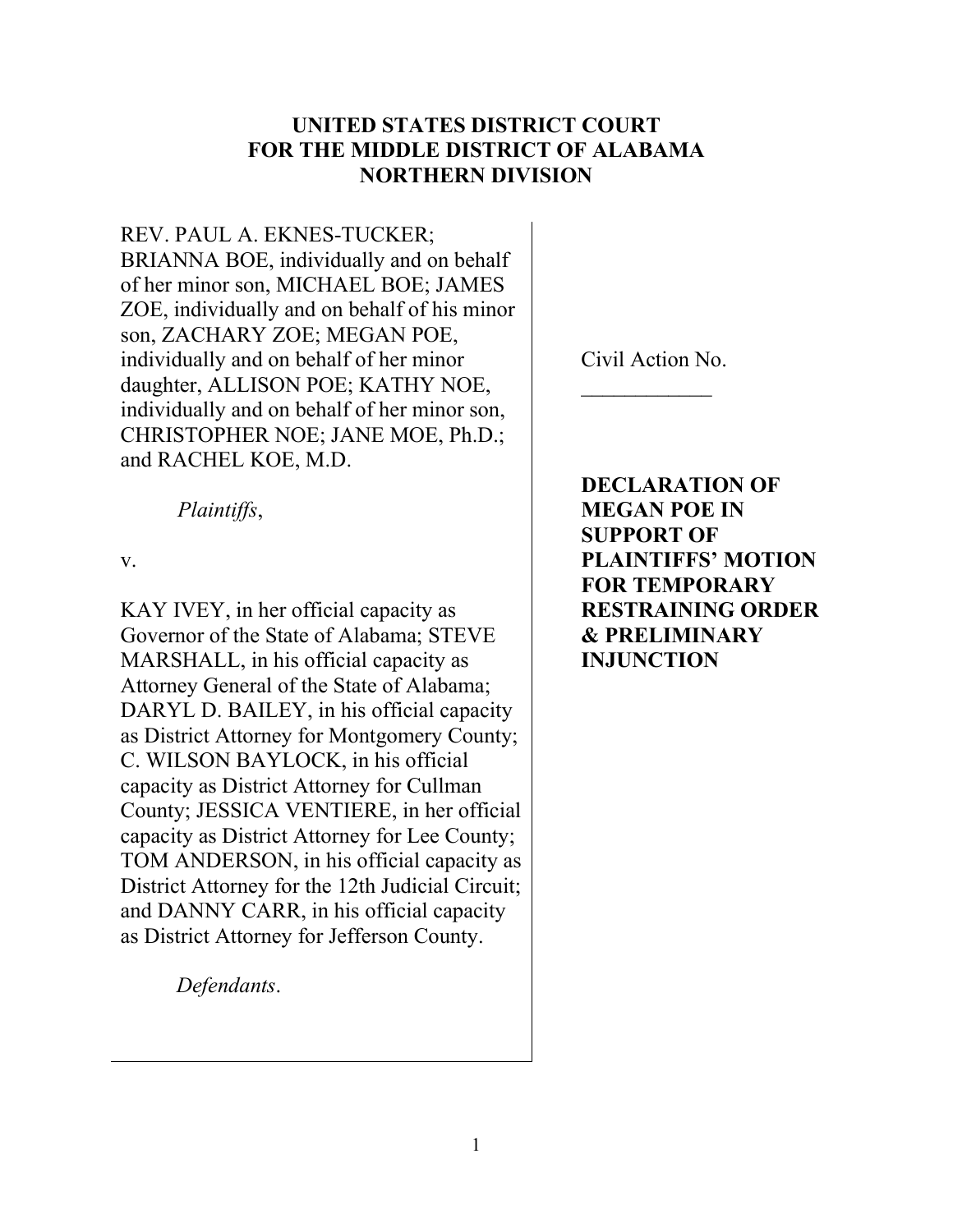I, Meagan Poe,<sup>1</sup> hereby declare as follows:

1. I am a plaintiff to this action and the mother of Allison Poe, another plaintiff in this action.

2. I was born and raised in Cullman County, Alabama. Other than the years that my ex-husband, Allison's father, was a member of the United States Army and stationed outside Alabama, I have lived in Cullman County along with my extended family.

3. Allison is a fifteen-year-old transgender girl. Allison was identified as male at birth, but, as her father and I have come to understand, she has a female gender identity. I know that if she could force herself to live as a boy, she would, but that is simply not possible for her. It is who she is.

4. Allison started showing an interest in girls' toys around the age of two. We were stationed overseas at the time and most of her friends were girls because most kids her age on the army base were girls. As a result, she would regularly play with her friends' typical "girls' toys" and wear princess dresses, but we would not buy her girls' toys or clothing. She begged us to buy her a Barbie doll and we refused. Without consulting us, however, her grandmother eventually bought her a Barbie

<sup>&</sup>lt;sup>1</sup> Because of concerns about criminal liability and my child's privacy and safety, I am seeking to proceed in this case under a pseudonym. *See Motion to Proceed Pseudonymously*, filed concurrently herewith. In addition, contemporaneous with signing this declaration, I have signed with my legal name a separate copy of this declaration. My attorneys have a copy of that separate declaration.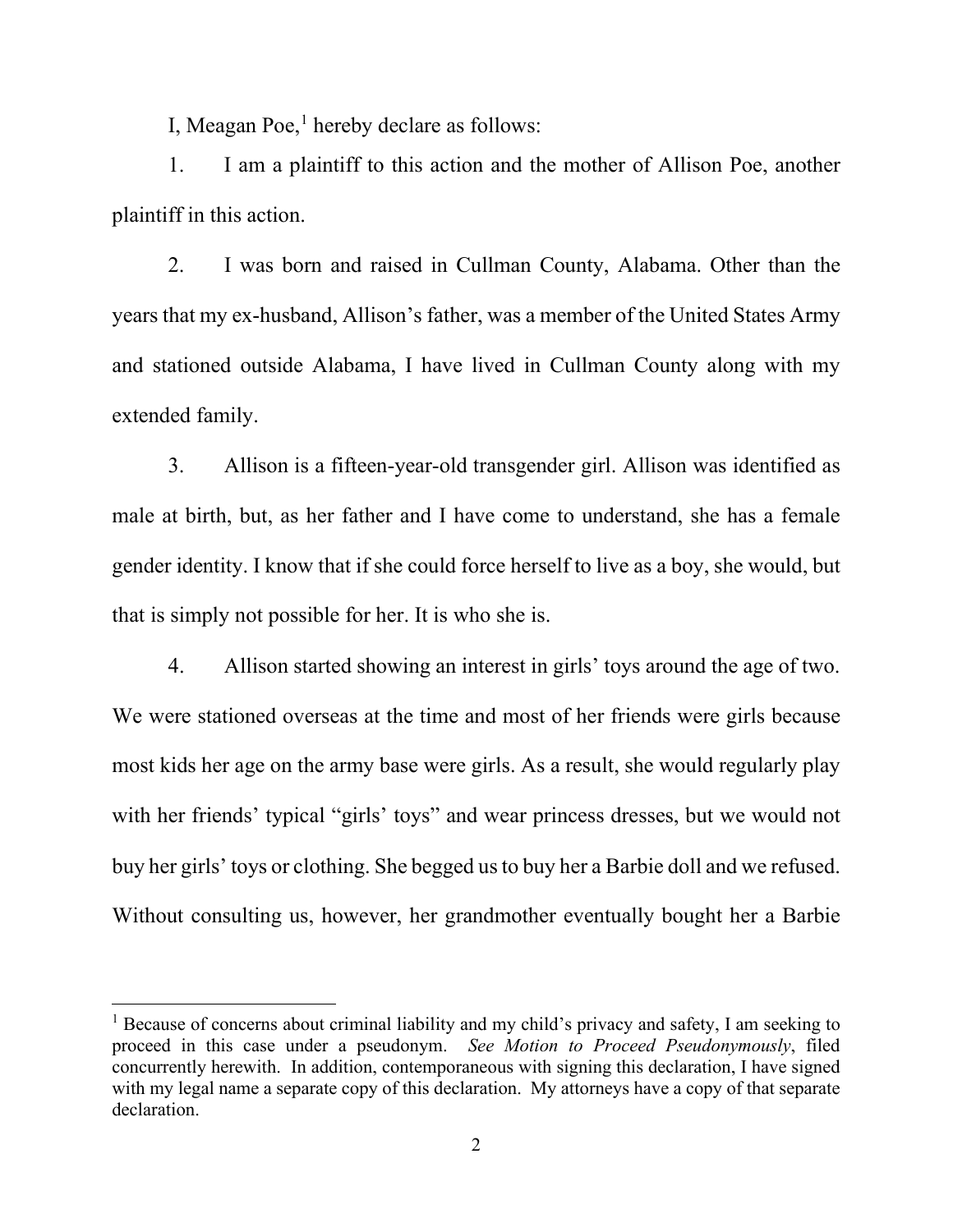doll. Allison carried that Barbie everywhere she went; it was like a teddy bear to her. Although we were not happy that Allison's grandmother bought the Barbie, we figured this was phase that would pass after we left that base. At most, we thought this was a clear sign that Allison would grow up to be gay.

5. We returned to the United States when Allison was approximately four years old. While stationed at the new base, Allison's interest in girls' clothing and toys persisted. Every time we went shopping for clothes, she would cry that I would not buy her clothes from the girls' section. Because Allison's grandmother already bought her a doll, I figured it would be okay to allow her to have some girls' toys. Knowing that her father wouldn't approve, I bought her a few small dolls and other toys that she could play with while her father was at work. Allison's father eventually found the toys and threw them all away, but her older brother then snuck outside and pulled them out of the garbage for Allison.

6. I eventually started working as a babysitter for a local family with kids close to Allison's age. The mother of that family was nurse and after observing Allison over time, she commented to me that Allison might be transgender. Before that day, I had never heard the word transgender. I did a little research into it but did not follow up much further because Allison's father was not accepting of her, and I still strongly believed that Allison would grow up to be gay.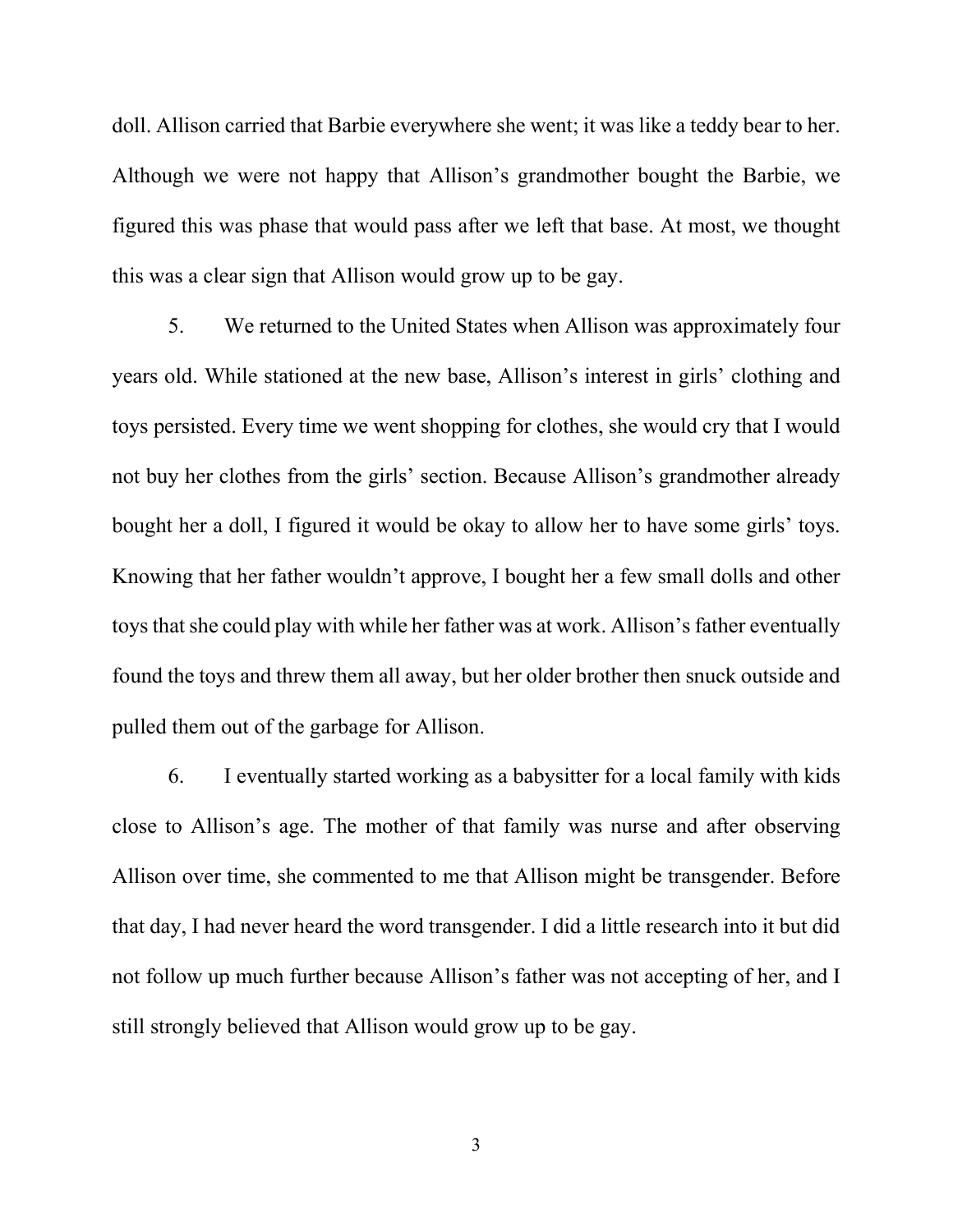7. After completing his assignment, Allison's father decided to leave the Army and was honorably discharged. We returned to Cullman County, Alabama to be closer to family. Unfortunately, soon after relocating, we legally separated and I was left to raise two kids on my own as a single working parent.

8. While around her cousins, Allison started doing more boys' activities, like playing video games. I thought maybe Allison was just growing up and that her girl phase was coming to an end. But that could not have been further from the truth.

9. Over the next few years, Allison's personality changed significantly. She became very quiet, showed signs of depression, and regularly commented that she wanted to die. She also stopped eating regularly. All of that was very concerning to me, but Allison would not share with me what was causing that change. Then, towards the end of Allison's fourth-grade year, when she was nine years old, I found a drawing she made of herself. On one side of the drawing was a crying boy and on the other was a happy girl. Around that same time, one of my family members pointed out to me that Allison was not really playing video games; she had been spending the majority of the time perfecting her female avatars on each of the games she was "playing."

10. Not sure what to make of all this, and at my wits end about how to help Allison, I took her to see her pediatrician. After evaluating Allison and talking with us about what had been going on, the pediatrician reiterated what I had heard from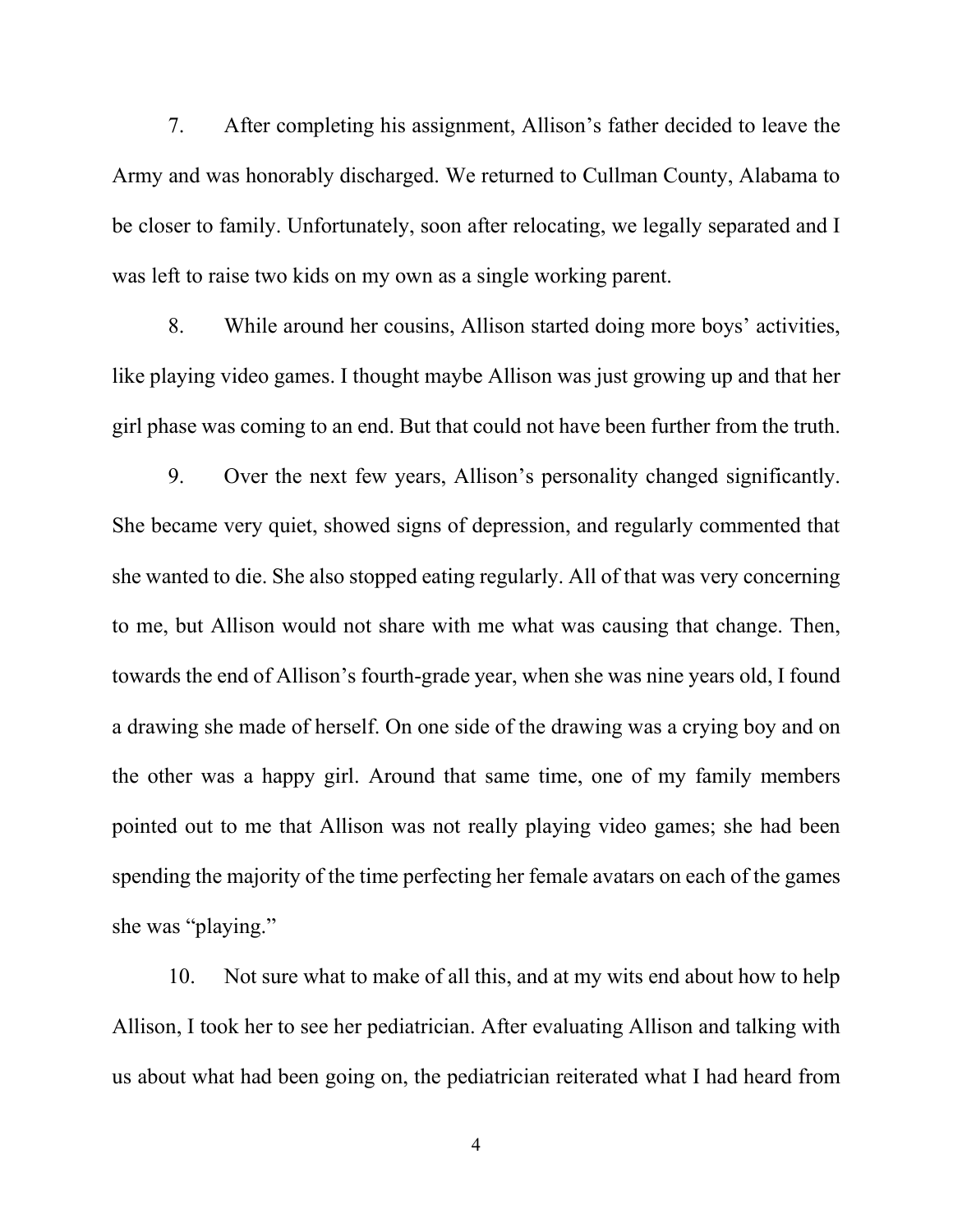that nurse years prior: Allison may be transgender. She then referred Allison to the gender clinic at UAB in Birmingham for specialized care and assessment.

11. While Allison was being evaluated by a team of clinicians at UAB, I finally got a sense of the emotional issues Allison had been trying to deal with on her own. For example, Allison earnestly asked Dr. Abdul-Latif why God hates her. Faith has always been a very important part of my life and that of our family. Hearing her ask that question broke my heart, both because I wanted Allison to have a strong tie to her faith and because I recognized that my actions as her parent likely contributed to her feeling that way.

12. Because Allison had not yet started puberty, there was no medical treatment for Allison's gender dysphoria, but Dr. Abdul-Latif and the other medical and mental health providers at the clinic gave me information about my options and recommendations about how to support Allison and treat her gender dysphoria. The clinic also connected Allison with regular mental health treatment.

13. That was a turning point for me. I had been very nervous about publicly supporting Allison's transition because I was worried about how our family—and the broader community—would respond. But, I quickly pushed those feelings aside, knowing that I had to do what was right for my child based on the advice of experts.

14. After returning from the appointment at UAB, I made an appointment for Allison to fix her hair into more of a girls' style while she grew it out. We also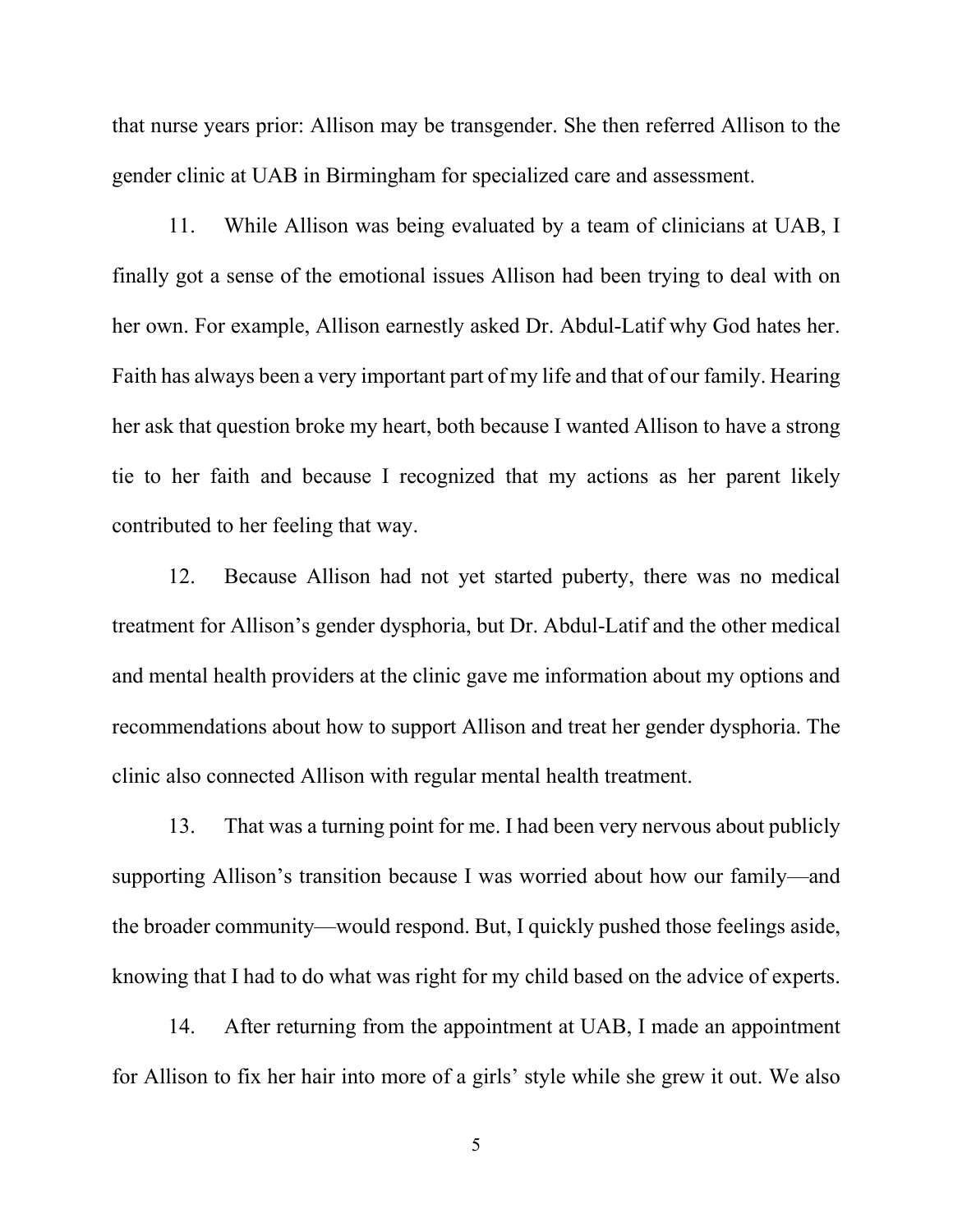cleaned out Allison's room of all boys' clothes, toys, bedding, and decorations, and I took Allison shopping to entirely redo her bedroom and wardrobe. Once we finished setting up her new room, I left her in the room so she could change into one of her new outfits. It is not an exaggeration to say that I saw a totally different child come out of that bedroom moments later. Allison was beaming. She was smiling and happy in a way that I had not seen for a long time.

15. The following night I e-mailed my family to update them about Allison's transition. My family took a long time to process that announcement and some family members initially cut ties with us.

16. The remaining few weeks of Allison's fourth-grade year were equally challenging. She experienced bullying from her classmates who were confused or did not understand Allison's transition and why it was so critical to her health and wellbeing. It was a painful time, but even through all those challenges, Allison remained resilient, further confirming that supporting her in this way was the right decision.

17. Over the summer between Allison's fourth and fifth grade, I had multiple meetings with school administrators and Allison's teachers regarding Allison's transition. We worked together to ensure that she received the supports she needed when she returned to school for fifth grade to prevent further bullying and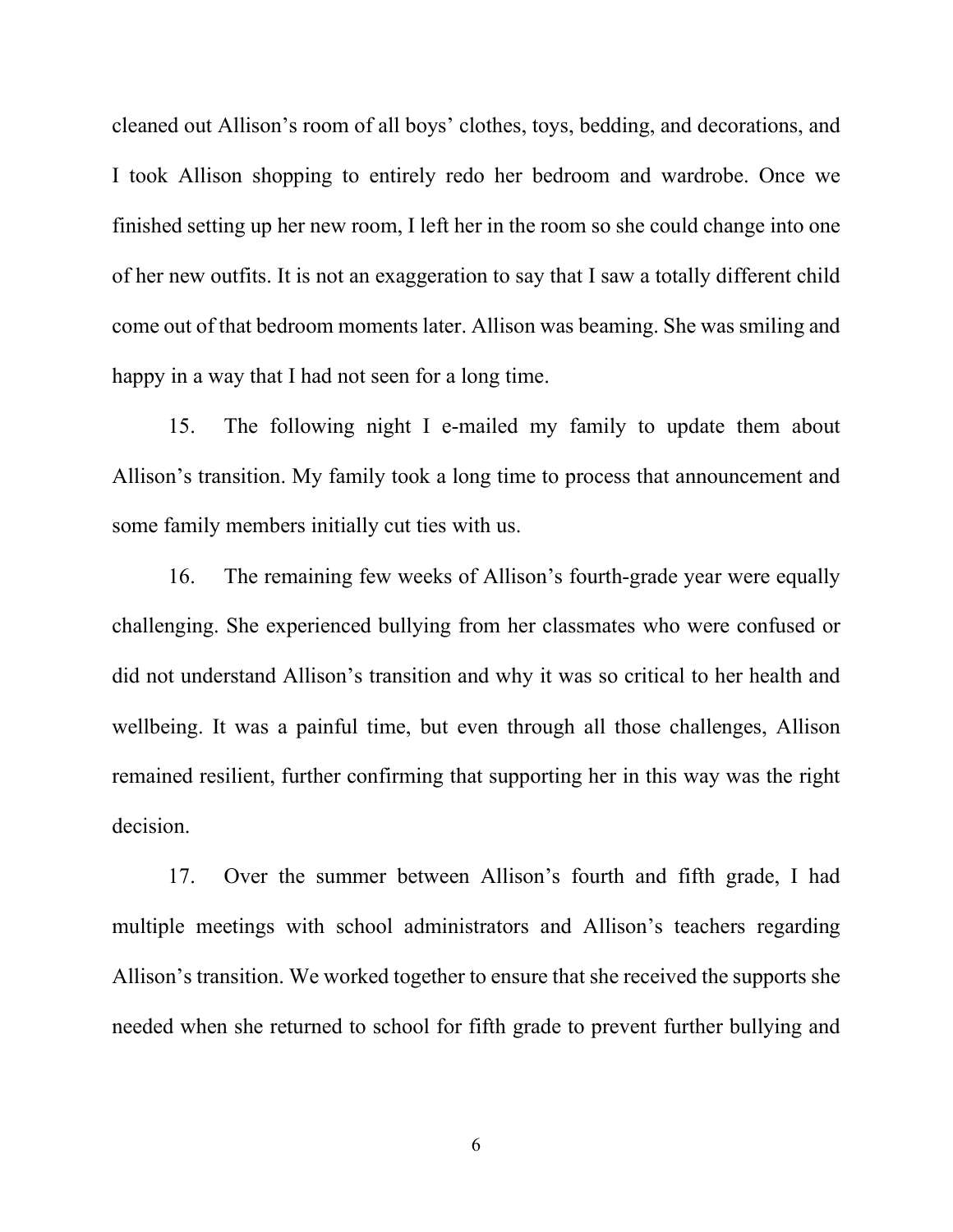allow her to focus on learning. Those efforts largely worked; Allison was generally accepted by her peers and had a much better school experience than in prior years.

18. During Allison's fifth-grade year, some of her peers started showing the first signs of puberty. Allison became very scared about what would happen when she began puberty. Around that same time, we had a follow up appointment at the gender clinic at UAB. The purpose of the visit was to assess whether Allison had begun puberty and to gather more information about possible treatments for Allison's gender dysphoria once she begins puberty. I came to the appointment prepared with a list of questions and notebook to take notes. Allison and I asked many questions about puberty-blocking medications. As the providers answered our questions, I could see the relief in Allison's face when she realized that there was a solution to her worries about puberty. Given the distress Allison was already having around puberty, it was important to me that I got all the information I needed to make an informed decision so that I was prepared with my decision when that time came.

19. The providers at the UAB clinic patiently answered each of our questions during that initial follow up visit. We had several more follow up visits at UAB and in each of those visits, we asked any additional questions about pubertyblocking medications that had come to mind in the months between visits. Thus, when the doctors determined that Allison had started puberty at the end of sixth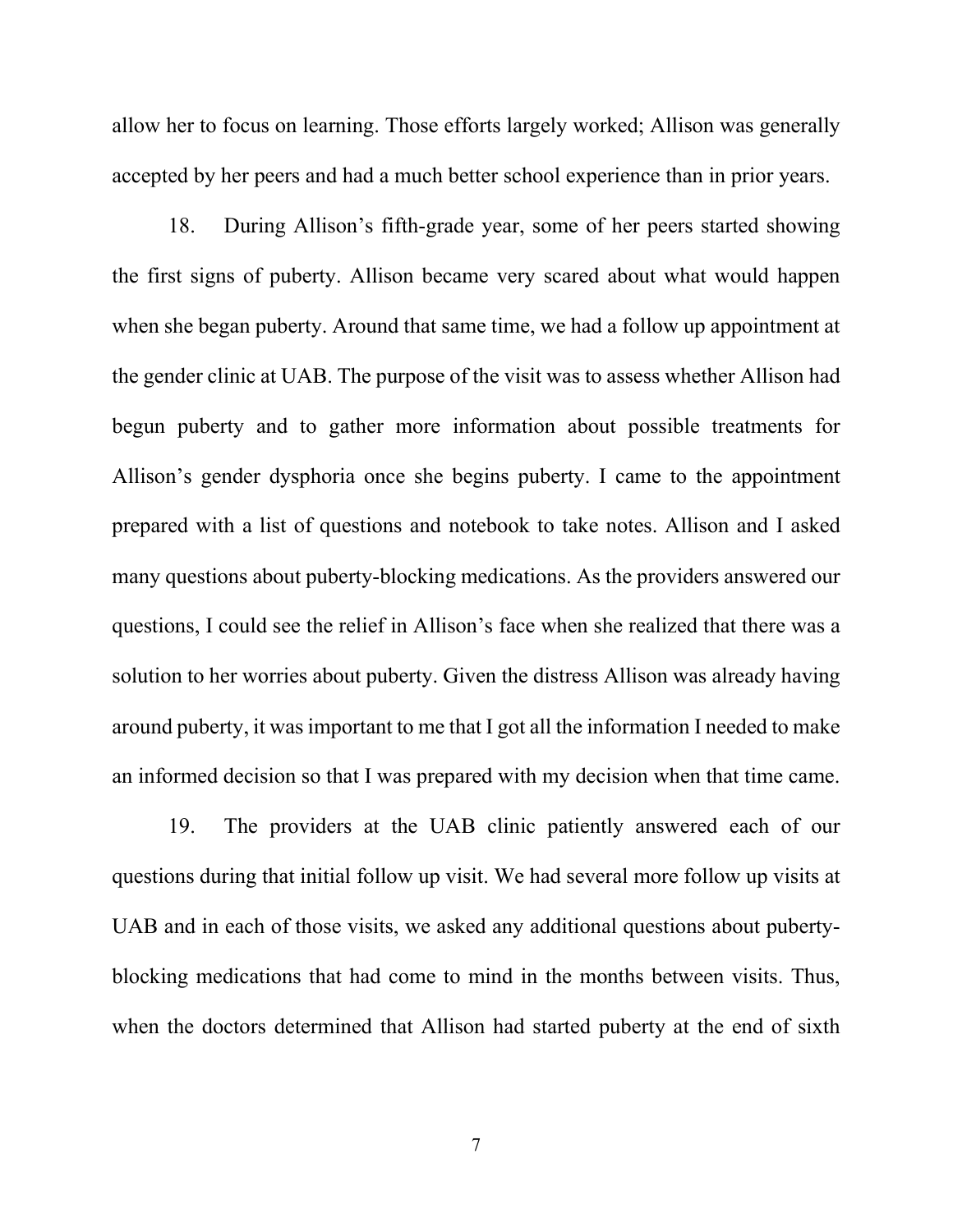grade, I had all the information I needed to consent to Allison starting pubertyblocking medication and did so without hesitation.

20. Because of the puberty-blockers, Allison has been able to have a typical childhood. Allison loves art and is creative. She is also an avid gamer, playing both for the entertainment and camaraderie with fellow gamers.

21. Approximately seven months ago, Allison started taking estrogen. As with puberty-blockers, the clinic at UAB answered all our questions and made sure that we understood the risks, benefits, and alternatives of hormone-replacement therapy. Allison self-administers her dose of estrogen and medication to suppress her testosterone.

22. Allison's mental health has improved dramatically since starting estrogen. She used to be very self-conscious, but now she is confident in herself and excited by all the changes in her body. She has grown new friendships and is doing well in school.

23. Without medical treatment all Allison's fears around developing an Adam's apple, facial hair, and other defining features of male puberty would become her reality. Her appearance would not align with who she is and would likely disclose to everyone that she is transgender, causing her extreme anxiety and distress and exposing her to more ridicule and harassment.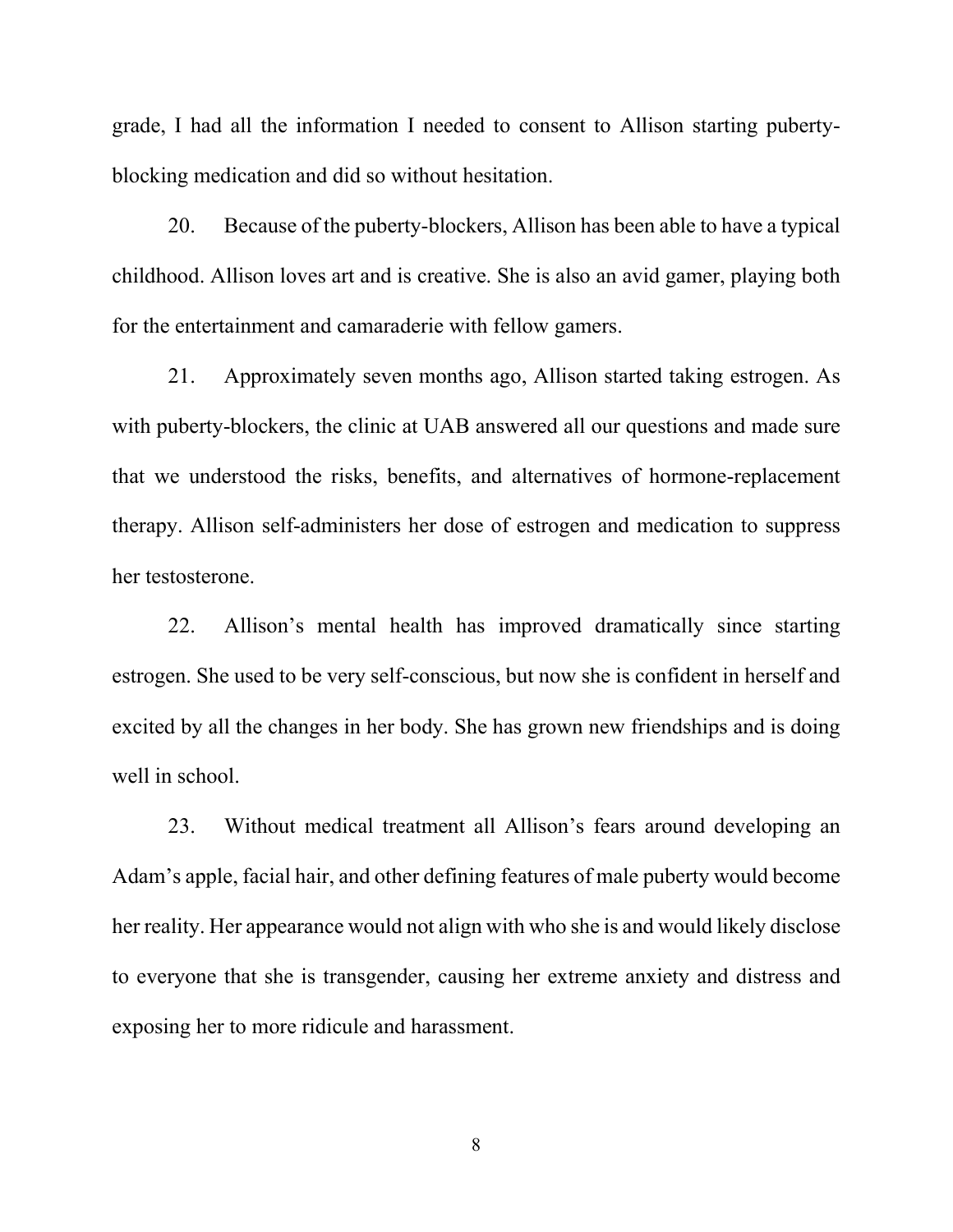24. Seeing Allison's response to the Alabama legislature's consideration of the Act and knowing how afraid she is of male puberty, I am very worried that Allison's mental health would quickly deteriorate if the Act goes into effect. As much as I want to assure Allison that we would find a way to get her the medications she needs to treat her gender dysphoria—medications that are critical to her ability to function—I don't know if it would be possible. We receive our health insurance coverage through Alabama Medicaid. Although I would drive Allison anywhere so that she could get those medications, we cannot afford to pay for them out of pocket and I don't know if Alabama Medicaid would cover out-of-state providers or prescriptions written by those providers.

25. Stopping or delaying Allison's medical treatments for her gender dysphoria will be devastating to her overall health and wellbeing. I worry that Allison will be inconsolable and retreat into herself. Once the medications wear off, I have little doubt that I will have to bring Allison back to UAB and that she will have to be admitted for in-patient psychiatric care to prevent her from harming herself or worse. And I know that will only be the beginning, it is hard to imagine what the long-term effects will be on her day-to-day life, but I am certain that she will no longer be the same happy child that she is today.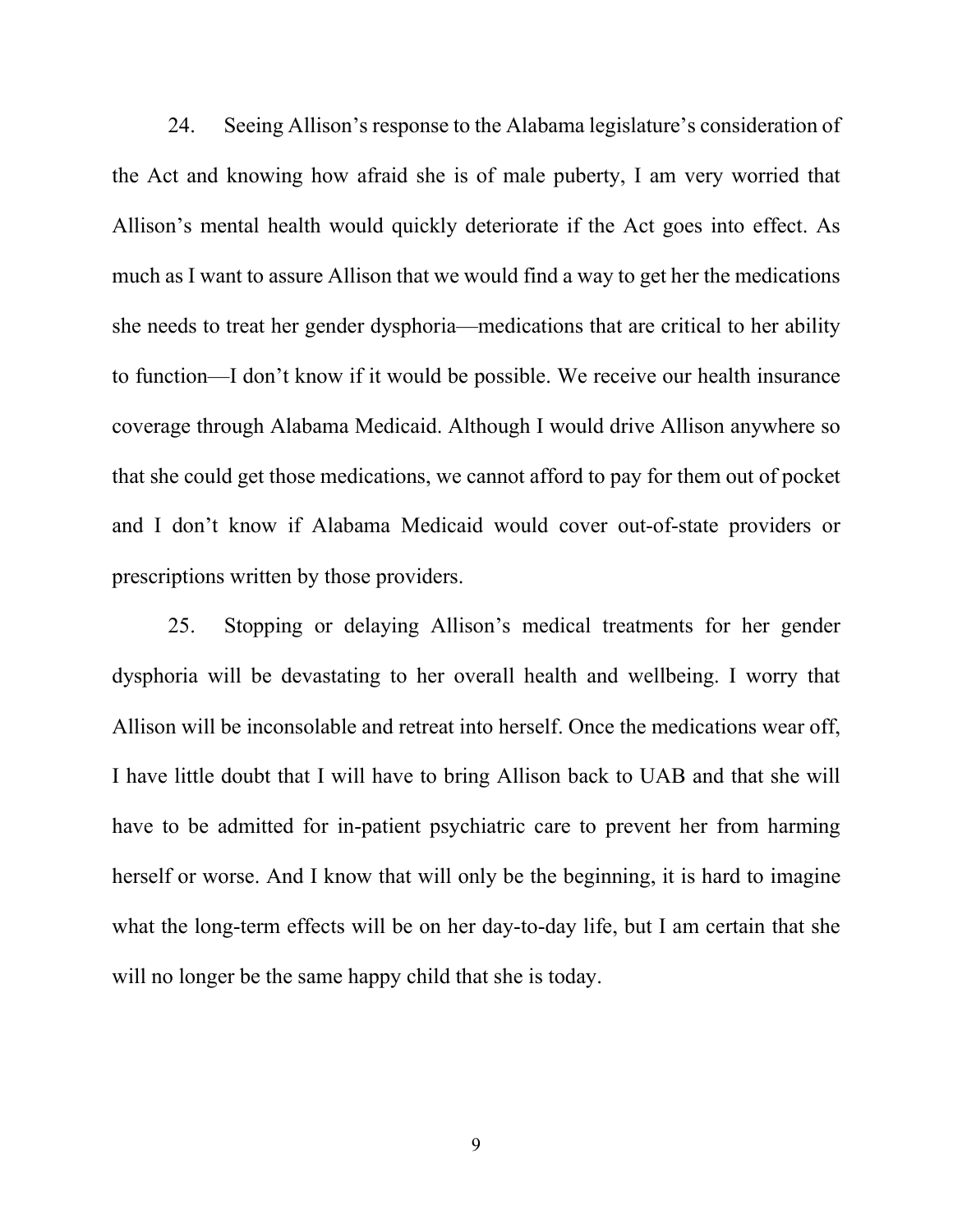I declare under penalty of perjury that the foregoing is true and correct.

Executed this  $\underline{\mathsf{O}}$  th day of April, 2022.

egan Poe

 $\mathcal{L}^{\text{max}}_{\text{max}}$  and  $\mathcal{L}^{\text{max}}_{\text{max}}$ 

 $\sim$ 

 $\cdot$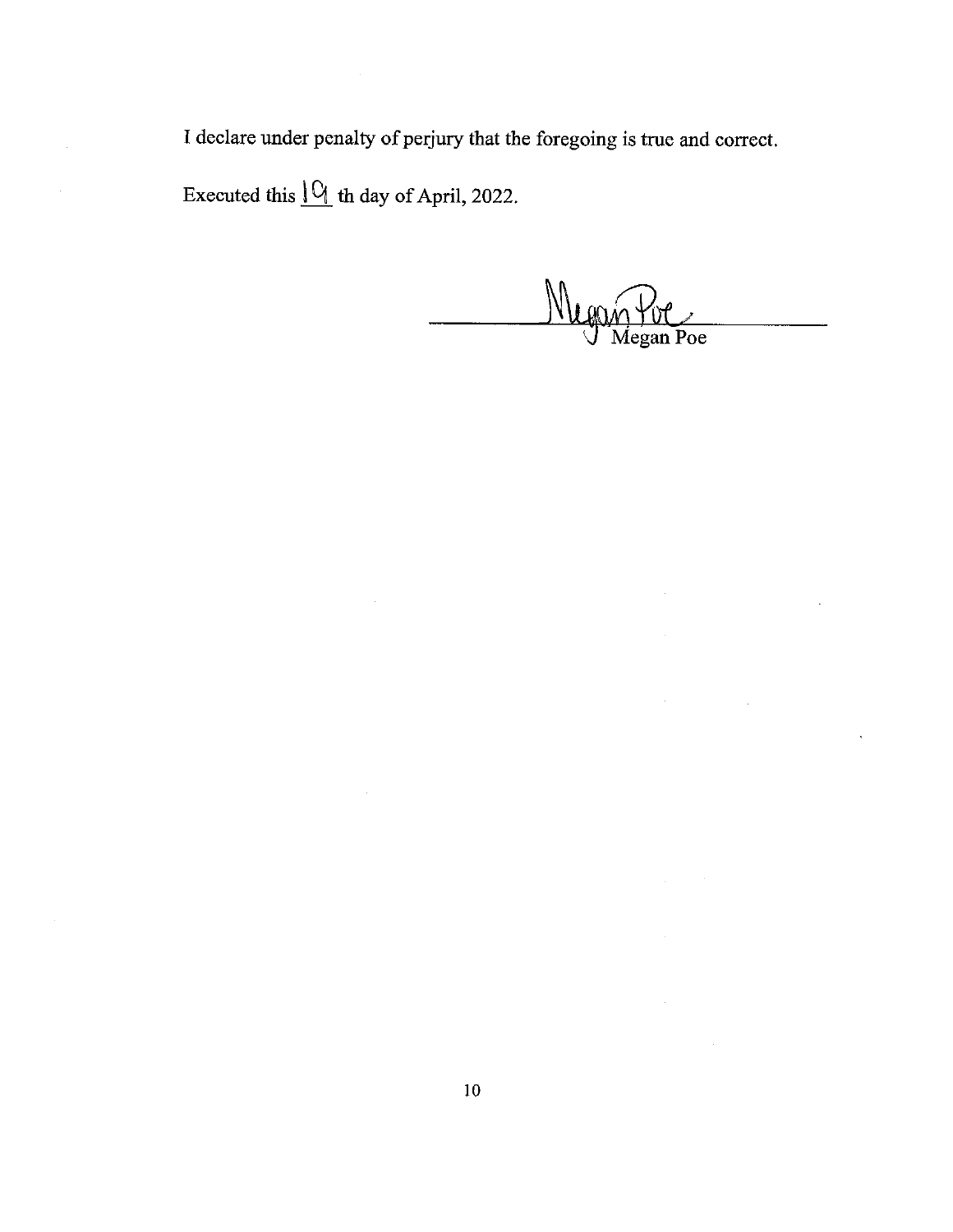# **EXHIBIT**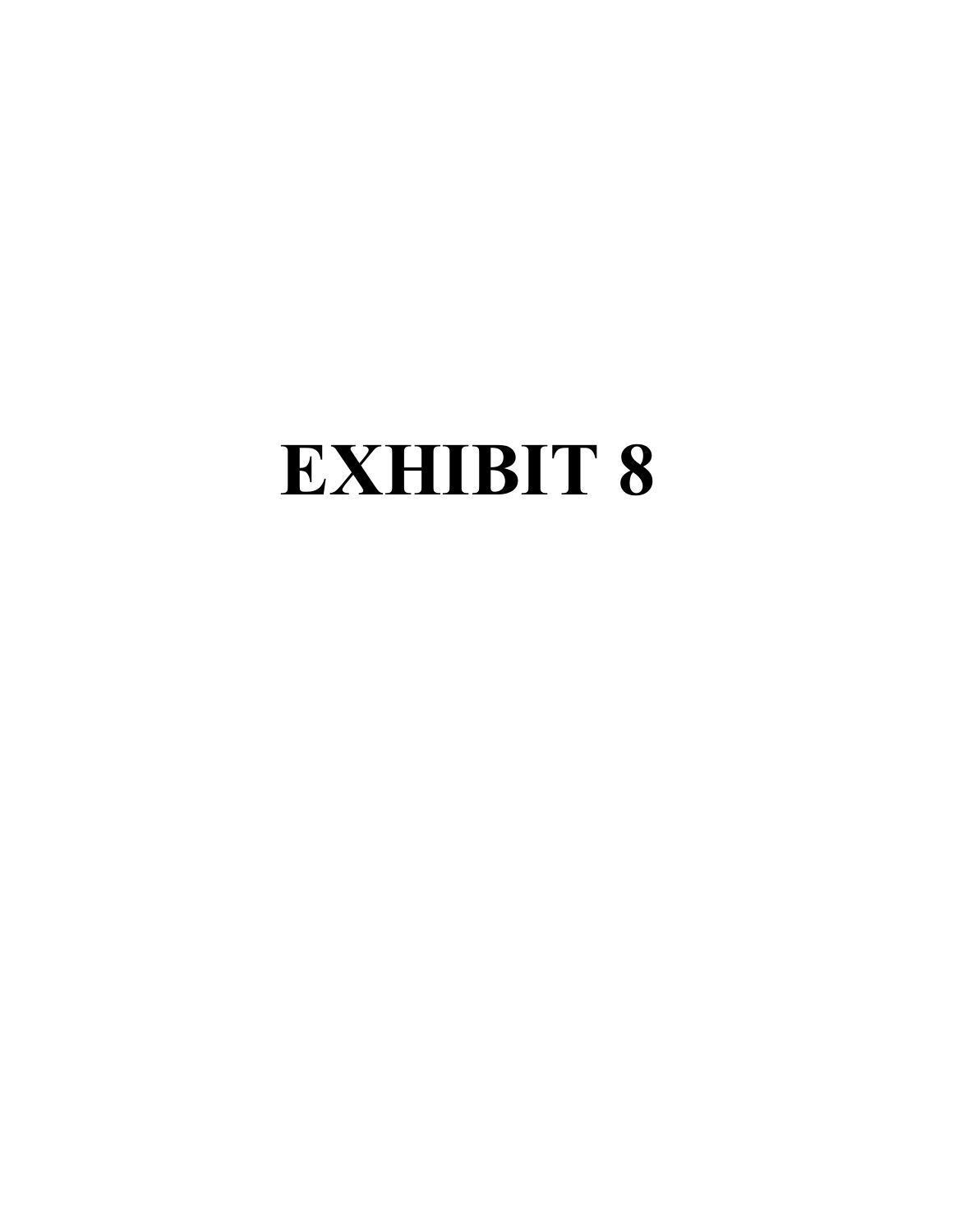#### **UNITED STATES DISTRICT COURT FOR THE MIDDLE DISTRICT OF ALABAMA NORTHERN DIVISION**

REV. PAUL A. EKNES-TUCKER; BRIANNA BOE, individually and on behalf of her minor son, MICHAEL BOE; JAMES ZOE, individually and on behalf of his minor son, ZACHARY ZOE; MEGAN POE, individually and on behalf of her minor daughter, ALLISON POE; KATHY NOE, individually and on behalf of her minor son, CHRISTOPHER NOE; JANE MOE, Ph.D.; and RACHEL KOE, M.D.

*Plaintiffs*,

v.

KAY IVEY, in her official capacity as Governor of the State of Alabama; STEVE MARSHALL, in his official capacity as Attorney General of the State of Alabama; DARYL D. BAILEY, in his official capacity as District Attorney for Montgomery County; C. WILSON BAYLOCK, in his official capacity as District Attorney for Cullman County; JESSICA VENTIERE, in her official capacity as District Attorney for Lee County; TOM ANDERSON, in his official capacity as District Attorney for the 12th Judicial Circuit; and DANNY CARR, in his official capacity as District Attorney for Jefferson County.

*Defendants*.

Civil Action No.  $\frac{1}{2}$ 

**DECLARATION OF KATHY NOE, IN SUPPORT OF PLAINTIFFS' MOTION FOR TEMPORARY RESTRAINING ORDER & PRELIMINARY INJUNCTION**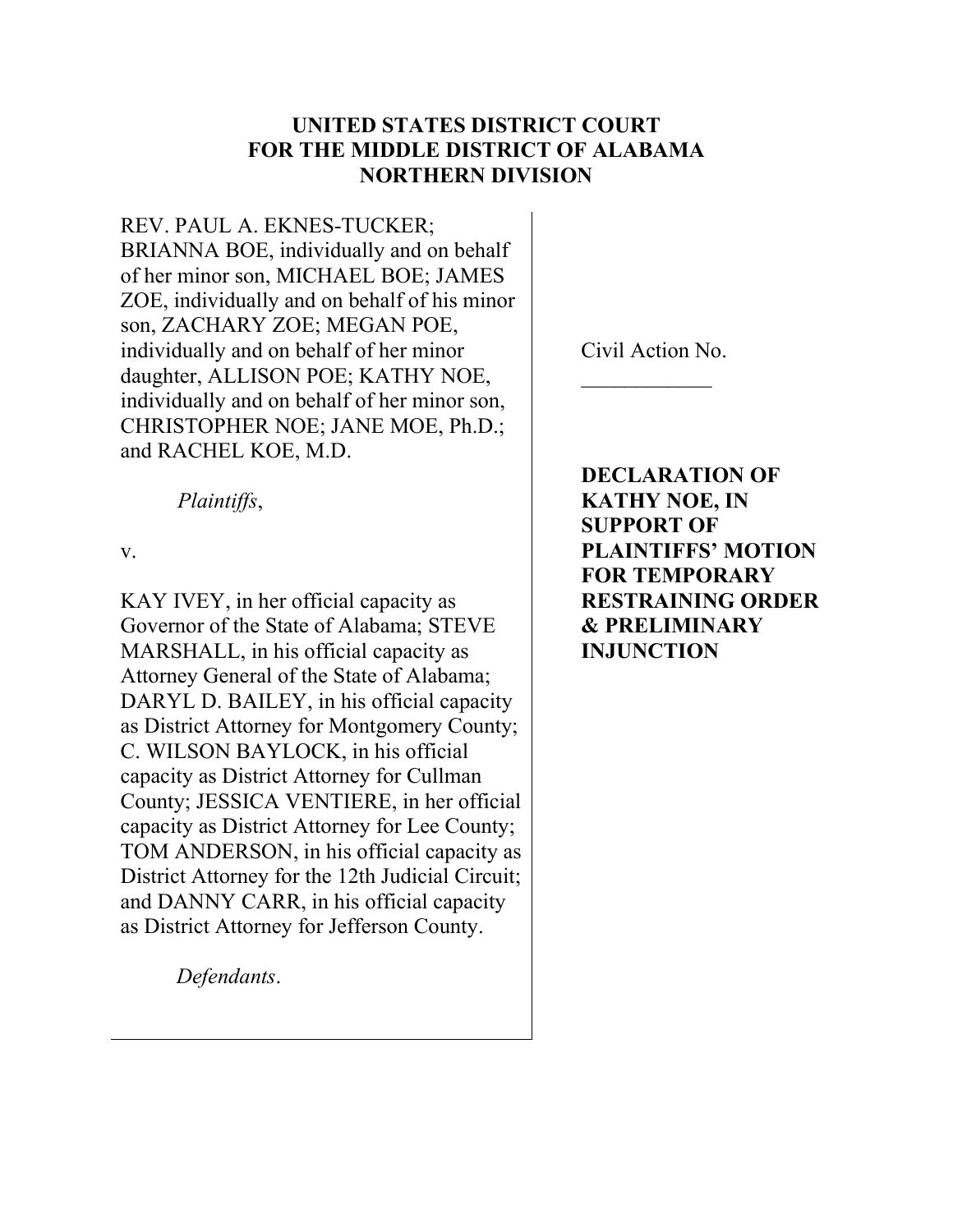I, Kathy Noe, <sup>1</sup> hereby declare as follows:

1. My son, Christopher Noe, and I are plaintiffs in this action. We are citizens of Alabama and reside in Lee County, Alabama.

2. Christopher is a seventeen-year-old transgender boy. He is very passionate about music. He loves listening to all genres of music and plays the trumpet.

3. Christopher and I have resided in Lee County since we moved to Alabama just before Christopher's fourth birthday. We moved to Alabama when my now-former husband was stationed at Fort Benning, Georgia. It is common for families stationed at Fort Benning to live in Phenix City, Alabama, like we do. I also am former active-duty military. Christopher's father is still active-duty military and is currently stationed abroad.

4. Although Christopher was born on a military base in Oklahoma, Alabama is the only home he has known. He has gone to school in Alabama since kindergarten and still has friends he has known since kindergarten.

5. Although Christopher was assigned female at birth, I always knew he was not a typical girl. When Christopher was two and three years old, he had long,

<sup>&</sup>lt;sup>1</sup> Because of concerns about criminal liability and my child's privacy and safety, I am seeking to proceed in this case under a pseudonym. *See Motion to Proceed Pseudonymously*, filed concurrently herewith. In addition, contemporaneous with signing this declaration, I have signed with my legal name a separate copy of this declaration. My attorneys have a copy of that separate declaration.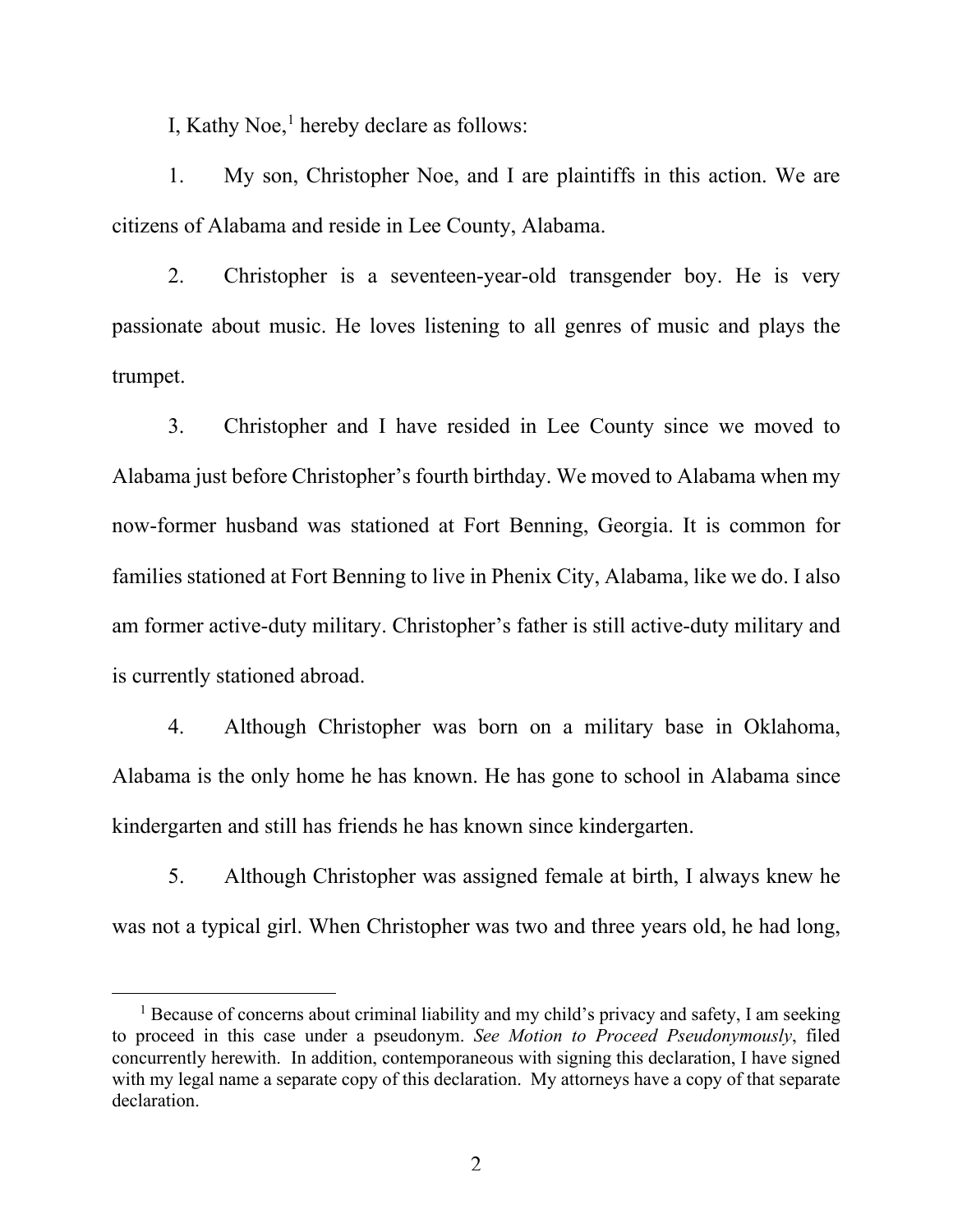pretty hair, which I would put bows in and do in other traditionally girl hairstyles. He always hated it and pulled the bows out. When he was four years old, he asked to cut it short, and I agreed. Christopher loved his new, short haircut immediately.

6. When Christopher was in day care before he was old enough for school, he never played dress up with the other girls. He always wanted to wear pants and shorts. When his kindergarten tried to force Christopher to wear a skirt for their graduation ceremony, Christopher refused, and I fought the school and won the right for him to wear pants. The same thing happened in sixth grade, but this time, when the school refused to let him wear pants instead of a dress for the graduation ceremony, Christopher chose not to attend the ceremony rather than wear a dress.

7. As Christopher got older, he kept wanting his hair cut even shorter, to the point where his hair was shorter than his friends who were assigned male at birth. He also gravitated towards blues and darker colors.

8. When Christopher was around thirteen or fourteen and in his first romantic relationship, he realized that he felt more masculine than his boyfriend and identified more as a boy than a girl. That is when he told me he was transgender. Partly because it did not surprise me, I was immediately supportive.

9. After Christopher came out to me, I put him in counseling so he could talk about it with someone who had experience with transgender children and make sure he was doing what he thought was best for him.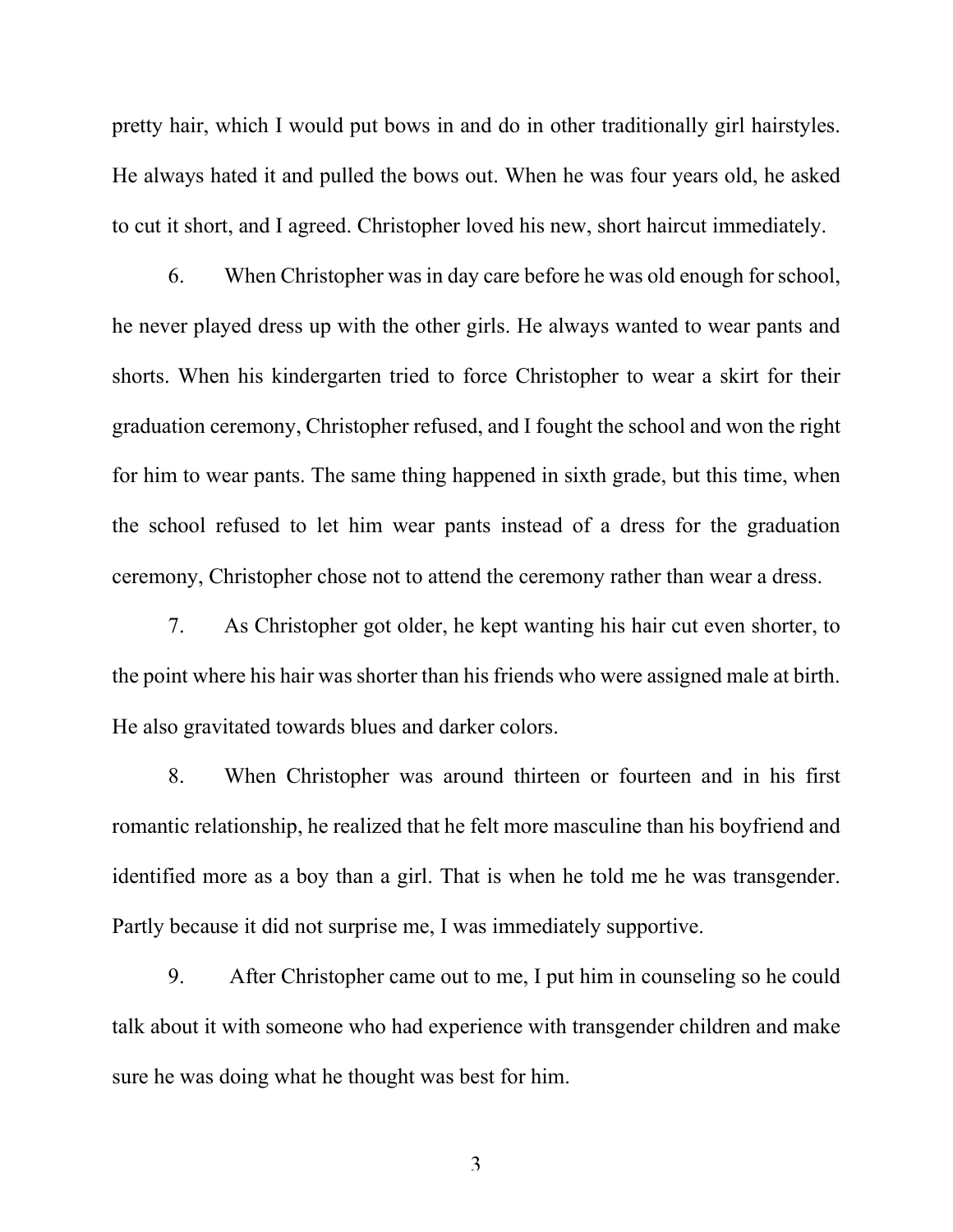10. About a year later, when Christopher was fifteen, he told his father he is transgender. Christopher's father needed some time to accept that Christopher is transgender, which really hurt Christopher. His father's initial hesitance also delayed Christopher starting hormone replacement therapy because it was important to me to have his father's approval first. Christopher's father ultimately came to accept Christopher's gender identity, which was a relief to Christopher and enabled him to start hormone replacement therapy. When Christopher's father came to support him at the Columbus, Georgia pride parade, Christopher was overjoyed.

11. When Christopher first came out as transgender, he continued to use his birth name, which is unisex. It was also at that time that he started using "he/him" pronouns. Recently, he expressed an interest in being referred to as Christopher instead. All his teachers at school began calling him Christopher and using "he/him" pronouns. Christopher also hopes to legally change his name, but it is difficult to do so while his father is stationed abroad.

12. Despite his social transition, when Christopher started going through female puberty it was a very hard time for both of us. He started his period at age nine, which immediately caused him extreme distress and anxiety. Christopher has never accepted the physical changes that came with female puberty and is particularly distressed by his breasts. Despite having naturally small breasts, Christopher wore a binder for nearly three years. He now prefers TransTape, which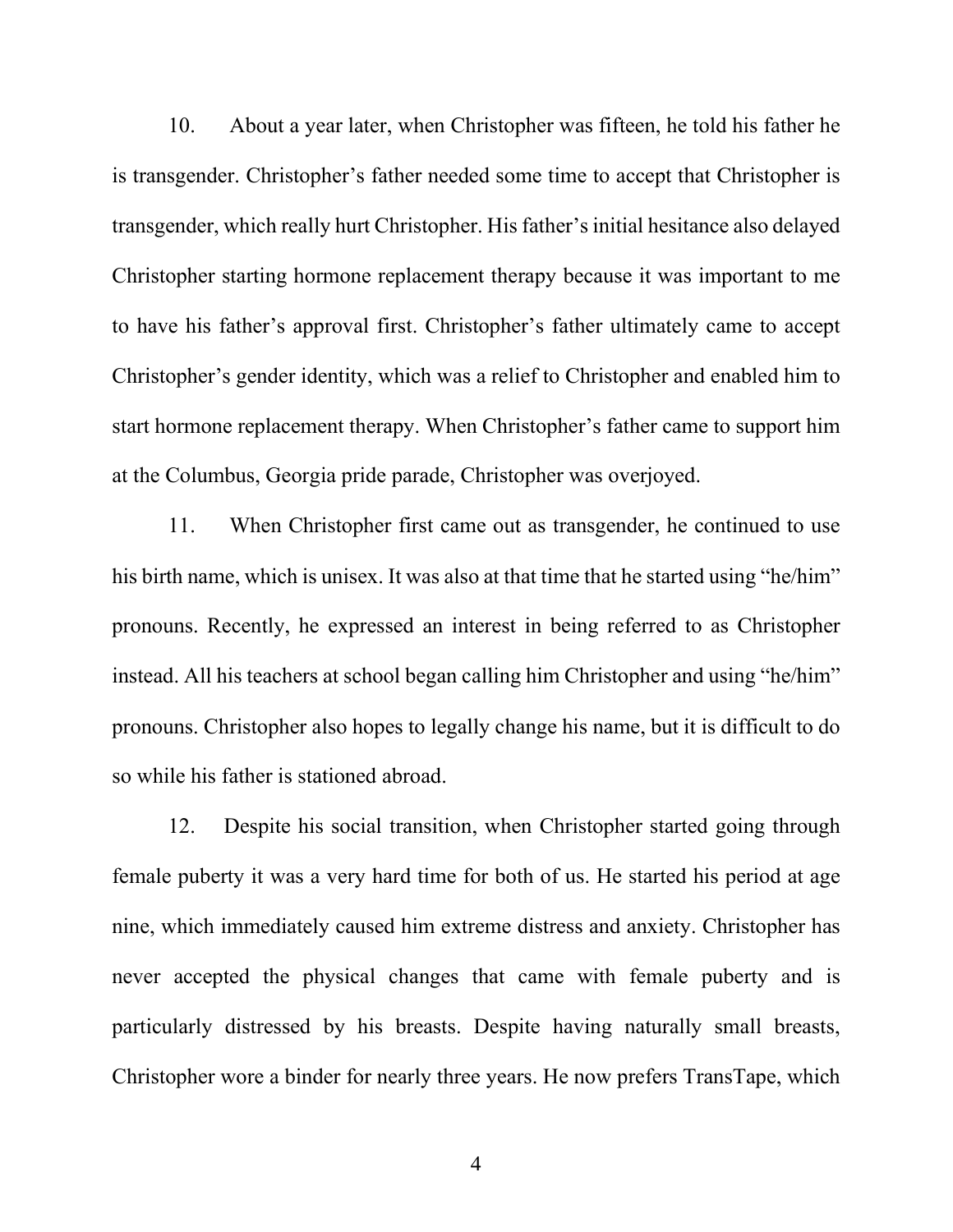he wears almost daily. He prefers the TransTape because it is more comfortable and looks more like skin than a bra. With the TransTape, he feels more like who he really is.

13. Christopher knows he is different because he is transgender, but counseling and seeing his family and his peers accept him has helped. His family including me, his father, his aunt, and his siblings—and other longtime family friends have strived to support him. It was hard for Christopher when one of his longtime best friends rejected his transition, but he has many other supportive friends, and he strongly stands up to anyone who bullies him or other kids.

14. Christopher's counselor first recommended him for hormone therapy when he was sixteen. I discussed it several times with Christopher and his counselor, and we decided to pursue hormone treatment for him when he was seventeen. After being provided with a letter of recommendation from his counselor, Christopher's pediatrician referred him to an endocrinologist in November 2021. I took Christopher to his initial visit with the endocrinologist in February 2022. The endocrinologist reviewed Christopher's medical history, the recommendation of Christopher's counselor, and Christopher's lab results. He also asked how long Christopher had been seeing a counselor and how often and asked Christopher to see a psychologist as well, which he did, before he started hormone treatment.

15. Christopher received his first testosterone injection in March 2022, and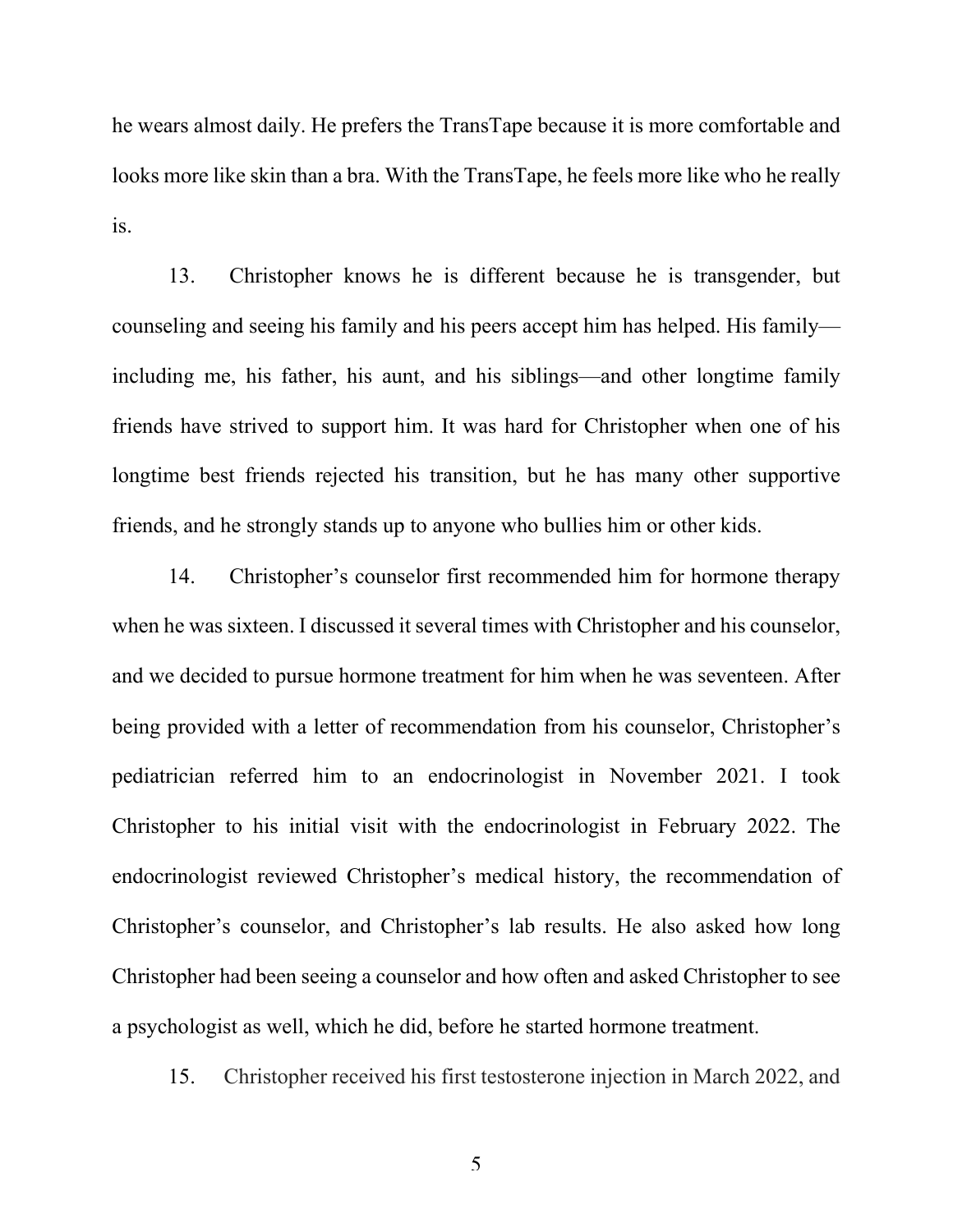since then I have given him his injections at home every other week. His current prescription is valid until June, at which time we will have to go back to the endocrinologist for a follow up appointment, more lab testing, and a new prescription.

16. Christopher's care team includes his pediatrician, endocrinologist, mental health counselor, and psychiatrist. I consult with all of them on his care. Because we live in such a small town, so close to the Alabama–Georgia state line, all Christopher's doctors are in Columbus, Georgia. Both his endocrinologist and his psychiatrist have offices in both Georgia and Alabama, but we go to the Columbus, Georgia locations because they are closer. I fill his testosterone prescription at a pharmacy in Alabama.

17. Even though it has only been a short time since starting hormones, Christopher is already significantly and noticeably happier. He is bubbly, more outgoing, and more confident in himself. I have noticed it myself and have spoken about it with Christopher's counselor, who also has noticed these positive changes. Christopher's co-workers at the local pizza place have also noticed that Christopher is more excited to go to work and be around other people. He loves showing off his new facial hair and deeper voice.

18. Although we travel to Georgia for Christopher's care, because we live in Alabama, I am afraid of what would happen to Christopher if there were an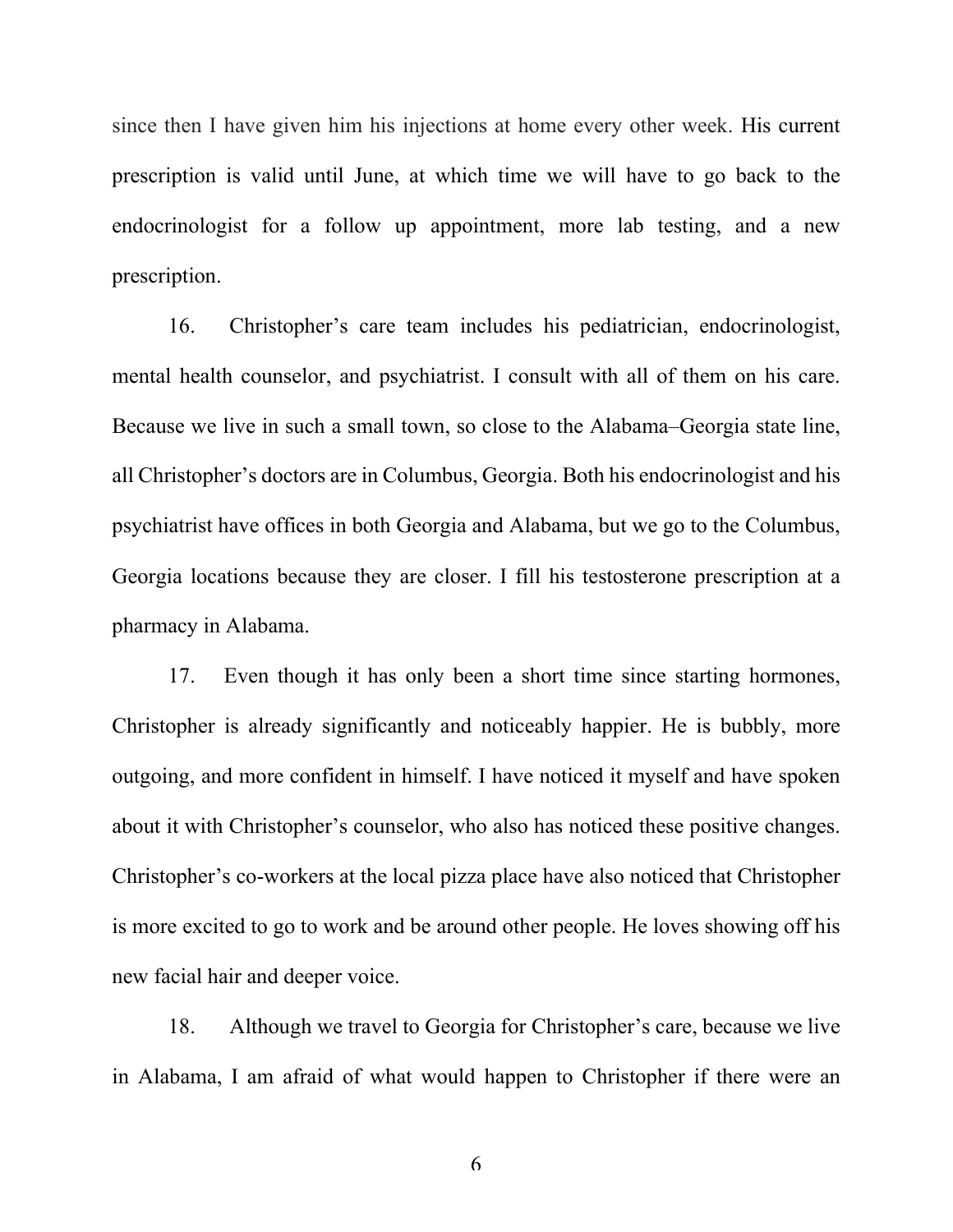interference or disruption in his counseling or hormone schedule because of this law. I also fear criminal prosecution for helping my son get the care he needs.

I declare under penalty of perjury that the foregoing is true and correct. Executed this 19th day of April, 2022.

the la

Kathy Noe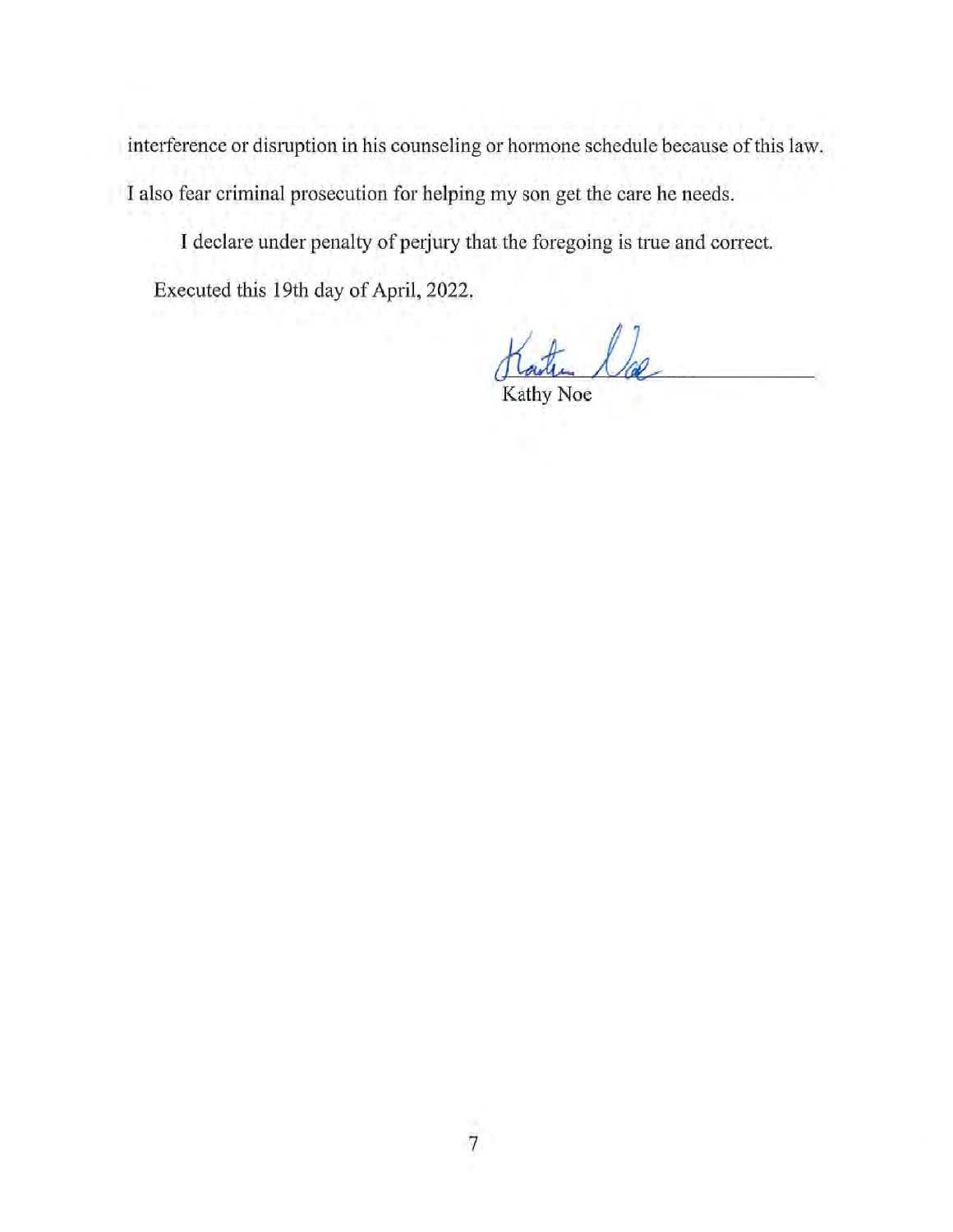# **EXHIBIT 9**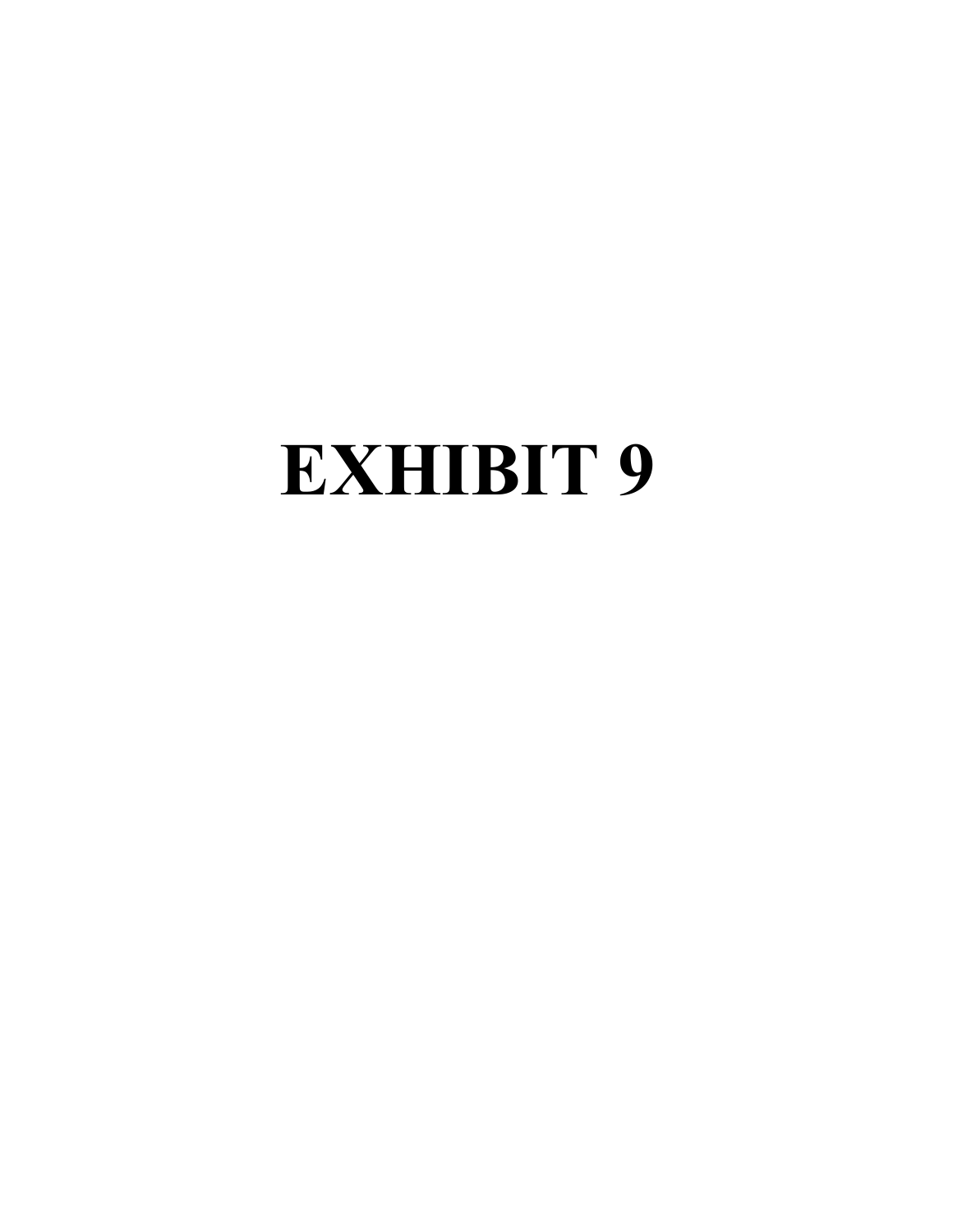#### **UNITED STATES DISTRICT COURT FOR THE MIDDLE DISTRICT OF ALABAMA NORTHERN DIVISION**

REV. PAUL A. EKNES-TUCKER; BRIANNA BOE, individually and on behalf of her minor son, MICHAEL BOE; JAMES ZOE, individually and on behalf of his minor son, ZACHARY ZOE; MEGAN POE, individually and on behalf of her minor daughter, ALLISON POE; KATHY NOE, individually and on behalf of her minor son, CHRISTOPHER NOE; JANE MOE, Ph.D.; and RACHEL KOE, M.D.

*Plaintiffs*,

v.

KAY IVEY, in her official capacity as Governor of the State of Alabama; STEVE MARSHALL, in his official capacity as Attorney General of the State of Alabama; DARYL D. BAILEY, in his official capacity as District Attorney for Montgomery County; C. WILSON BAYLOCK, in his official capacity as District Attorney for Cullman County; JESSICA VENTIERE, in her official capacity as District Attorney for Lee County; TOM ANDERSON, in his official capacity as District Attorney for the 12th Judicial Circuit; and DANNY CARR, in his official capacity as District Attorney for Jefferson County.

*Defendants*.

Civil Action No.  $\frac{1}{2}$ 

**DECLARATION OF JANE MOE, PhD, IN SUPPORT OF PLAINTIFFS' MOTION FOR TEMPORARY RESTRAINING ORDER & PRELIMINARY INJUNCTION**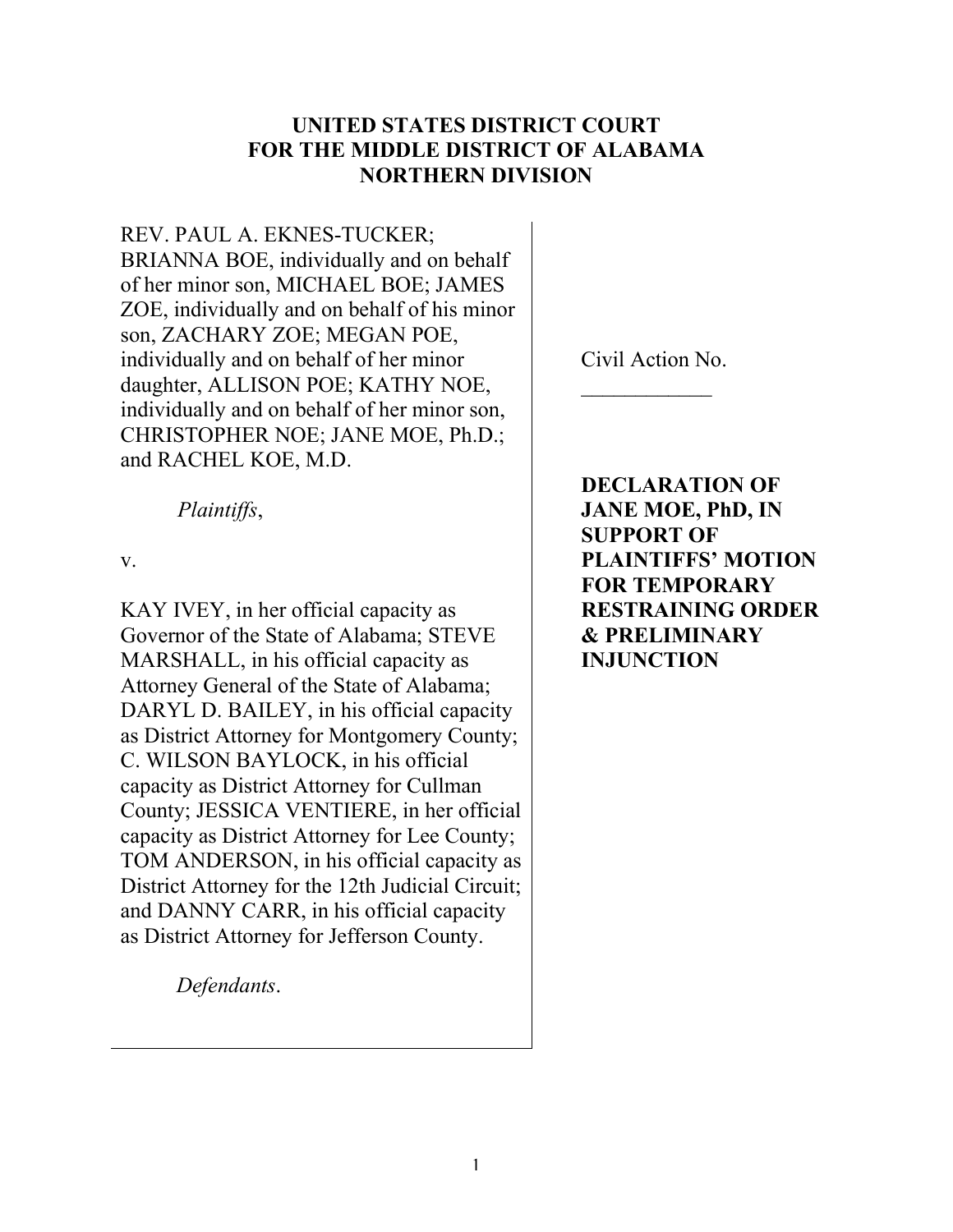I, Jane Moe, $<sup>1</sup>$  declare as follows:</sup>

1. I am a licensed clinical psychologist and have been practicing in Alabama for twenty years. I am licensed to practice by the State of Alabama and I work and reside in Jefferson County, Alabama.

2. I obtained my PhD in clinical child psychology with a specialization in child development from a major university in Alabama. After completing my postdoctoral work and clinical intern hours, I received my license to practice in Alabama.

3. Since I started my practice twenty years ago, I have worked exclusively with patients under the age of 24. Over that time, I have treated patients with a variety of mental health issues ranging from anxiety and depression to attention deficit hyperactivity disorder or "ADHD."

4. I currently work in a hospital setting within the University of Alabama at Birmingham (UAB) system providing direct mental health care to children and adolescents as well as training other medical providers to work with young patients. For the past two years, I have dedicated part of my practice to working with transgender young people. During that time, I have treated approximately forty transgender young people, ranging in age from five to nineteen.

<sup>1</sup> Because of concerns about criminal liability and my privacy and safety, I am seeking to proceed in this case under a pseudonym. See Motion to Proceed Pseudonymously, filed concurrently herewith. In addition, contemporaneous with signing this declaration, I have signed with my legal name a separate copy of this declaration. My attorneys have a copy of that separate declaration.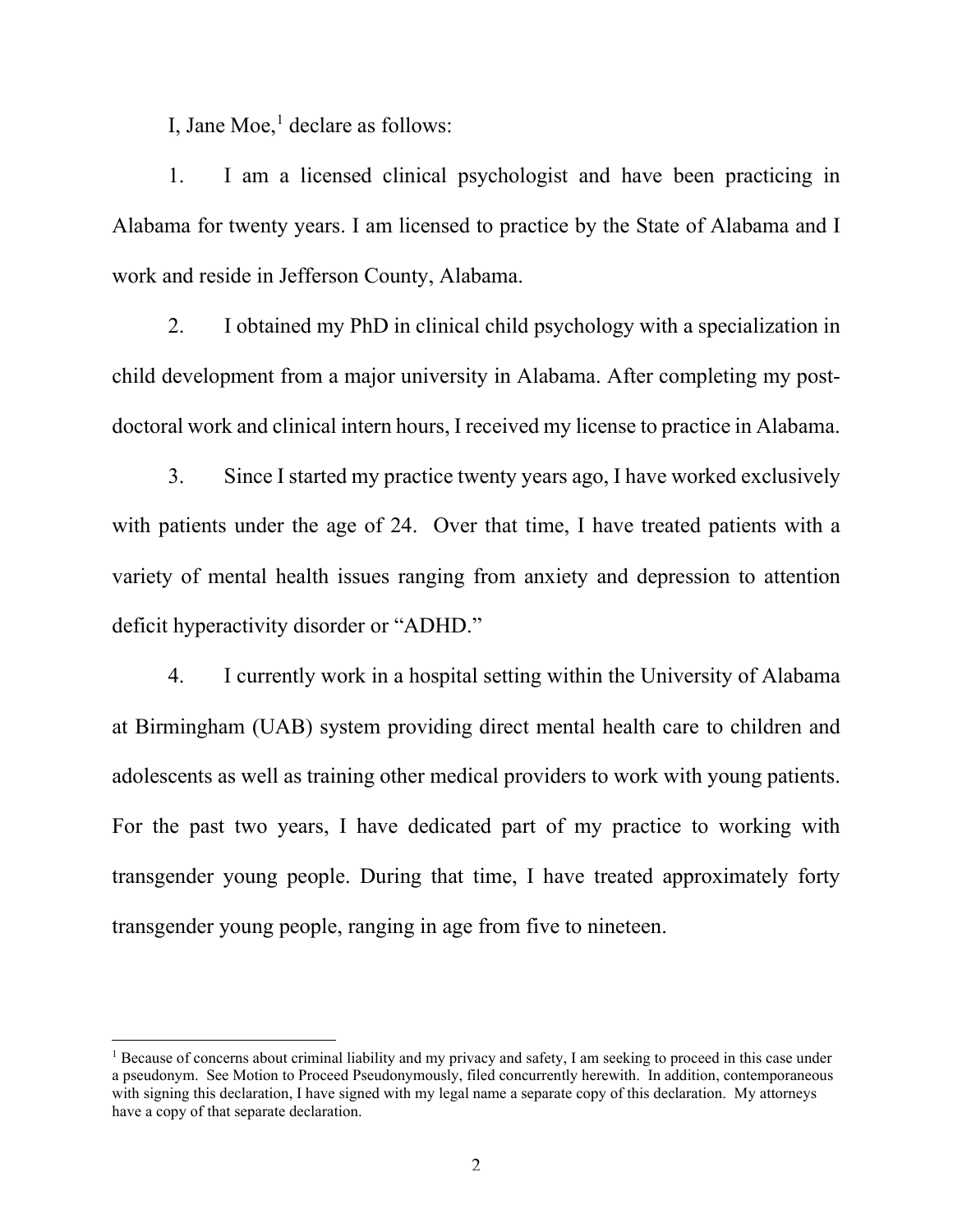5. My work with transgender patients is guided by the well-established standard of care developed by the World Professional Association for Transgender Health (WPATH) and a comprehensive informed-consent protocol.

6. When I start seeing a transgender patient who presents for a mental health assessment, I make clear that the assessment is a process that engages both the patient and their parents. The process requires a minimum of three to four visits, which typically take place over the course of two to three months, depending on the needs of the patient and their family. It is not uncommon for the assessment process to require more visits and take place over a longer period of time.

7. The assessment begins with gathering background information on the patient through questionnaires, rating scales, and talking with the patient and their parents. Through those methods I build a profile of the patient: their level of adjustment and overall functioning, available coping mechanisms, and an understanding of their strengths and weaknesses.

8. As the assessment proceeds, I continue to gather information from multiple sources, including the parents, that will help me determine whether the patient meets the diagnostic criteria for gender dysphoria as outlined in the Diagnostic and Statistical Manual of Mental Disorders ("DSM-5").

9. As part of the assessment, consistent with the informed-consent protocol, I review with the patient and the patient's parents the risks, benefits, and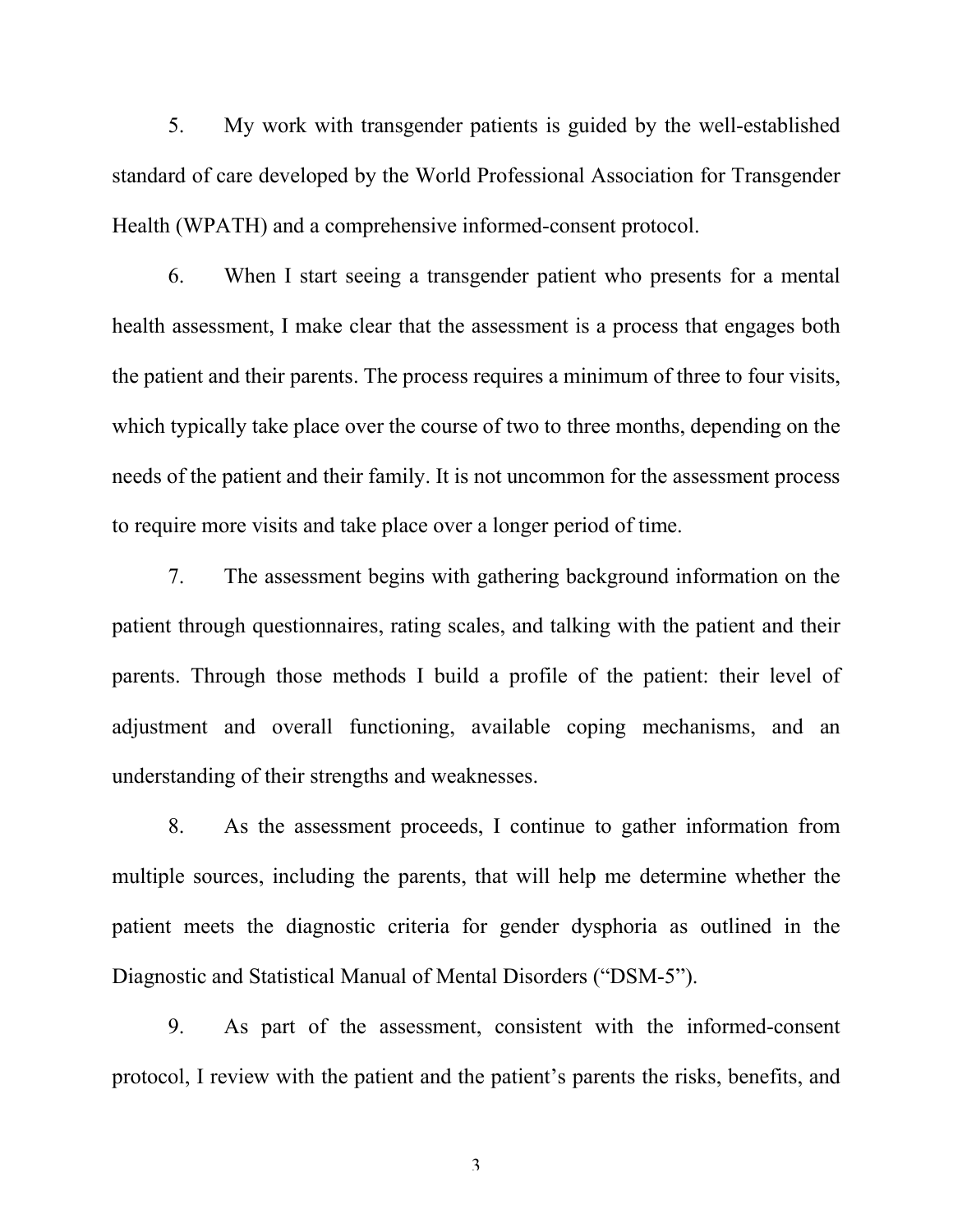ranges of medical treatment available and appropriate for treating any particular patient's condition. These discussions often happen over more than one session. Based on the needs of the patient and the patient's family, I may have separate meetings with the patient and parent(s), which gives each the opportunity to ask questions or talk about issues they may not initially feel comfortable discussing in front of the other.

10. I also encourage families to seek out other services that they may find helpful, such as talking with a religious leader, either in the hospital or the community.

11. Once I have completed the informed-consent protocol and am confident that the patient and their parents understand the risk, benefits, and range of medical treatments for gender dysphoria, I write a letter to the patient's doctor detailing the results of my assessment. In addition to the diagnosis, I discuss the patient's overall mental health and functioning as well as recommendations for continued mental health care, as needed. Although my letters detail a patient's readiness from a mental health perspective, I always recommend that the patient's medical provider undertake a further assessment of the patient before initiating any medical treatment.

12. Given that I work in a hospital setting, it is not uncommon for me to see patients again after they have already begun medical treatment for their gender dysphoria. During those sessions, we often talk about how their treatment is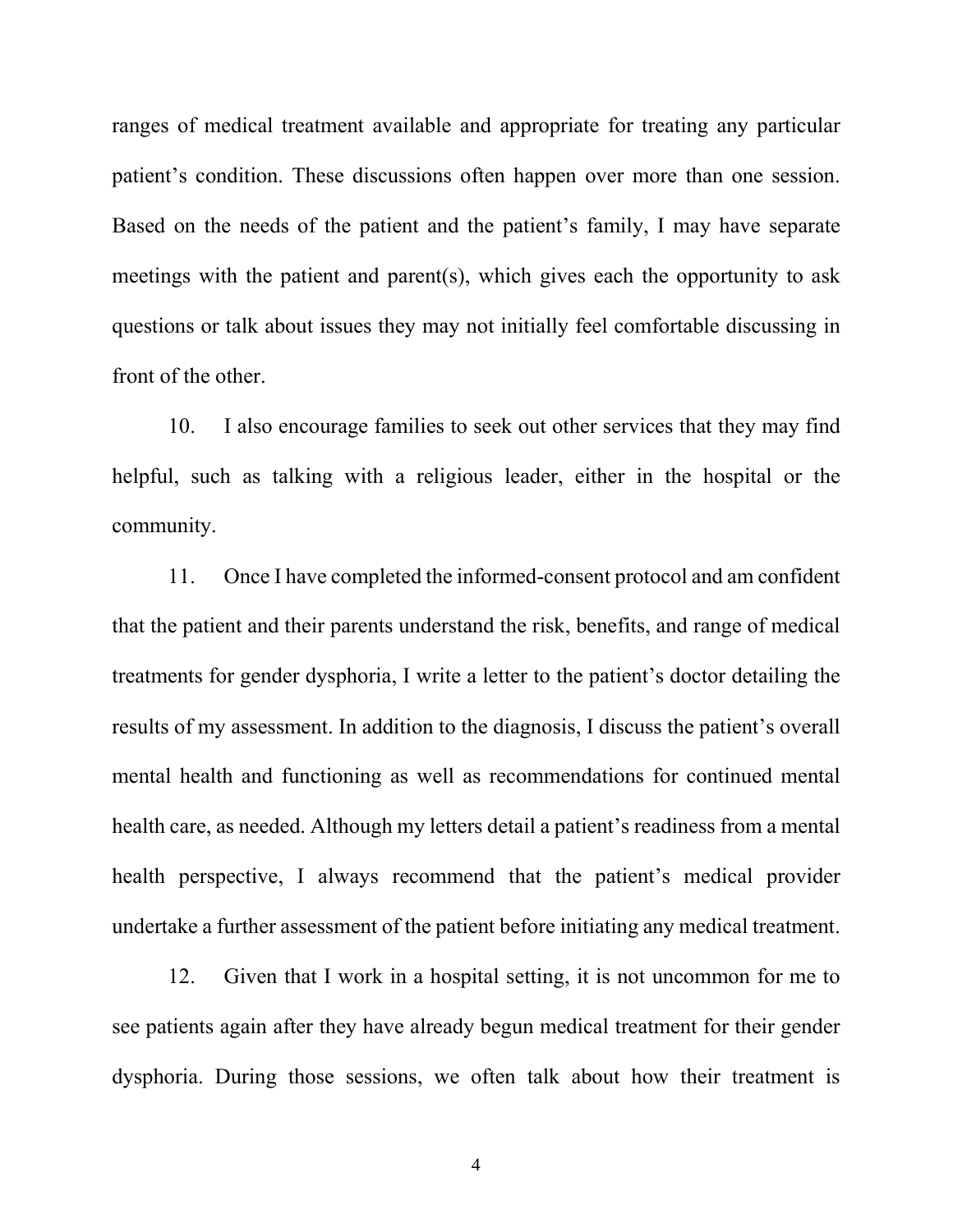progressing and the effects it is having on their mental health. In those discussions, we often return to our prior conversations that we had in connection with the informed-consent protocol.

13. I understand that Governor Ivey signed the Vulnerable Child Compassion and Protection Act (the "Act"). My understanding is that the Act expressly prohibits anyone from doing or saying anything that could cause a transgender young person, under the age 19 in Alabama to undergo medical treatment for gender dysphoria. I further understand that violating the Act exposes Alabama healthcare providers and others to criminal prosecution, which could result in me or others being sentenced to prison or a fine. Effectively, the Act prevents transgender young people in Alabama from obtaining medically necessary, safe, effective, and established treatments for their gender dysphoria.

14. For me, the Act means that I would have to abandon my professional and ethical obligations when treating transgender patients or risk criminal penalty for providing mental health care consistent with the prevailing standards of care. I also will be prevented from educating my patients about treatment options for gender dysphoria or referring my patients to medical providers for further evaluation and possibly prescriptions for this essential medical care. I cannot imagine doing that and, as a result, I am very afraid that I will be subject to criminal prosecution and face criminal penalties under the Act.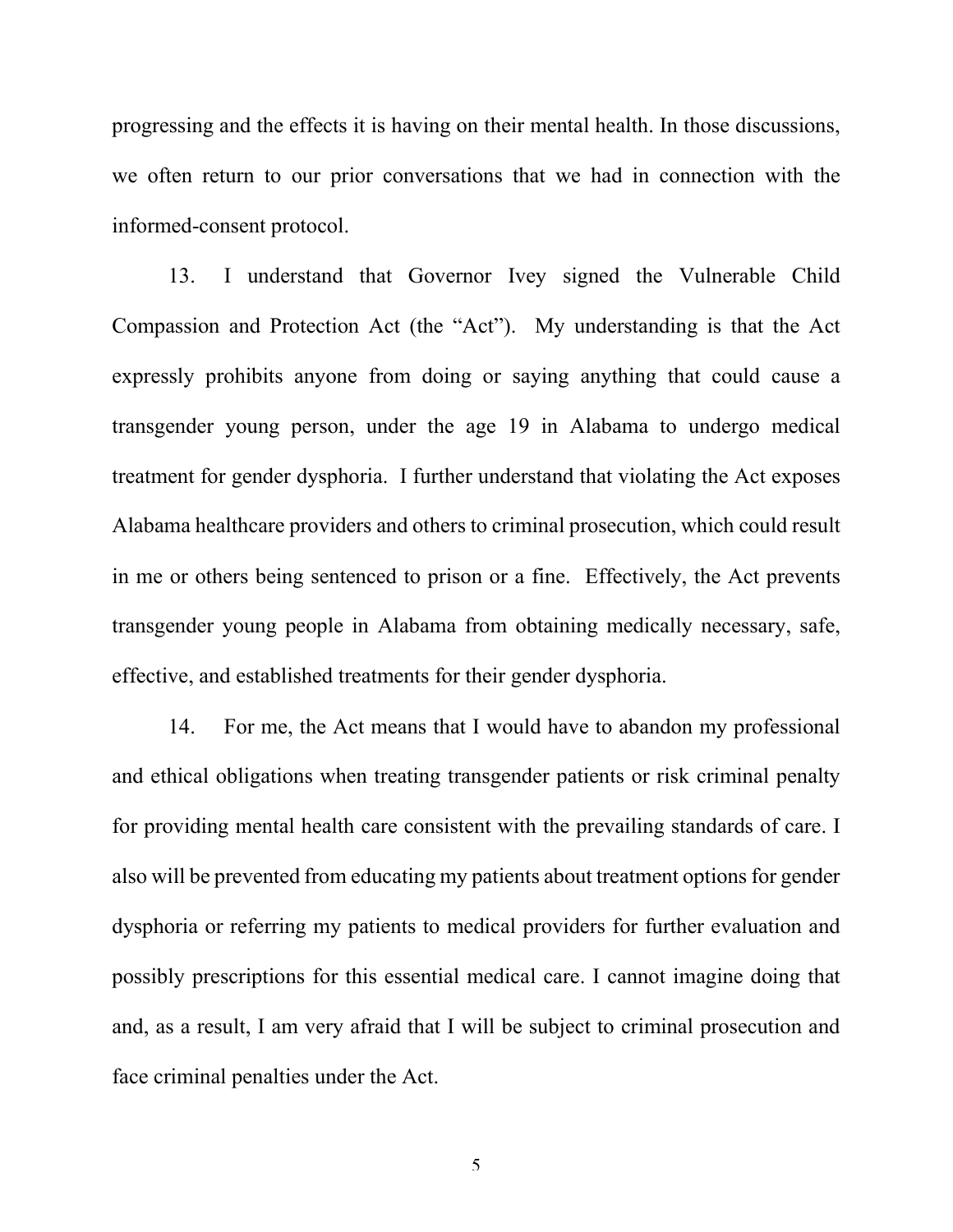15. I also am deeply concerned about the effects this law will have on my patients' mental health. Before SB 184 was debated—let alone signed into law—my patients were regularly bullied and harassed in their schools and communities. Because of the dangerous message the Act sends to Alabamians about transgender young people, many of my patients are bracing for an increase in bullying and harassment from those who would feel emboldened by the Act.

16. Receiving medical treatment for gender dysphoria has also significantly improved the mental health and wellbeing of all the patients I have seen. If healthcare providers were required to comply with the Act, it would force transgender young people to put their health-related goals on hold. Their mental health would deteriorate and impair their ability to function in their day-to-day lives. That decline in mental health will cause a cascade of negative health outcomes, including exacerbating co-occurring mental health issues, increased reliance on maladaptive coping mechanisms (*e.g.* cutting, substance abuse), and suicidality. In fact, in the days following the signing of the Act, I had to work with two patients to develop safety plans to prevent them from attempting suicide, a risk that is well-documented and disproportionately affects transgender young people. Talking with them, I could see that the hope they had for the future had been replaced with distress, anxiety and sadness.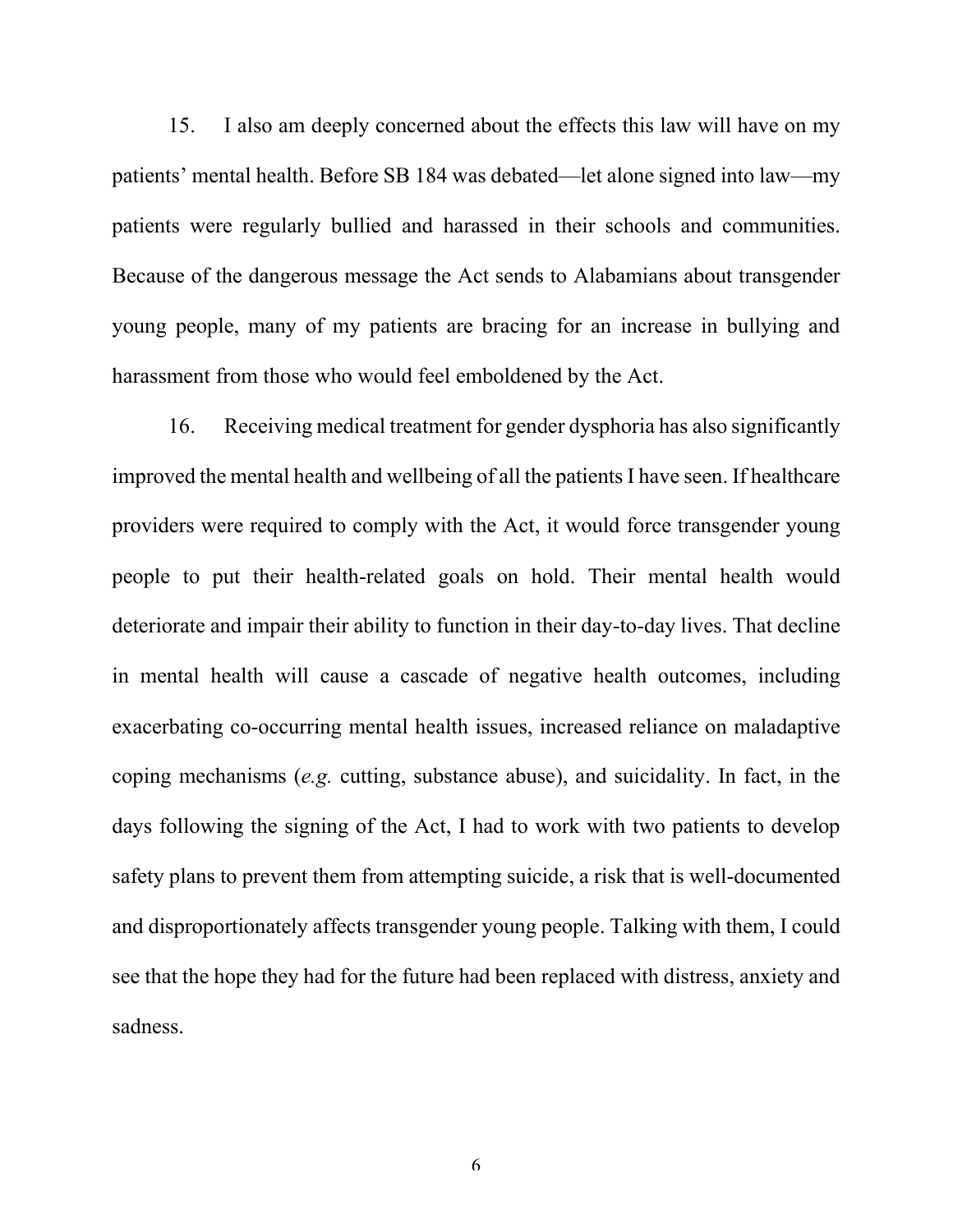I declare under penalty of perjury that the foregoing is true and correct.

Executed this  $19$  th day of April, 2022.

Jane Moe PhD<br>Dr. Jane Moe, PhD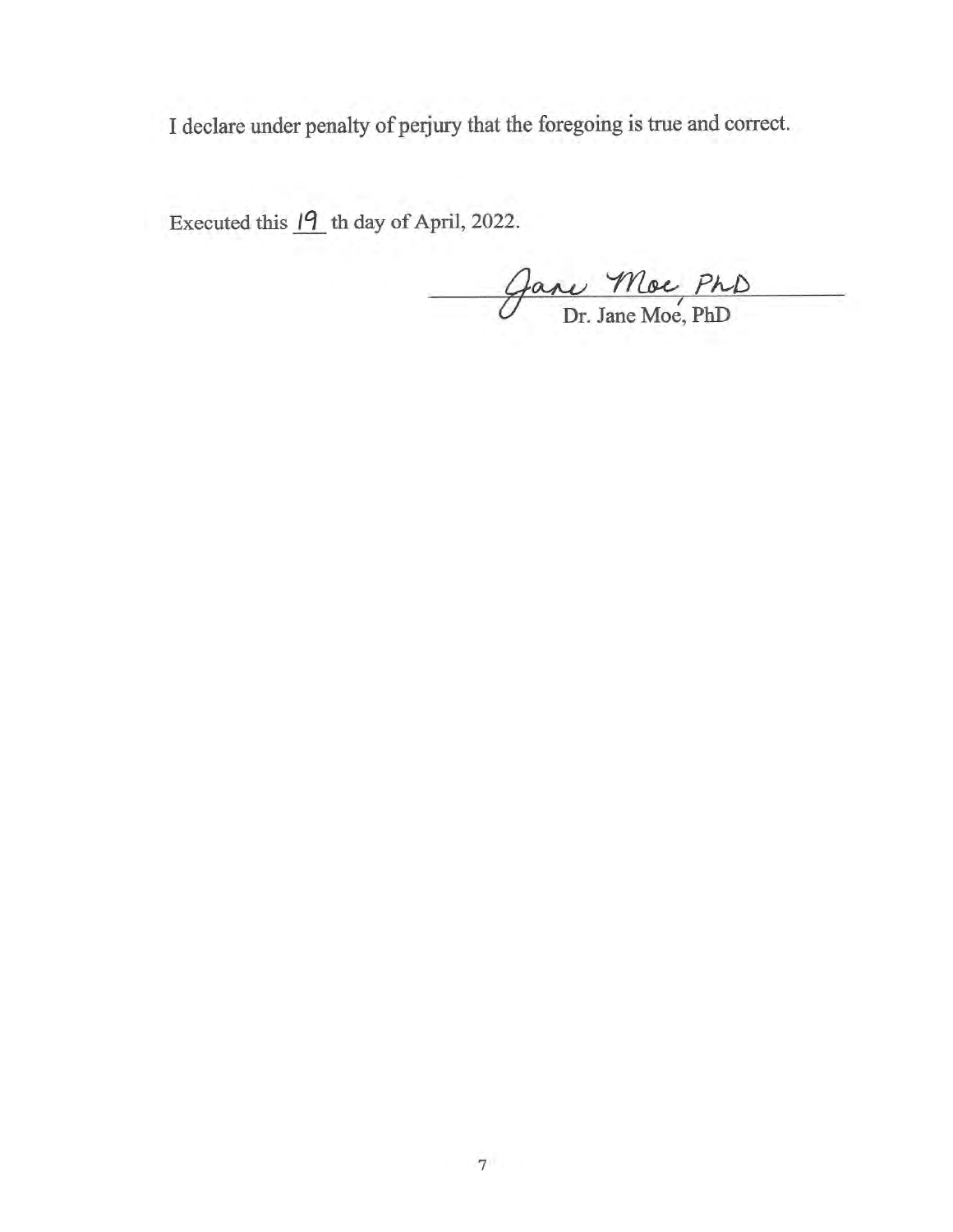### **EXHIBIT 10**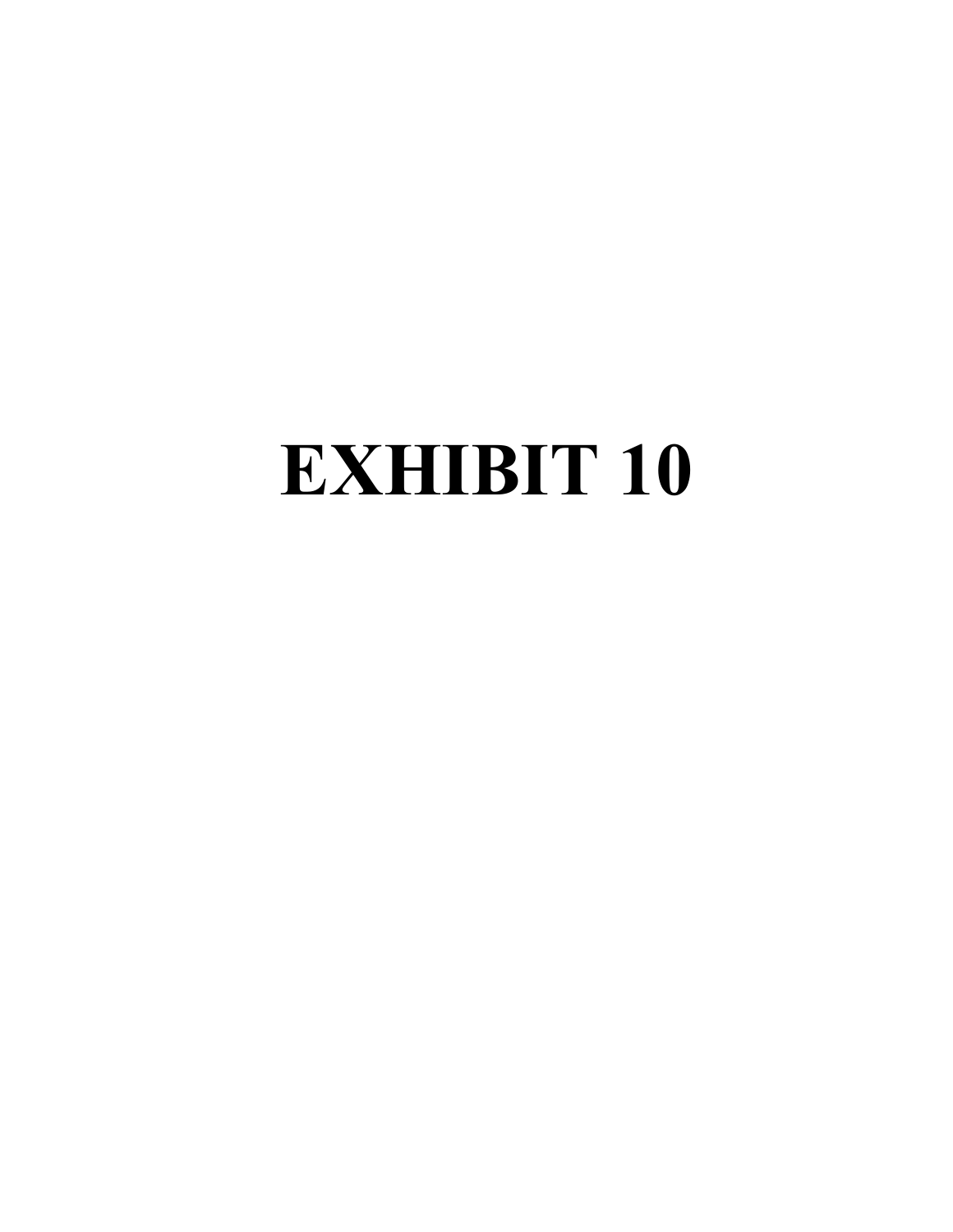#### **UNITED STATES DISTRICT COURT FOR THE MIDDLE DISTRICT OF ALABAMA NORTHERN DIVISION**

REV. PAUL A. EKNES-TUCKER; BRIANNA BOE, individually and on behalf of her minor son, MICHAEL BOE; JAMES ZOE, individually and on behalf of his minor son, ZACHARY ZOE; MEGAN POE, individually and on behalf of her minor daughter, ALLISON POE; KATHY NOE, individually and on behalf of her minor son, CHRISTOPHER NOE; JANE MOE, Ph.D.; and RACHEL KOE, M.D.

*Plaintiffs*,

v.

KAY IVEY, in her official capacity as Governor of the State of Alabama; STEVE MARSHALL, in his official capacity as Attorney General of the State of Alabama; DARYL D. BAILEY, in his official capacity as District Attorney for Montgomery County; C. WILSON BAYLOCK, in his official capacity as District Attorney for Cullman County; JESSICA VENTIERE, in her official capacity as District Attorney for Lee County; TOM ANDERSON, in his official capacity as District Attorney for the 12th Judicial Circuit; and DANNY CARR, in his official capacity as District Attorney for Jefferson County.

*Defendants*.

Civil Action No.  $\frac{1}{2}$ 

**DECLARATION OF RACHEL KOE, MD, IN SUPPORT OF PLAINTIFFS' MOTION FOR TEMPORARY RESTRAINING ORDER & PRELIMINARY INJUNCTION**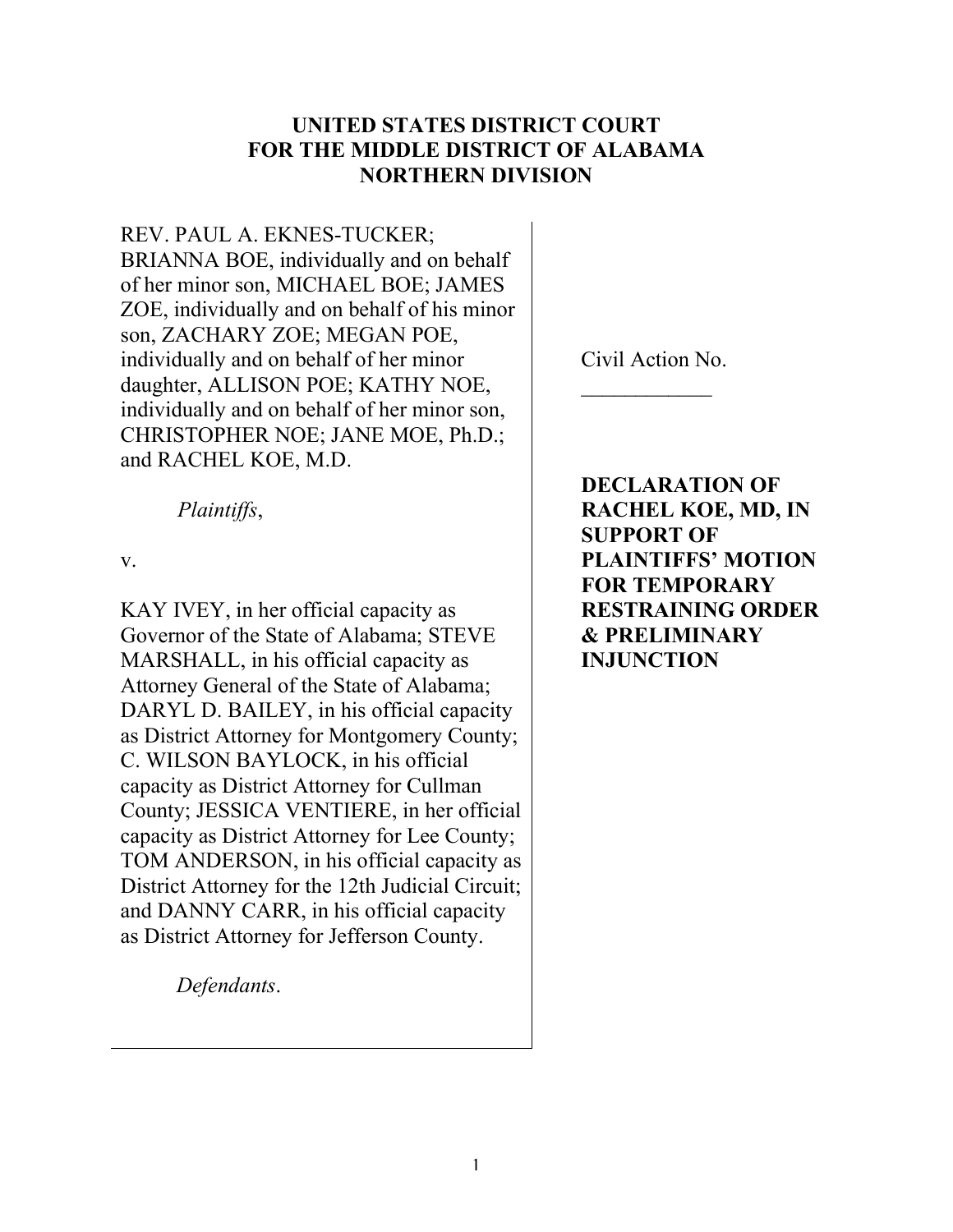I, Rachel Koe,<sup>1</sup> declare as follows:

1. I am a physician licensed to practice by the State of Alabama. I work in southeast Alabama.

2. I attended medical school in Alabama and, since completing my pediatrics residency, have provided care to patients in rural southeast Alabama. I have been practicing for approximately ten years.

3. As a board-certified pediatrician, I treat patients from birth to nineteen years of age. Because I provide primary medical care, my patients present with a wide range of physical and mental health conditions. That also means that I have a wide network of medical and mental health providers that I rely on to refer patients who require subspecialty care. I am very careful with my referrals, ensuring that I am referring my patients to providers who offer quality care and follow evidencebased medicine.

4. About eight years ago, I started treating my first transgender patient. I had learned about gender dysphoria during my medical residency, but had never treated a transgender patient. When the patient first came under my care, he was seeing a therapist, a psychiatrist, and pastoral counselor, but his health and wellbeing

<sup>&</sup>lt;sup>1</sup> Because of concerns about criminal liability and my privacy and safety, I am seeking to proceed in this case under a pseudonym. *See Motion to Proceed Pseudonymously*, filed concurrently herewith. In addition, contemporaneous with signing this declaration, I have signed with my legal name a separate copy of this declaration. My attorneys have a copy of that separate declaration.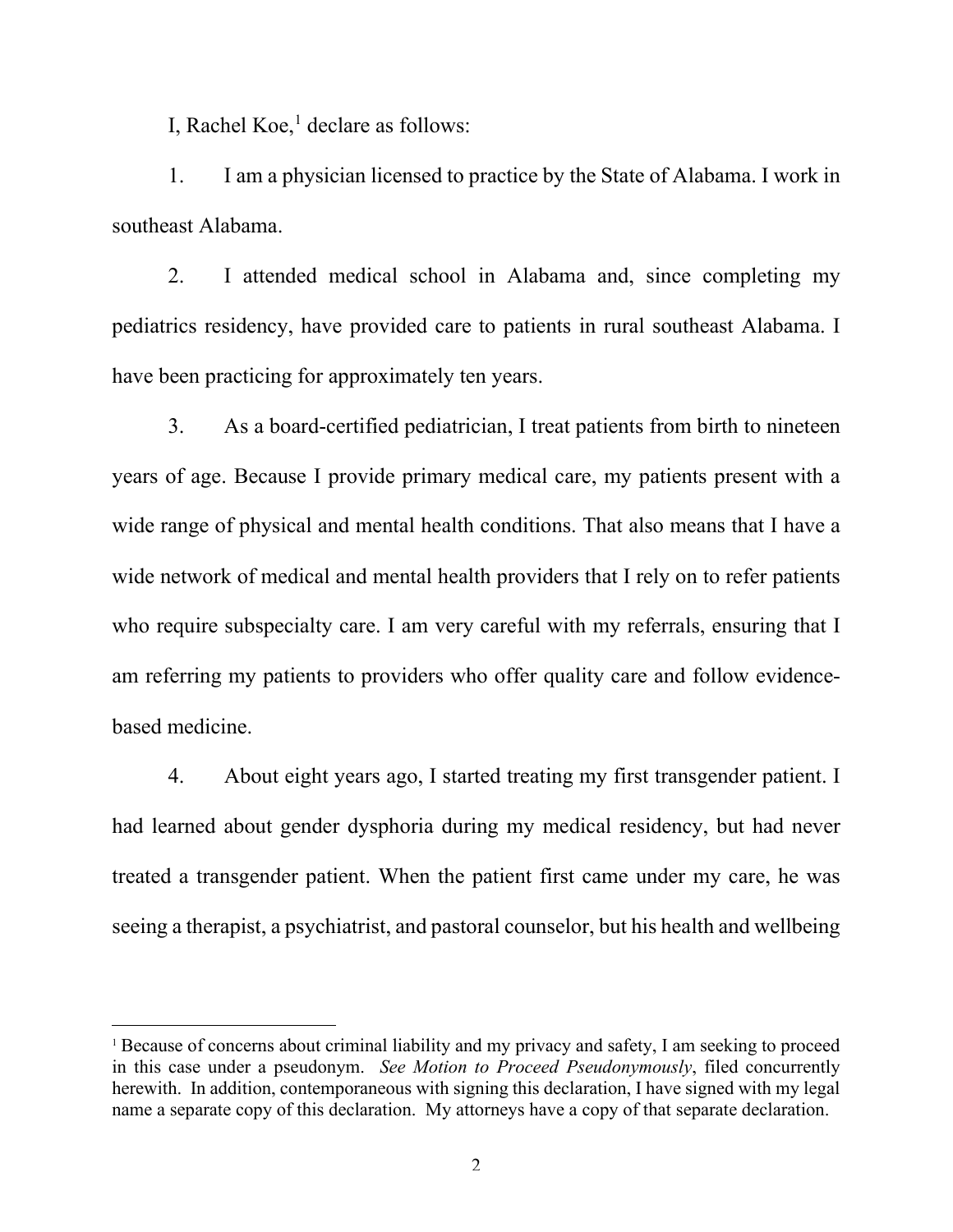were not improving despite this care. His mother knew that her son, who had been assigned female at birth, was struggling with gender dysphoria, but the only answer she had been given to that point was more psychiatric medication. She came to me scared that her son's declining mental health was placing him at serious risk for selfharm or even suicide.

5. Because of my involvement in pediatrics community in Alabama, I had heard of the gender clinic at UAB and referred this patient to the clinic. The referral was life changing for my patient. After about six months, he started puberty-blocking medications and approximately eighteen months later began taking testosterone. Over that time, my patient became a totally different child. He blossomed in ways that neither I nor his mother could have anticipated.

6. Due to the distance between my patient's home and the gender clinic in Birmingham, he would come to my office for regular blood work. I would always review the test results to make sure there wasn't something urgently wrong and would then pass the results along to his medical providers at the UAB gender clinic. Once my patient started testosterone, he did not feel comfortable self-administering the medication so he came to my office every other week to have my medical staff give him his medication.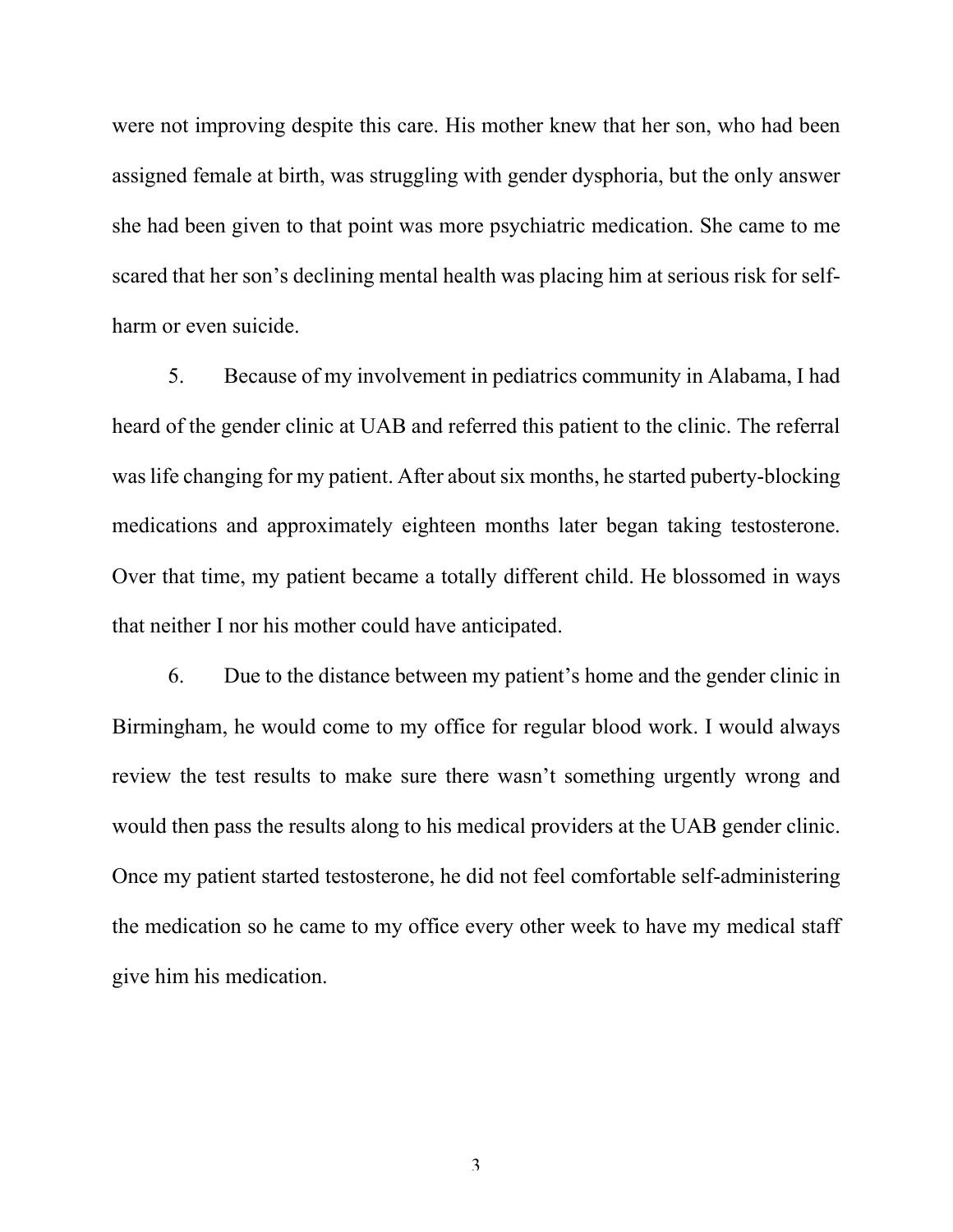7. This patient has graduated from my practice, but his mother keeps me updated on his life. According to his mother, he continues to thrive as a healthy and well-adjusted adult.

8. After seeing the difference in my patient once he received care at the gender clinic, I started to learn more about medical treatments for gender dysphoria so that I would be better able to answer questions posed to me by future patients and their parents. As part of my self-study, I familiarized myself with the medical literature including publications by the World Professional Association for Transgender Health and the Endocrine Society detailing the standards of care for medical treatment for gender dysphoria.

9. Since then, I have treated four more transgender patients. When those patients first came to see me, most had just started expressing that they were transgender. Given that, I referred them to local mental health providers for support. Once the patient was diagnosed with gender dysphoria and reached an age where medical treatment may be appropriate, I referred them to the gender clinic for further evaluation and specialty care. As with my first patient eight years ago, these patients would come to me for regular blood tests and lab work, the results of which would be sent to the UAB gender clinic so their medical providers could monitor their progress.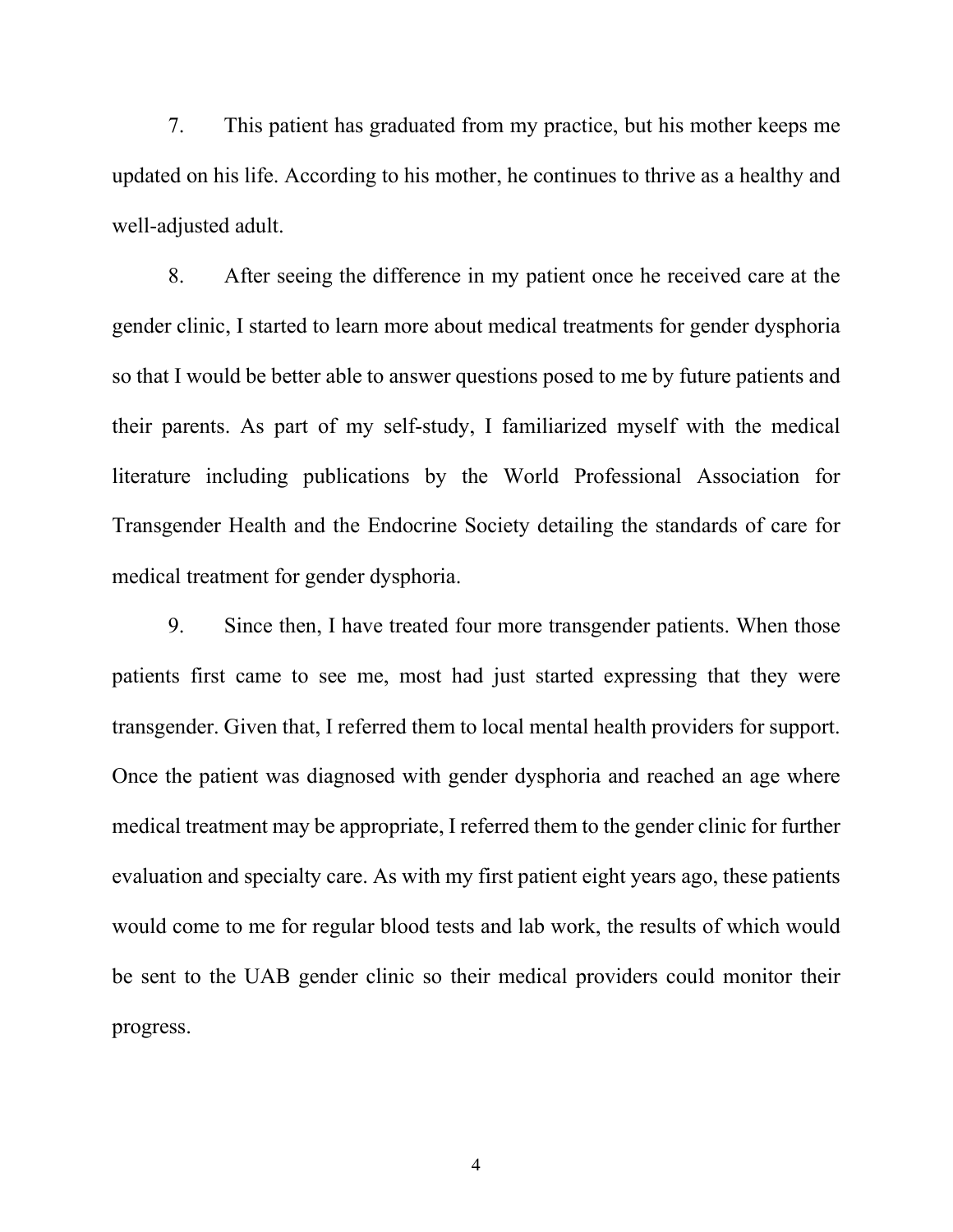10. Unfortunately, not all those patients were fortunate enough to have supportive parents to take them for treatment at the UAB gender clinic, but those who did were able to lead the happy and healthy lives that every parent wants for their child. One of those patients is still under my care to this day.

11. As a pediatrician, I see my purpose as increasing access to quality, evidence-based care for children throughout Alabama. If allowed to go into effect, the Vulnerable Child Compassion and Protection Act (the "Act") would do the opposite. My transgender patient, and every other transgender young person across Alabama, would be denied evidence-based medical treatment for gender dysphoria. As a medical provider, this situation is very concerning to me. I am certain that my transgender patient's mental health will suffer significantly if she is denied ongoing medical treatment for her gender dysphoria. If I were to comply with the Act, I would be limited to referring her to counseling and a psychiatrist. Doing so would be a violation of my professional and ethical duties as a physician for two reasons: (1) talk therapy and psychiatric medication alone will not be effective in treating her gender dysphoria; and (2) I would be refusing to provide proven effective treatments, namely puberty-blocking medications and estrogen. That course of treatment is consistent with the standards of care and is well-supported in the medical literature by data published in reputable and peer-reviewed medical journals.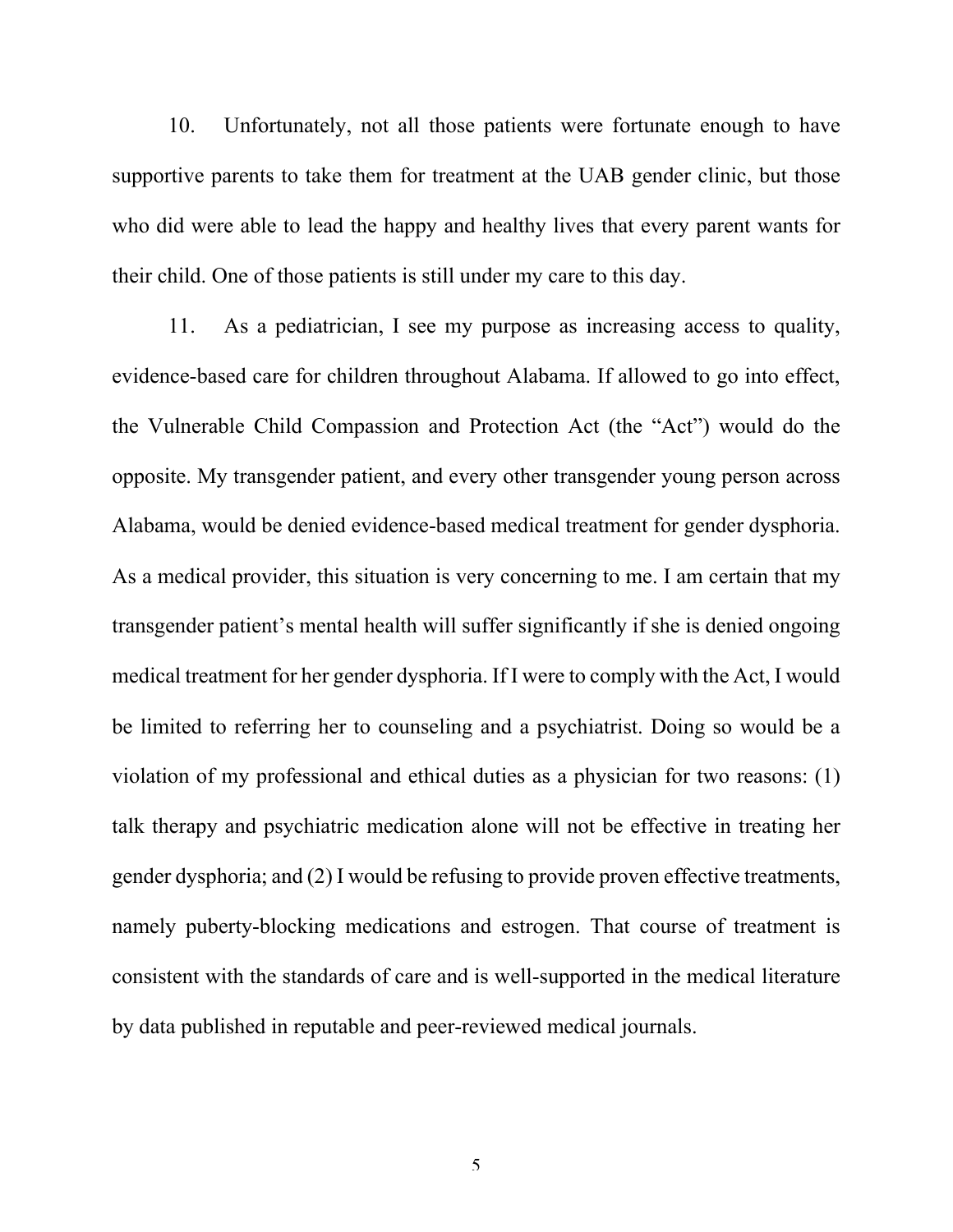12. This Act also would criminalize me for making appropriate referrals to providers, such as the UAB gender clinic, who can offer the specialized care that transgender young people need. The Act would prevent me from answering parent questions and educating them about the literature underpinning the current standards of care. Without primary care providers who can share that critical information with transgender youth and their parents and connect them with healthcare providers who treat gender dysphoria, families raising transgender children will experience even greater isolation and barriers to medical providers with the necessary expertise to offer quality medical care. Even my support staff are concerned that the broad language used in the Act could result in them violating the Act simply by helping to provide competent quality care.

13. The Act places me in an impossible situation on multiple fronts. If I comply with the Act to avoid criminal penalties, I am abandoning my current transgender patient by not providing medical care consistent with the accepted standard of care. Further, as a medical provider who accepts Alabama Medicaid, and thus receives federal funds, complying with the act would require me to discriminate against transgender patients, jeopardizing all of my patients' access to care by violating federal antidiscrimination laws.

14. This Act also sets a dangerous precedent for interfering with the sanctity of the doctor-patient relationship. If the Alabama legislature can criminalize